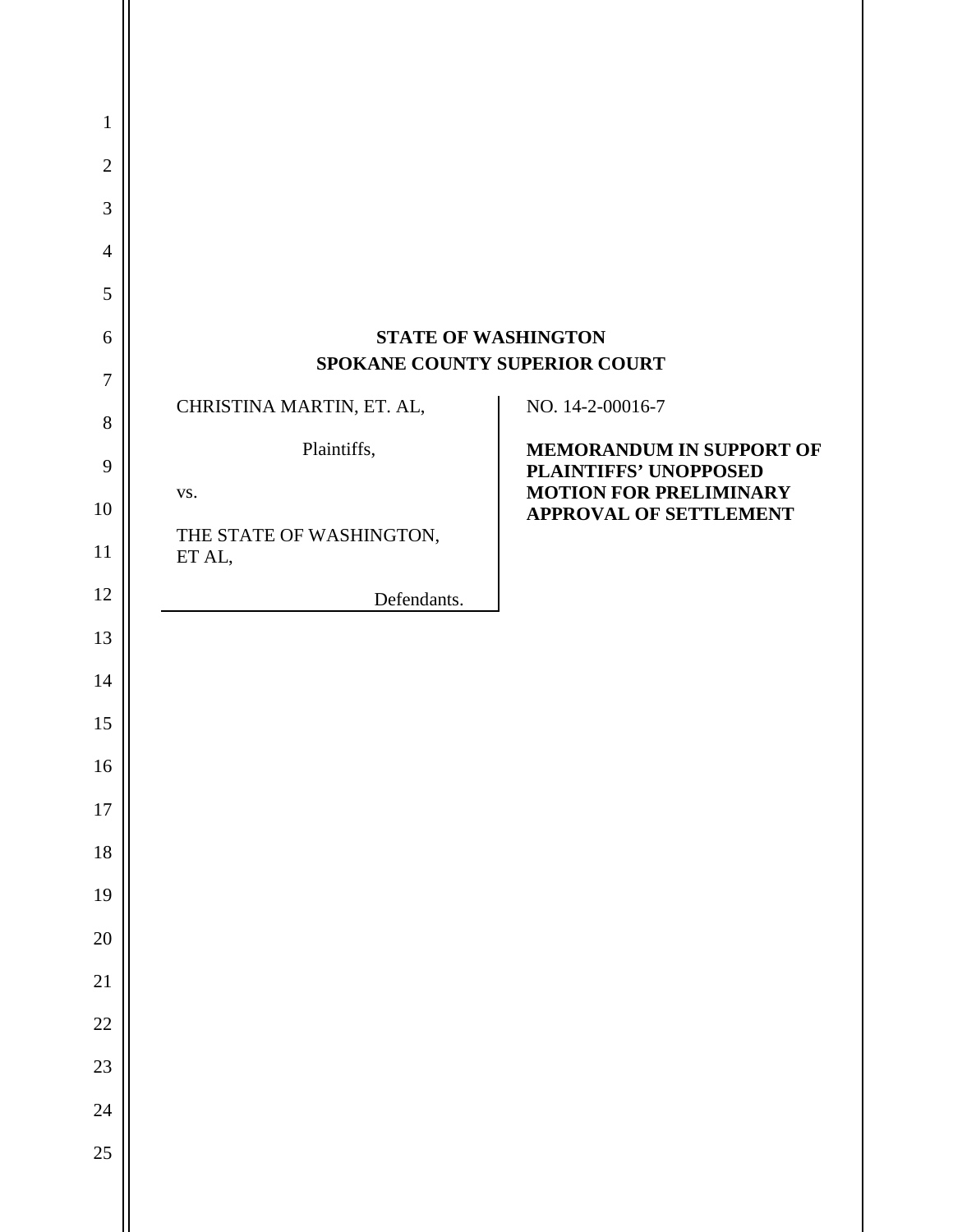| 1              | <b>TABLE OF CONTENTS</b>                    |    |                                                                          |  |
|----------------|---------------------------------------------|----|--------------------------------------------------------------------------|--|
| $\overline{2}$ |                                             |    |                                                                          |  |
|                |                                             |    |                                                                          |  |
| 3              | A.                                          |    |                                                                          |  |
| 4              | <b>B.</b>                                   |    |                                                                          |  |
| 5              | $\mathcal{C}$ .                             |    |                                                                          |  |
| 6              |                                             |    |                                                                          |  |
| 7              | A.                                          |    |                                                                          |  |
| 8              | <b>B.</b>                                   |    |                                                                          |  |
| 9              |                                             |    |                                                                          |  |
|                | A.                                          |    | The Settlement Should Be Granted Preliminary Approval 10                 |  |
| 10             |                                             | 1. |                                                                          |  |
| 11             |                                             | 2. | The Legal Standard for Preliminary Approval of a Class Settlement 11     |  |
| 12             |                                             | 3. |                                                                          |  |
| 13             |                                             | 4. | The Settlement is Fair, Reasonable, and Adequate 16                      |  |
| 14             |                                             | a. |                                                                          |  |
| 15             |                                             |    | The Merits of Plaintiffs' Claims and Certification  16<br>$\mathbf{i}$ . |  |
| 16             |                                             |    | ii.                                                                      |  |
|                |                                             |    | Other Factors Relevant to the Likelihood of Success 19<br>iii.           |  |
| 17             |                                             | b. |                                                                          |  |
| 18             |                                             | c. | The Settlement Terms and Conditions Are Highly Favorable 22              |  |
| 19             |                                             | d. | Plaintiffs' Experienced Counsel Recommend this Settlement 24             |  |
| 20             |                                             | e. | The Future Expense and Likely Duration of the Litigation                 |  |
| 21             |                                             | f. | The Parties Have Resolved This Case in Good Faith                        |  |
| 22             | <b>B.</b>                                   |    |                                                                          |  |
| 23             | $C$ .                                       |    |                                                                          |  |
| 24             |                                             |    |                                                                          |  |
| 25             | MEMORANDUM ISO PRELIMINARY<br>APPROVAL - ii |    |                                                                          |  |

Ш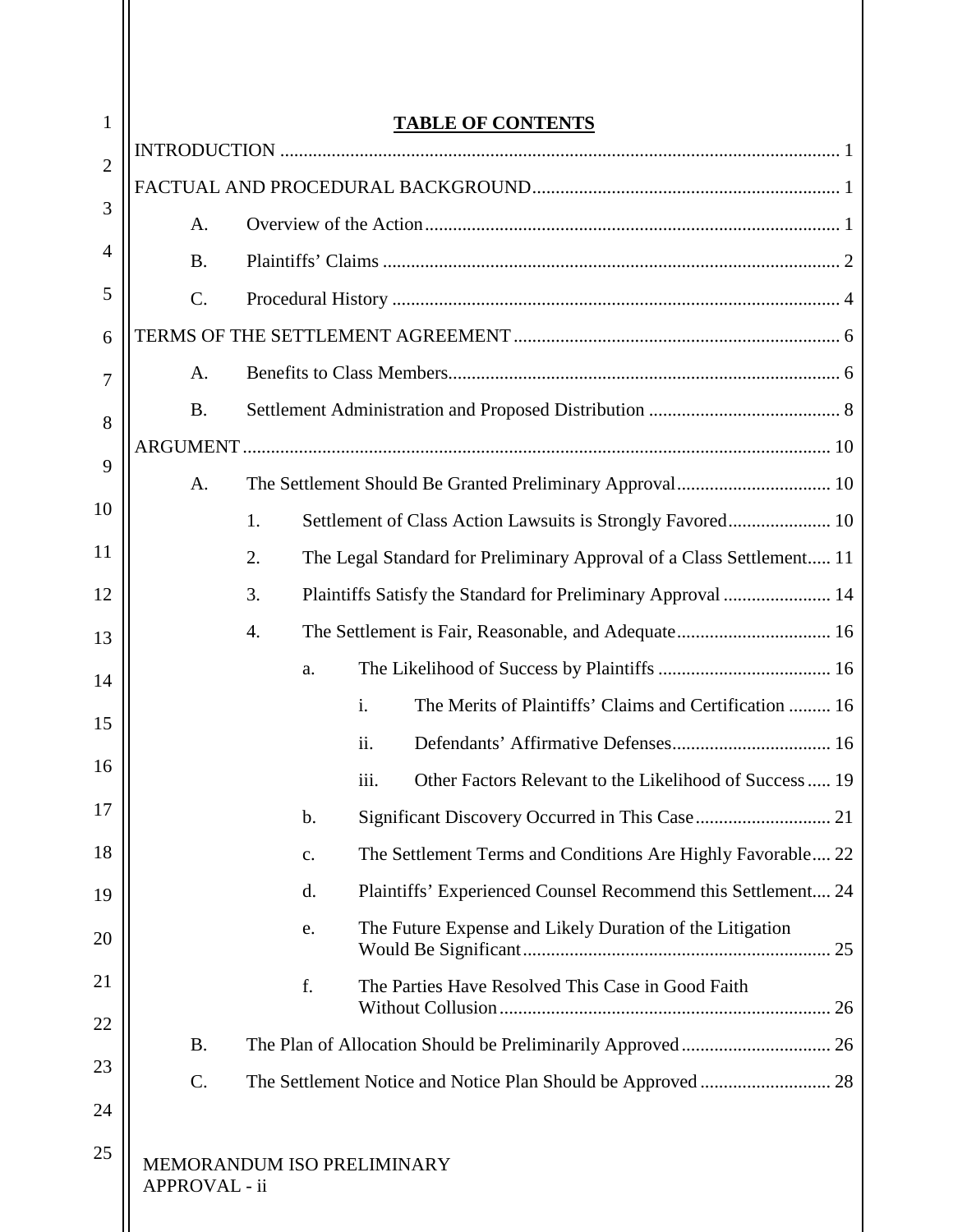| $\mathbf{1}$   | D.             | The Notice Administrator, Settlement Administrator and Special Master   |
|----------------|----------------|-------------------------------------------------------------------------|
| $\overline{2}$ | Ε.             | The Court Should Establish Dates for the Approval of the Settlement  33 |
| $\mathfrak{Z}$ |                |                                                                         |
| $\overline{4}$ |                |                                                                         |
| 5              |                |                                                                         |
| 6              |                |                                                                         |
|                |                |                                                                         |
| 8              |                |                                                                         |
|                |                |                                                                         |
| 10             |                |                                                                         |
| 11             |                |                                                                         |
| 12             |                |                                                                         |
| 13             |                |                                                                         |
| 14             |                |                                                                         |
| 15             |                |                                                                         |
| 16             |                |                                                                         |
| 17             |                |                                                                         |
| 18             |                |                                                                         |
| 19             |                |                                                                         |
| 20             |                |                                                                         |
| 21             |                |                                                                         |
| 22             |                |                                                                         |
| 23             |                |                                                                         |
| 24             |                |                                                                         |
| 25             | APPROVAL - iii | MEMORANDUM ISO PRELIMINARY                                              |
|                |                |                                                                         |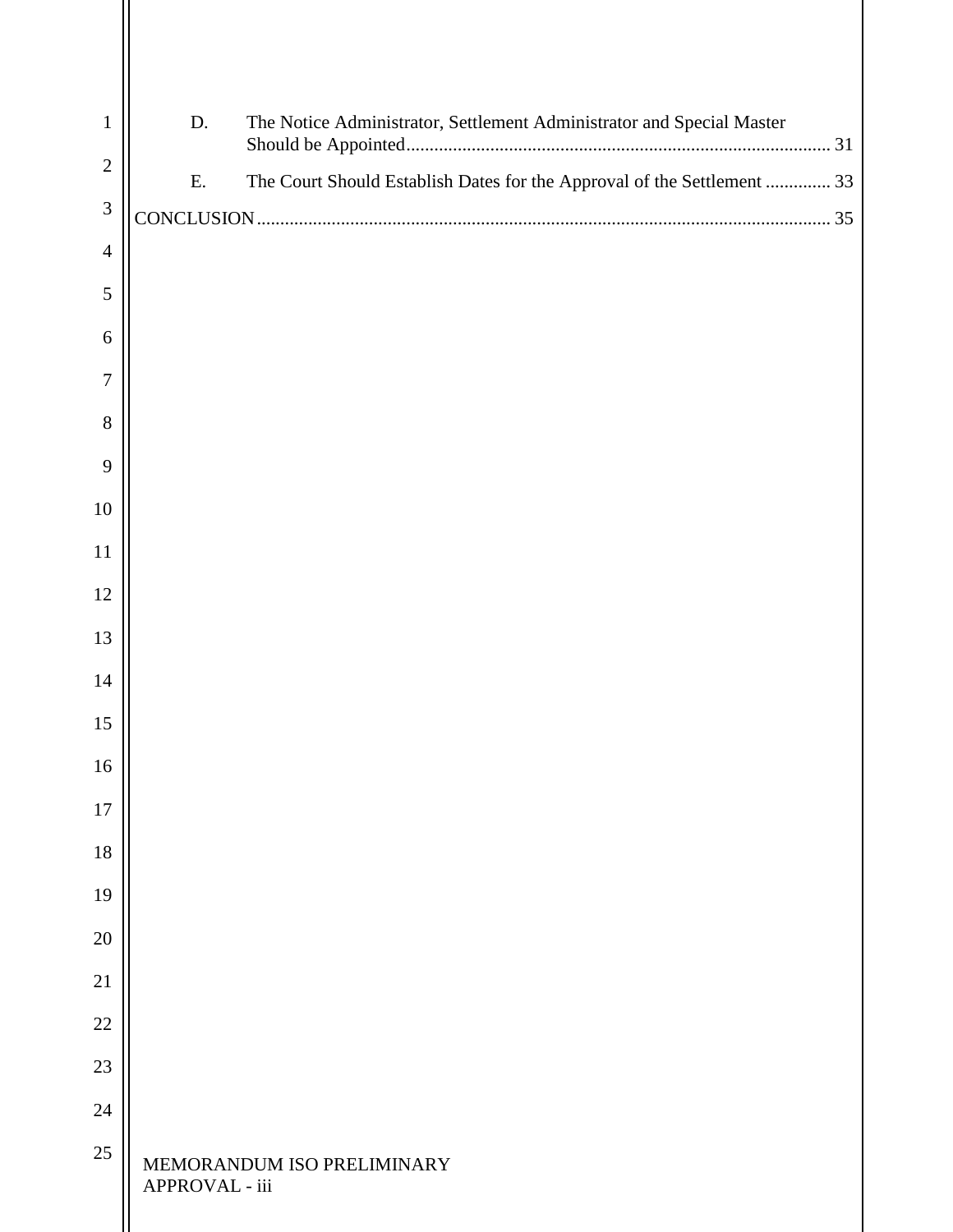| $\mathbf{1}$        | <b>TABLE OF AUTHORITIES</b>                                                              |  |
|---------------------|------------------------------------------------------------------------------------------|--|
| $\overline{2}$      | <b>CASES</b><br><b>PAGES</b>                                                             |  |
| 3                   | Aichele v. City of Los Angeles,                                                          |  |
| $\overline{4}$<br>5 | Alberto v. GMRI, Inc.,                                                                   |  |
| 6                   | Allman v. American Airlines, Inc. Pilot Retirement Benefit Program Variable Income Plan, |  |
| 7<br>8              | Arnett v. Bank of Am., N.A., 3:11-CV-1372-SI,                                            |  |
| 9                   | Beaulieu v. EQ Indus. Serv., Inc.,                                                       |  |
| 10<br>11            | Brown v. Brown,                                                                          |  |
| 12                  | Cabrera v. Perceptive Software, LLC,                                                     |  |
| 13<br>14            | Carter v. City of Philadelphia,                                                          |  |
| 15                  | In re Checking Account Overdraft Litig.,                                                 |  |
| 16<br>17            | Clark v. Virginia Dep't of State Police,                                                 |  |
| 18                  | Class Plaintiffs v. City of Seattle,                                                     |  |
| 19<br>20            | In re Corrugated Container Antitrust Litig.,                                             |  |
| 21                  | Collins v. Cargill Meat Sols. Corp.,                                                     |  |
| 22<br>23            | Dolan v. King Cty.,                                                                      |  |
| 24                  |                                                                                          |  |
| 25                  | MEMORANDUM ISO PRELIMINARY<br><b>APPROVAL - iv</b>                                       |  |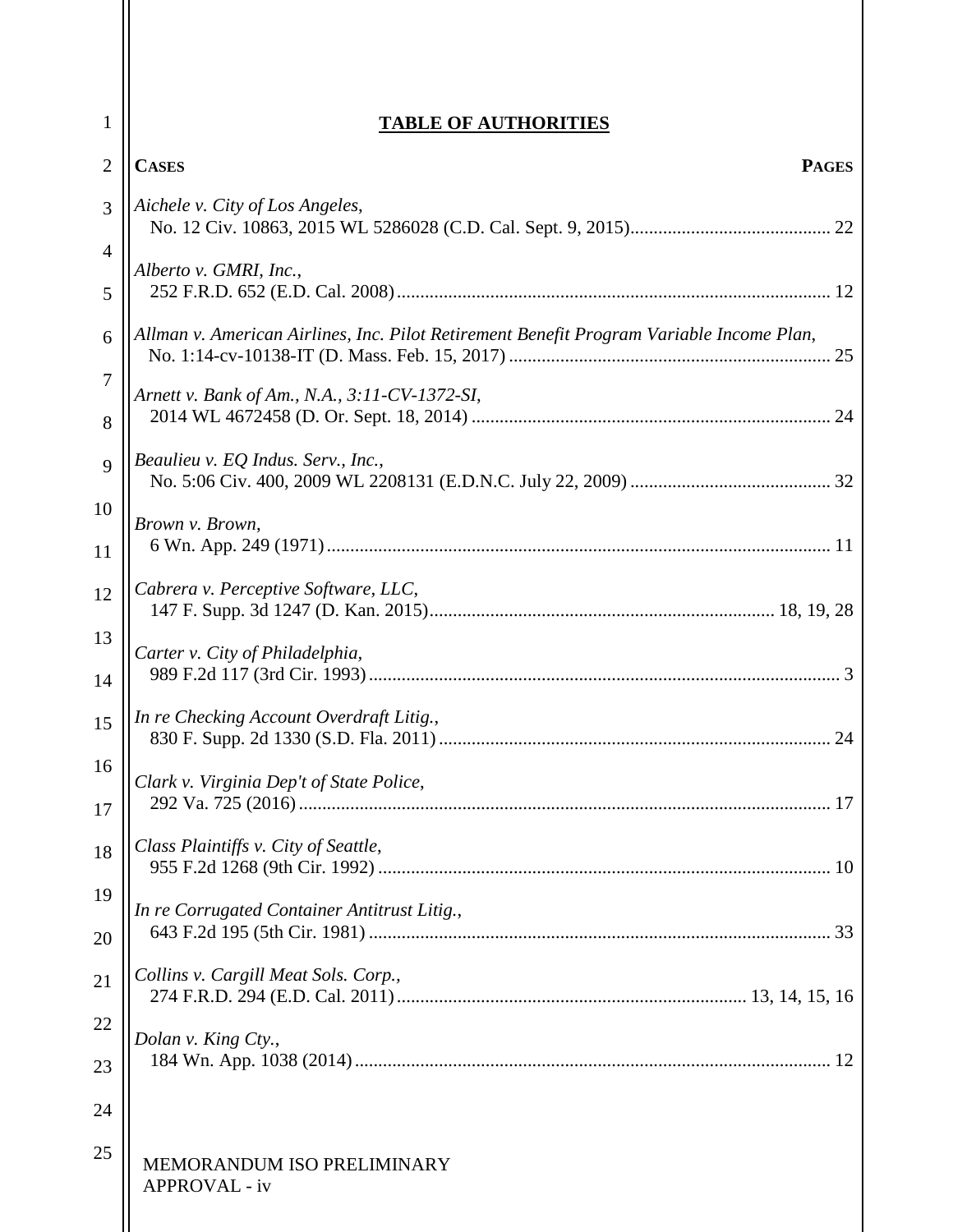| 1                   | E.E.O.C. v. Hiram Walker & Sons, Inc.,                                                                                      |  |
|---------------------|-----------------------------------------------------------------------------------------------------------------------------|--|
| $\overline{2}$<br>3 | Eisen v. Carlisle & Jacquelin,                                                                                              |  |
| 4<br>5              | In re Gypsum Antitrust Cases,                                                                                               |  |
| 6                   | Hogan v. United Parcel Serv.,                                                                                               |  |
| 7                   | Hughes v. Kore of Indiana Enter., Inc.,                                                                                     |  |
| 8<br>9              | In re IMAX Sec. Litig.,                                                                                                     |  |
| 10                  | Juris v. Inamed Corp.,                                                                                                      |  |
| 11<br>12            | Linney v. Cellular Ala. P'ship,                                                                                             |  |
| 13                  | In re Lithium Ion Batteries Antitrust Litig.,<br>No. 4:13-md-02420-YGR (DMR), 2017 WL 1086331 (N.D. Cal. Mar. 20, 2017)  31 |  |
| 14<br>15            | In re Lloyd's Am. Trust Fund Litig.,                                                                                        |  |
| 16                  | Margulies v. Tri-Cty. Metro. Transp. Dist. of Oregon,                                                                       |  |
| 17<br>18            | Miller v. City of Indianapolis,                                                                                             |  |
| 19                  | Mullane v. Cent. Hanover Bank & Trust Co.,                                                                                  |  |
| 20<br>21            | In re Netflix Privacy Litig.,                                                                                               |  |
| 22                  | Newbridge Networks Sec. Litig.,                                                                                             |  |
| 23<br>24            |                                                                                                                             |  |
| 25                  | MEMORANDUM ISO PRELIMINARY<br><b>APPROVAL - v</b>                                                                           |  |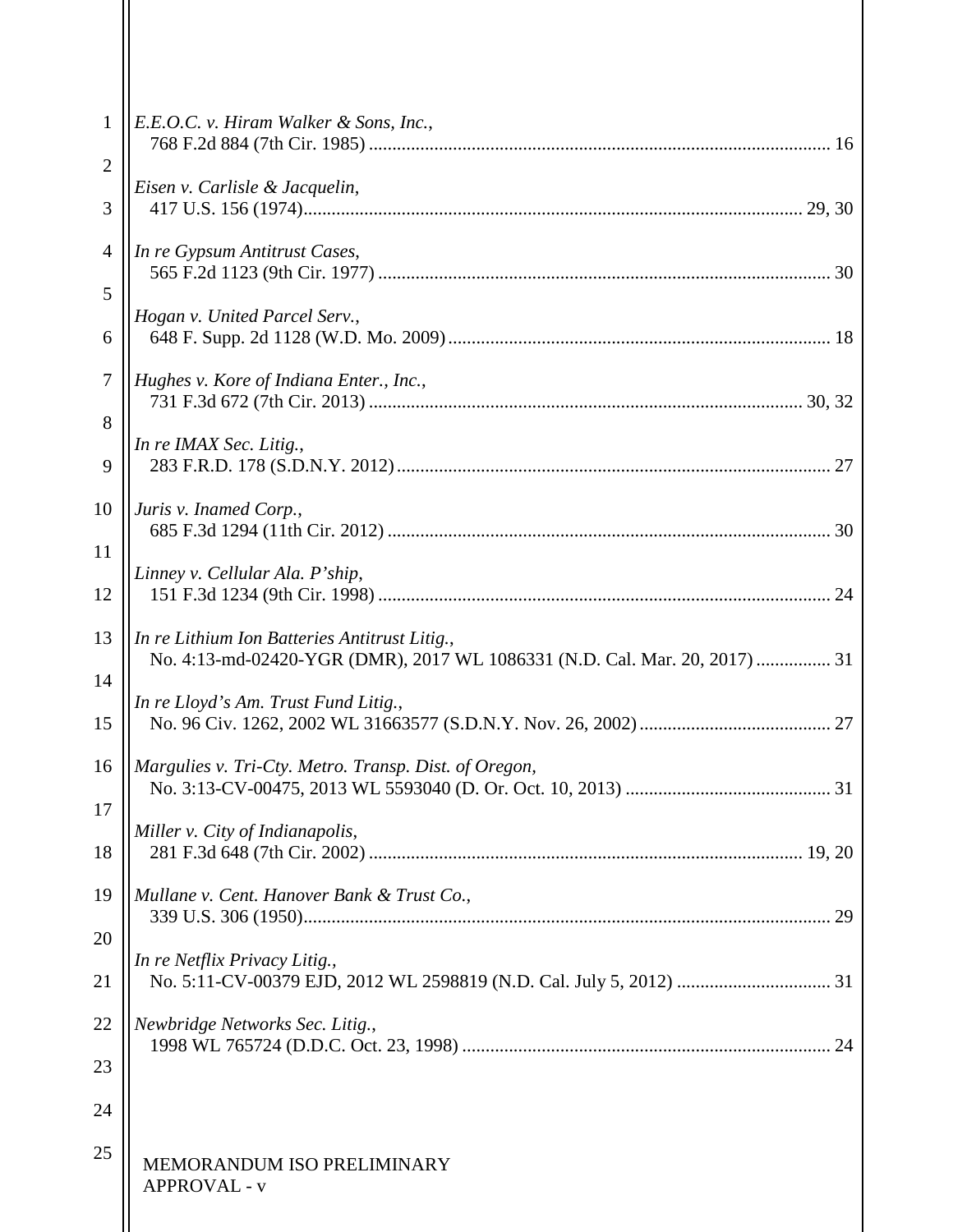| $\mathbf{1}$        | Nielson v. The Sports Auth.,                                                |
|---------------------|-----------------------------------------------------------------------------|
| $\overline{2}$<br>3 | Officers for Justice v. Civil Serv. Comm'n of City & Cty. of San Francisco, |
| 4                   | In re Omnivision Techs., Inc.,                                              |
| 5<br>6              | In re Online DVD-Rental Antitrust Litig.,                                   |
| 7                   | Phillips Petroleum Co. v. Shutts,                                           |
| 8<br>9              | Pickett v. Holland Am. Line-Westours, Inc.,                                 |
| 10                  | Ramirez v. State, CYFD,                                                     |
| 11<br>12            | Reed v. Gen. Motors Corp.,                                                  |
| 13                  | In re Rite Aid Corp. Sec. Litig.,                                           |
| 14<br>15            | Spann v. J.C. Penney Corp.,                                                 |
| 16<br>17            | Staton v. Boeing Co.,                                                       |
| 18                  | Torrisi v. Tucson Elec. Power Co.,                                          |
| 19                  | True v. Am. Honda Motor Co.,                                                |
| 20<br>21            | Tuten v. United Airlines, Inc.,                                             |
| 22<br>23            | Warner v. Toyota Motor Sales, U.S.A., Inc.,                                 |
| 24                  |                                                                             |
| 25                  | MEMORANDUM ISO PRELIMINARY<br><b>APPROVAL</b> - vi                          |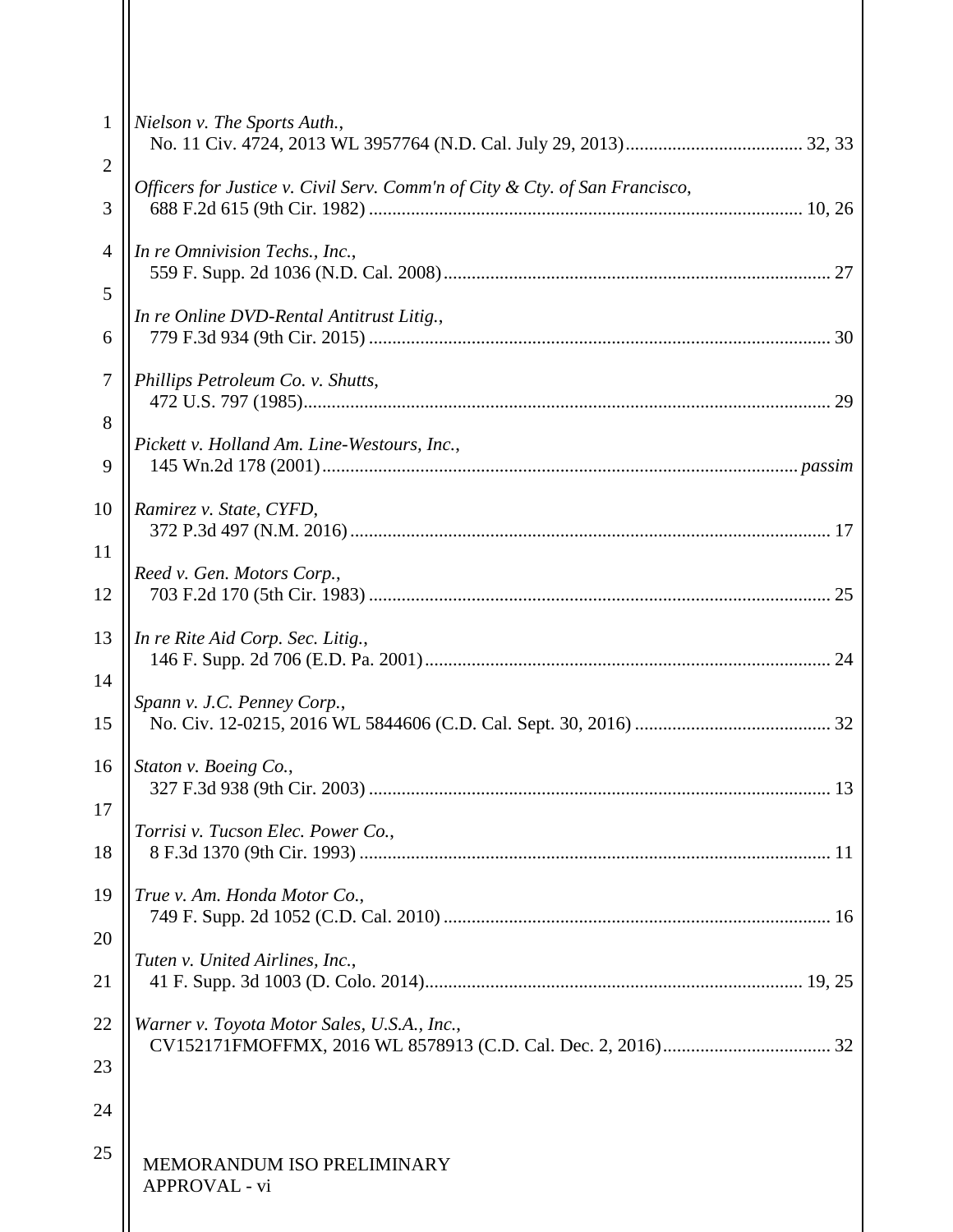| 1              | Woods v. Vector Mktg. Corp.,                                                         |
|----------------|--------------------------------------------------------------------------------------|
| $\overline{2}$ |                                                                                      |
| 3              | <b>STATUTES</b>                                                                      |
| $\overline{4}$ |                                                                                      |
| 5              |                                                                                      |
| 6              |                                                                                      |
| $\overline{7}$ |                                                                                      |
| 8              |                                                                                      |
| 9              |                                                                                      |
| 10             |                                                                                      |
| 11             |                                                                                      |
| 12             |                                                                                      |
| 13             |                                                                                      |
| 14             | <b>OTHER AUTHORITIES</b>                                                             |
| 15             | 2 Herbert B. Newberg & Alba Conte, Newberg on Class Actions § 11.43 (3d ed. 1992) 12 |
| 16             | Federal Judicial Center, Manual for Complex Litigation § 21.311 (4th ed. 2004) 30    |
| 17             | Federal Judicial Center, Manual for Complex Litigation § 21.631 (4th ed. 2015) 13    |
| 18             | Federal Judicial Center, Manual for Complex Litigation § 21.632 (4th ed. 2015) 13    |
| 19             | Federal Judicial Center, Manual for Complex Litigation § 21.644 (4th ed. 2015)       |
| 20             |                                                                                      |
| 21             | Opinion of Attorney General Smith Troy, Preference in Promotional Examination,       |
| 22             |                                                                                      |
| 23             |                                                                                      |
| 24             |                                                                                      |
| 25             | MEMORANDUM ISO PRELIMINARY<br>APPROVAL - vii                                         |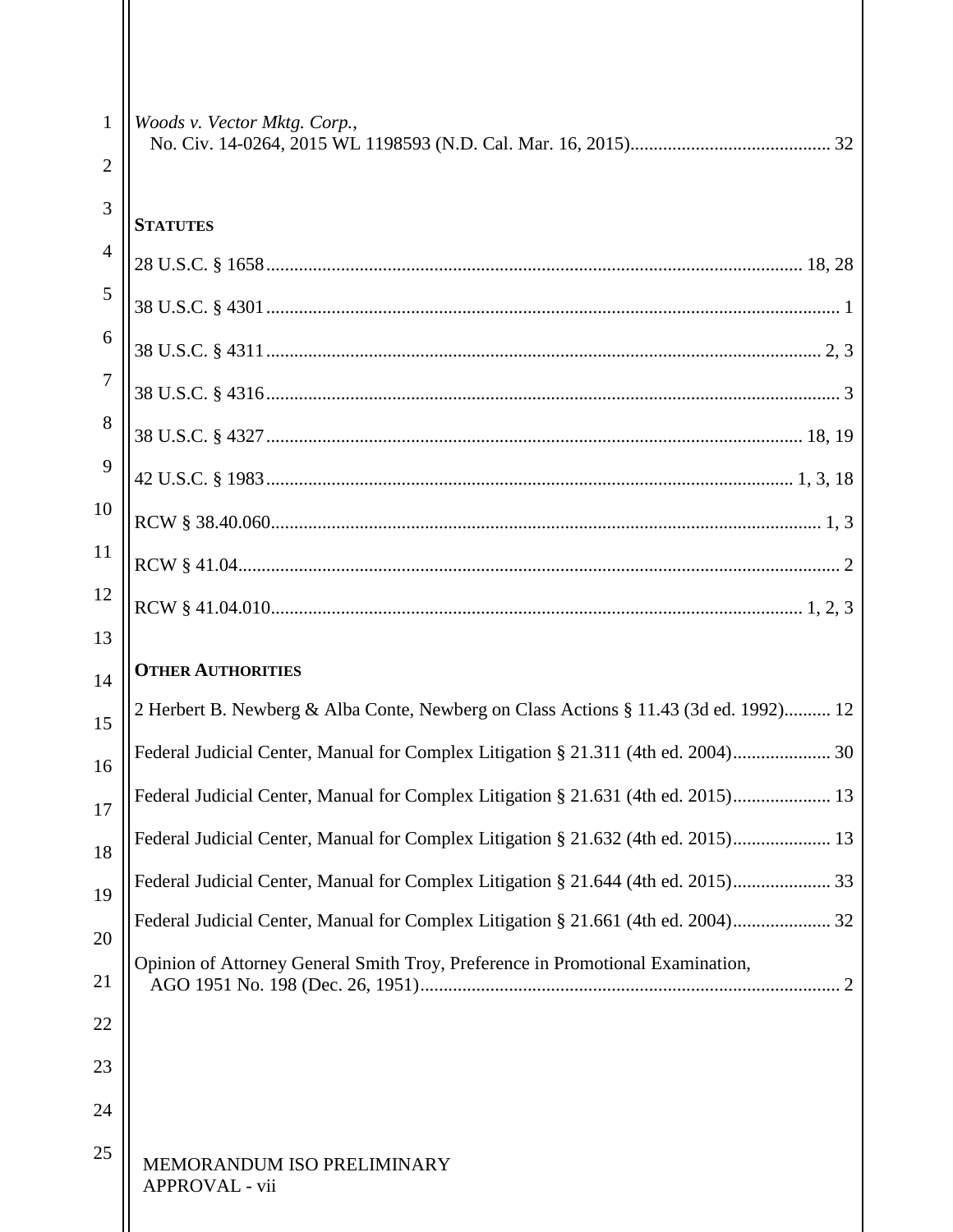<span id="page-7-2"></span><span id="page-7-1"></span><span id="page-7-0"></span>

| $\mathbf{1}$   | <b>INTRODUCTION</b>                                                                               |
|----------------|---------------------------------------------------------------------------------------------------|
| $\overline{c}$ | Plaintiffs Christina Martin, Jason Longoria, Charles Arnold, John Sager, Darrel Nash,             |
| 3              | Erik Thomas, Darin Foster, and Luis Gonzalez ("Plaintiffs") respectfully submit this              |
| $\overline{4}$ | Memorandum in Support of Their Unopposed Motion for Preliminary Approval of Class Action          |
| 5              | Settlement Agreement, and request that the Court: (1) preliminarily approve the Settlement        |
| 6              | Agreement between Plaintiffs and Defendants; (2) approve the Proposed Notice of the Settlement    |
| $\overline{7}$ | Agreement to the Class; (3) approve the Proposed Plan of Allocation; (4) appoint a Notice         |
| $8\,$          | Administrator, a Settlement Administrator, and a Special Master; and (5) set deadlines for a      |
| 9              | schedule of events described below, including a date for a hearing on the final approval of the   |
| 10             | Settlement and other dates necessary to implement and provide final approval of the Settlement.   |
| 11             | FACTUAL AND PROCEDURAL BACKGROUND                                                                 |
| 12             | <b>Overview of the Action</b><br>A.                                                               |
| 13             | This is an action under the Uniformed Services Employment and Reemployment Rights                 |
|                |                                                                                                   |
| 14             | Act of 1994 ("USERRA"), 38 U.S.C. § 4301 et. seq., and 42 U.S.C. § 1983, in which Plaintiffs,     |
| 15             | on behalf of a Class of applicants and employees of the Washington State Patrol ("WSP"), bring    |
| 16             | claims against the State of Washington, the WSP, and several current and former WSP officials     |
| 17             | (collectively, "Defendants"), and specifically challenge (a) the failure to apply RCW §           |
| 18             | $41.04.010(1)$ -(3) preference points to qualified veterans in the WSP's hiring and promotions    |
| 19             | process, (b) the failure to treat military-related leave as continuous employment in the WSP, and |
| 20             | (c) the failure to count statutorily-mandated military leave (RCW $\S$ 38.40.060) in a manner     |
| 21             | consistent with Washington state law and USERRA. See Second Amended Complaint 1153-               |
| 22             | 179 (Jan. 9, 2015) ("Compl.").                                                                    |
| 23             |                                                                                                   |
| 24             |                                                                                                   |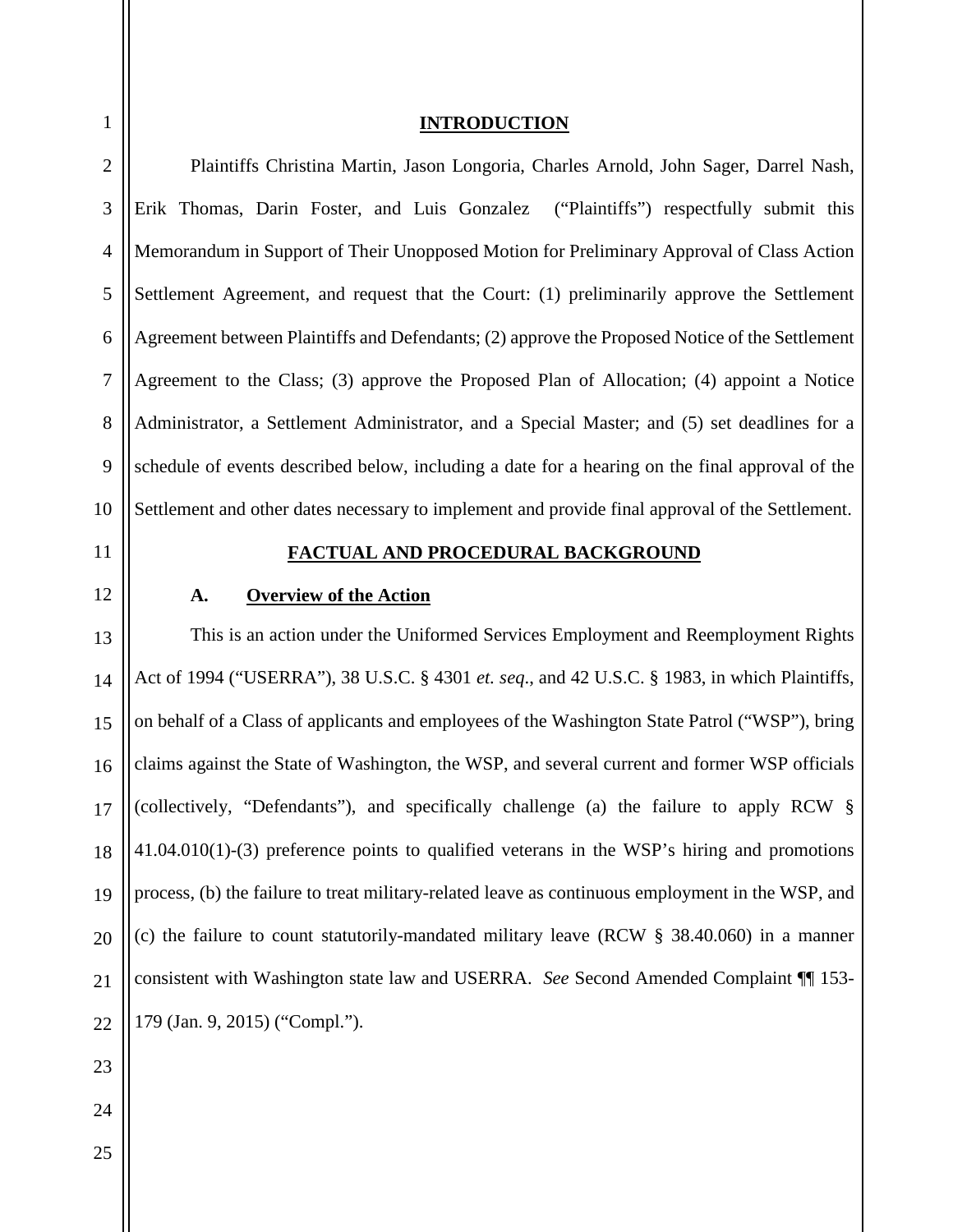1 2 3 4 5 6 7 8 Since the 1940s, Washington state law has required state-government employers, including the WSP, to provide qualified military veterans with additional points to their passing scores for entrance or promotional examinations. RCW § 41.04; Opinion of Attorney General Smith Troy, Preference in Promotional Examination, AGO 1951 No. 198 (Dec. 26, 1951), <http://www.atg.wa.gov/ago-opinions/preference-promotional-examination> ("conclu[ding] that an officer of the state patrol who is a veteran of World War II, but who has been recalled to military service, who takes a promotional examination is entitled to the ten percent veterans' preference provided by statute").

9 10 11 Plaintiffs filed their original Complaint on January 3, 2014. On May 8, 2017, following motion practice, substantial discovery, and lengthy, arms-length settlement discussions, the parties executed a Settlement Agreement. *See* Settlement Agreement ("Settlement" or "Agmt.").

<span id="page-8-0"></span>12

# **B. Plaintiffs' Claims**

13 14 15 16 17 18 19 20 21  $22$ The Complaint alleged that Defendants violated USERRA, 38 U.S.C. § 4311(a)-(b), by depriving WSP employees and applicants of various "benefits of employment" due to their military service or status, the most significant of which was the five-to-ten percent increase that must be added to the passing score of a qualified veteran's entrance or promotional examination under RCW § 41.04.010. *See* Compl. ¶¶ 153-159; 38 U.S.C. § 4311(a)-(b) (stating persons who have served in the uniformed services "shall not be denied . . . any benefit of employment by an employer on the basis of that membership . . . [or] performance of service," and "[a]n employer may not discriminate in employment against or take any adverse employment action against any person because such person [] has taken an action to enforce a protection" or "has exercised a right provided for in [USERRA]").

23

24

25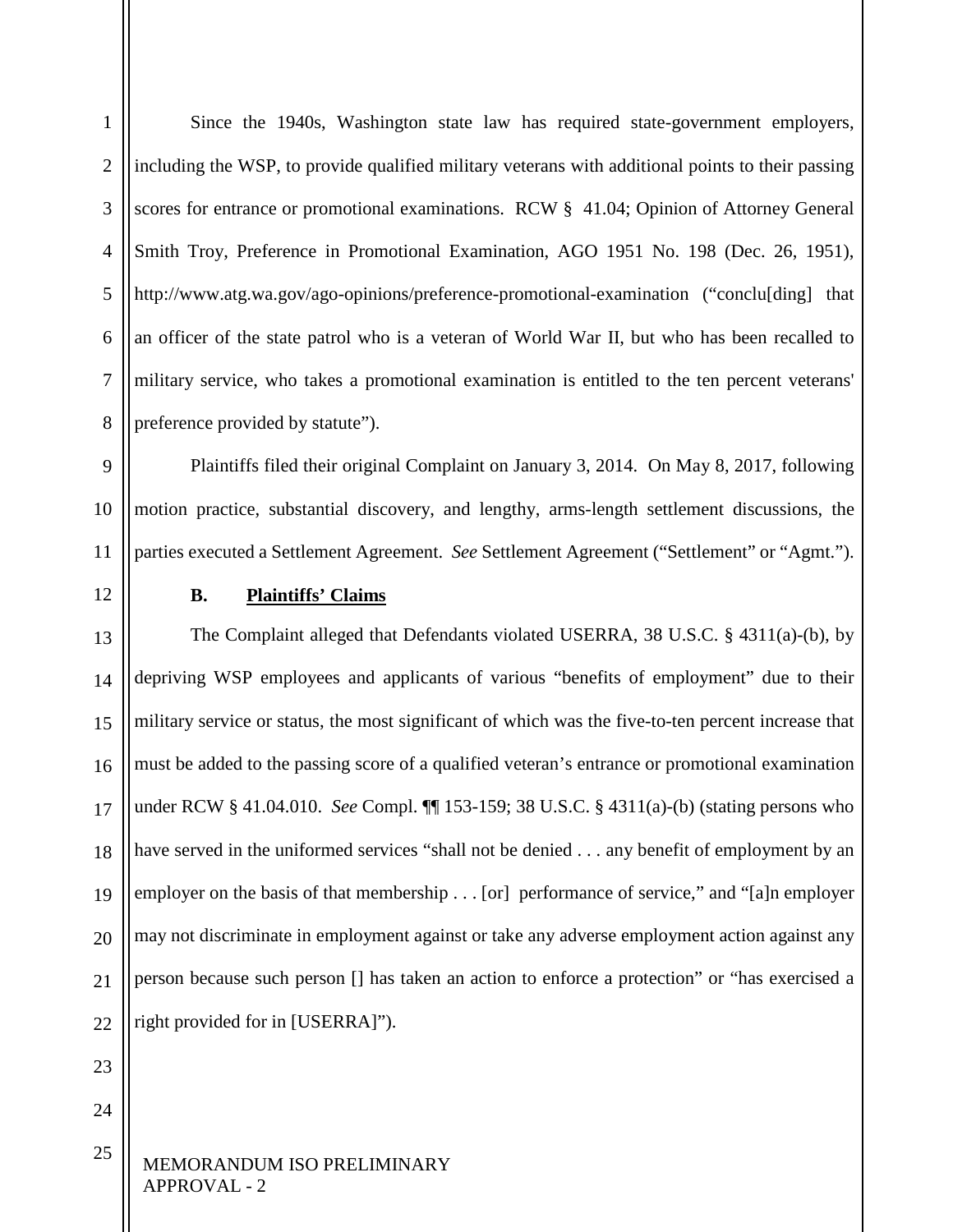In a separate claim brought under 42 U.S.C. § 1983, Plaintiffs alleged that the WSP's failure to apply Veterans' Preference in accordance with RCW § 41.04.010 violated their statecreated property rights in violation of the Due Process Clause of the United States Constitution, because Plaintiffs were entitled to receive the benefits of RCW § 41.04.010 and the WSP had no discretion to deny those benefits. Compl.  $\P$  [1](#page-9-0)67-179.<sup>1</sup>

6 7 8 9 10 11 12 Plaintiffs also alleged that Defendants violated USERRA, 38 U.S.C. § 4316(a), by failing to treat military-related absences as continued employment for the purpose of USERRA. Compl. ¶¶ 160-166; 38 U.S.C. § 4316(a) (stating that "[a] person who is reemployed under [USERRA] is entitled to the seniority and other rights and benefits determined by seniority that the person had on the date of the commencement of service in the uniformed services plus the additional seniority and rights and benefits that such person would have attained if the person had remained continuously employed").

13 14 15 16 In an Amended Complaint filed on January 13, 2014, Plaintiffs asserted that Defendants had further violated USERRA 38 U.S.C. § 4311 by improperly calculating state-authorized military leave under RCW § 38.040.060. First Amended Complaint ¶ 174; *see also* Compl. ¶ 157.

25

17

18

19

-

1

2

3

4

5

<span id="page-9-0"></span><sup>20</sup> 21 22 23 <sup>1</sup> *See Carter v. City of Philadelphia*, 989 F.2d 117, 122 (3rd Cir. 1993) (holding a police officer had a state-created, constitutionally-protected property right under a state Veterans' Preference Act that granted "a preference to veterans in promotion"); *see also Ass'n of Orange Cty. Deputy Sheriffs v. Gates*, 716 F.2d 733, 734 (9th Cir. 1983) (stating "[a] property interest in a benefit protected by the due process clause results from a legitimate claim of entitlement created and defined by an independent source, such as state or federal law," and that "[a] reasonable expectation of entitlement is determined largely by the language of the statute and the extent to which the entitlement is couched in mandatory terms") (citations and quotations omitted).

<sup>24</sup>

MEMORANDUM ISO PRELIMINARY APPROVAL - 3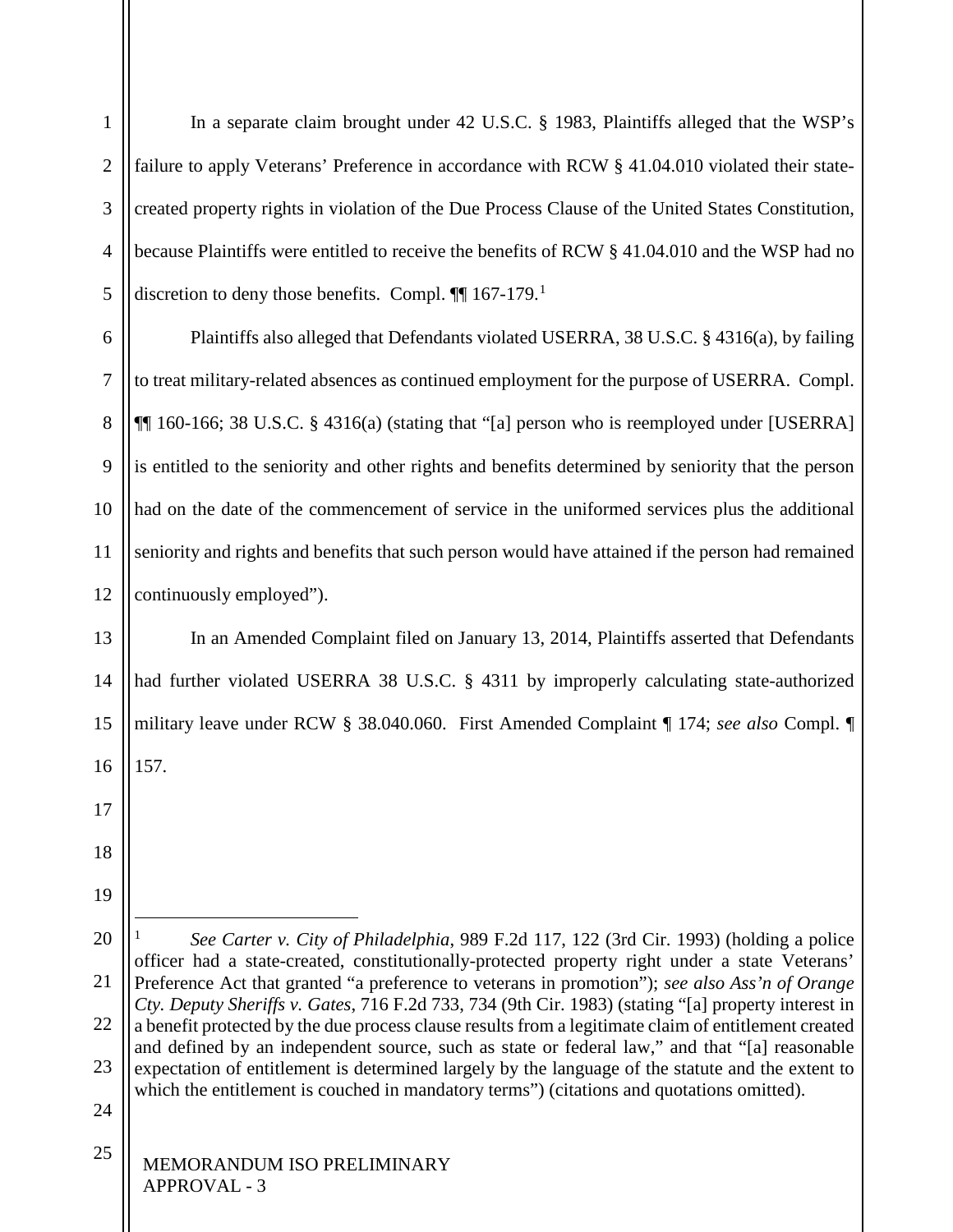1 2 3 Plaintiffs filed the lawsuit as a putative class action pursuant to Rule 23 of the Washington Rules of Civil Procedure, and alleged that the case is maintainable as a class action under Rule 23(a) and Rule 23(b)(1), (2) or (3). Compl. ¶¶ 138-152.

<span id="page-10-0"></span>4

5

6

7

8

9

#### **C. Procedural History**

On January 23, 2014, Defendants moved to dismiss the lawsuit under Civil Rule 12(b)(6). D.E. No. 13. The Court held argument on Defendants' motion to dismiss on February 28, 2014. At the conclusion of the hearing, the Court orally denied Defendants' motion to dismiss and, on March 19, 2014, entered a written order memorializing its February 28, 2014 ruling. D.E. No. 22.

10 11 12 13 14 On April 4, 2014, the Court issued a Civil Case Scheduling Order that, *inter alia,* set the trial date for September 14, 2015. D.E. No. 23. Thereafter, the Parties entered into, and the Court approved, numerous stipulations staying the majority of the dates set out in the Civil Case Scheduling Order to allow the Parties time to conduct extensive discovery and explore resolution of the case.

15 16 On January 9, 2015, Plaintiffs filed the Second Amended Complaint. Defendants filed their Answer to the Second Amended Complaint on January 23, 2015. D.E. No. 30.

17 18 19 20 21  $22$ 23 Between April 4, 2014, and September 6, 2016, the Parties engaged in discovery on both liability and damages to prepare the case for trial and to explore settlement. As part of these efforts, Plaintiffs' counsel developed methodologies for calculating the potential damages of the putative Class Members. Declaration of Matthew Z. Crotty ("Crotty Decl.") ¶¶ 12-16. After Plaintiffs' counsel obtained data, documents, and other voluminous information from Defendants related to each putative Class Member's potential damages, Plaintiffs engaged an expert economist to calculate the potential damages of Class Members pursuant to the methodologies

24

25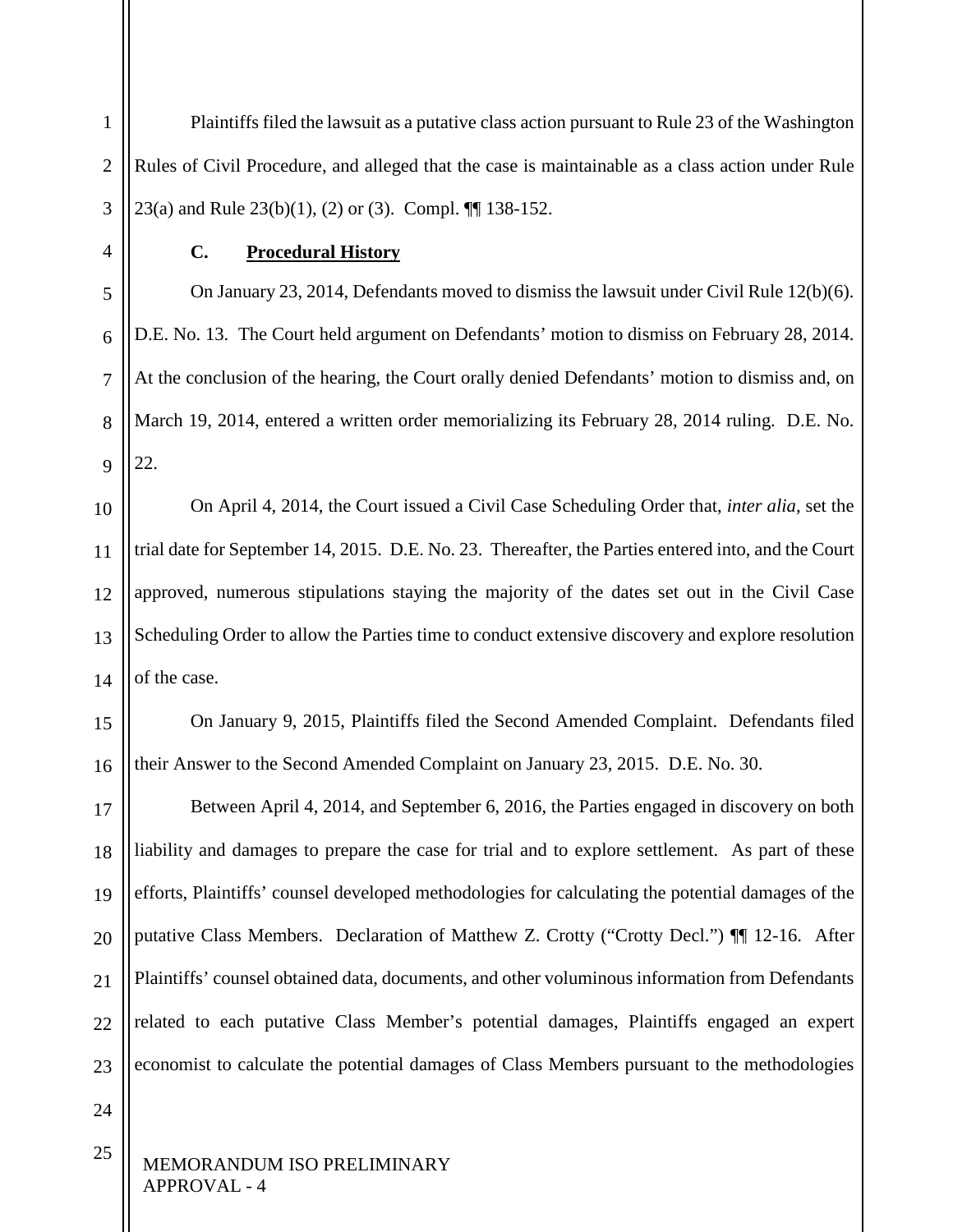1 2 that they had developed for estimating such damages. *Id*. ¶ 16. Defendants engaged their own economist to calculate the potential damages of the Class Members. *Id.*

3

4 5 6 7 8 9 10 Due to substantial gaps in the information regarding members of the Class, the Parties and their counsel determined that they could not identify all of the putative Class Members through Defendants' personnel records. Accordingly, the Parties agreed to provide notice to the putative Class Members so that any unidentified putative Class Members could identify themselves and so that all putative Class Members could provide relevant personnel information that the Parties did not possess. On September 18, 2015, at the request of the Parties, the Court entered an order authorizing the Parties to transmit notices to putative Class Members and approving the appointment of Plaintiffs' Counsel as interim class counsel for the putative Class.

11 12 13 14 From data produced by Defendants and putative Class Members' responses to the courtauthorized notice and questionnaires, the Parties have identified 109 putative Class Members who were never hired by the WSP ("Applicant Class Members") and 769 putative Class Members who were hired by the WSP ("Employee Class Members"). Crotty Decl.  $\P$  15; Agmt. § IV(3).

15 16 17 18 19 20 21 22 After the Parties' respective experts calculated the potential damages of the putative Class Members, the Parties conducted a lengthy mediation before attorneys William F. Etter and James McDevitt. Crotty Decl. ¶¶ 18-19. The mediation occurred in Spokane, Washington on September 7, 2016, but the Parties did not reach an agreement that day. *Id.* ¶ 19. Shortly after the mediation, the Parties reached an oral agreement in principle, and over the next several months they negotiated and drafted a written Settlement Agreement in Principle that was executed on December 21, 2016. Thereafter, the Parties negotiated and executed a final Settlement Agreement.

23

24

25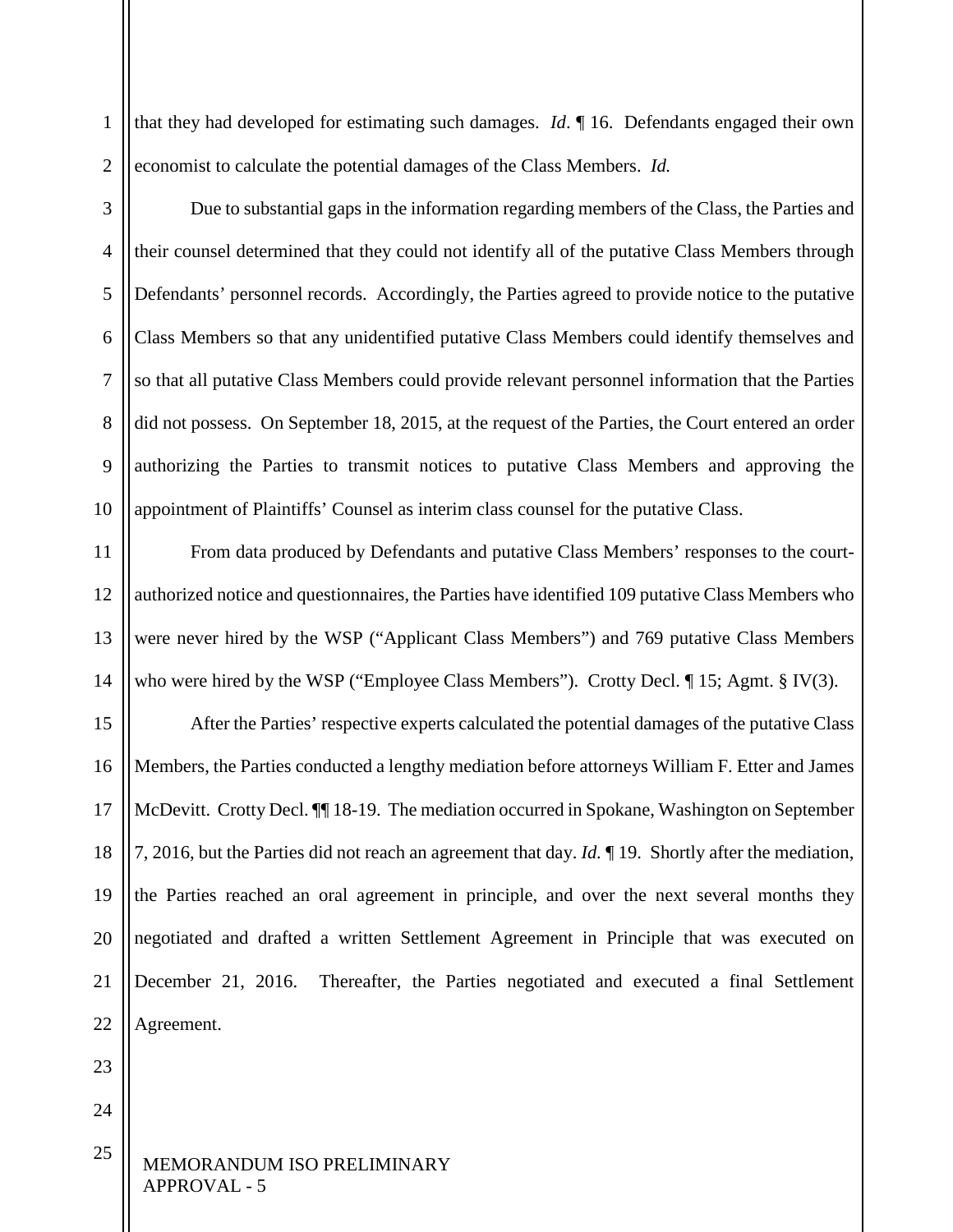#### **TERMS OF THE SETTLEMENT AGREEMENT**

#### **A. Benefits to Class Members**

The Settlement Agreement provides relief to two subsets of Class Members: (a) individuals who applied for, but were never offered, employment with the WSP as commissioned employees, and were denied the Veterans' Preference in the WSP hiring process ("Applicant Class Members") and (b) individuals who were employed by the WSP as commissioned employees, and were denied the Veterans' Preference in the WSP hiring process or the promotions process ("Employee Class Members"). Agmt. § IV(1)-(5).

9 10 11 12 13 14 15 16 17 18 19 20 21 The Settlement Agreement provides both monetary and non-monetary relief. With respect to the monetary relief, (a) the State of Washington will pay \$13 million to resolve all Class Members' claims for damages, including back wages arising out of Defendants' failure to apply the Veterans' Preference in the hiring and promotions process, into a Settlement Fund that will be distributed to Class Members pursuant to a Court-approved Plan of Allocation; and (b) in addition to and separate from the \$13 million, Defendants will contribute, or cause to be contributed, money to the Washington State Department of Retirement Services ("DRS") to make up for lost retirement contributions of Class Members that were caused by Defendants' failure to apply the Veterans' Preference in the hiring or promotions process. Agmt. § VI(1)-(2). Plaintiffs' expert estimates that for the approximately 131 Employee Class Members for whom Defendants have agreed to revise their hiring or promotion dates and make additional pension contributions, the present value of the future pension benefits they will receive under the Settlement is \$1.9 million. Declaration of Erick West Decl. ¶¶ 3-5.

 $22$ 23 Additionally, Defendants have agreed to pay for the cost of Notice to the Class and have agreed to pay for a portion of the costs of the Special Master to adjudicate challenges related to

24

25

<span id="page-12-0"></span>1

<span id="page-12-1"></span>2

3

4

5

6

7

8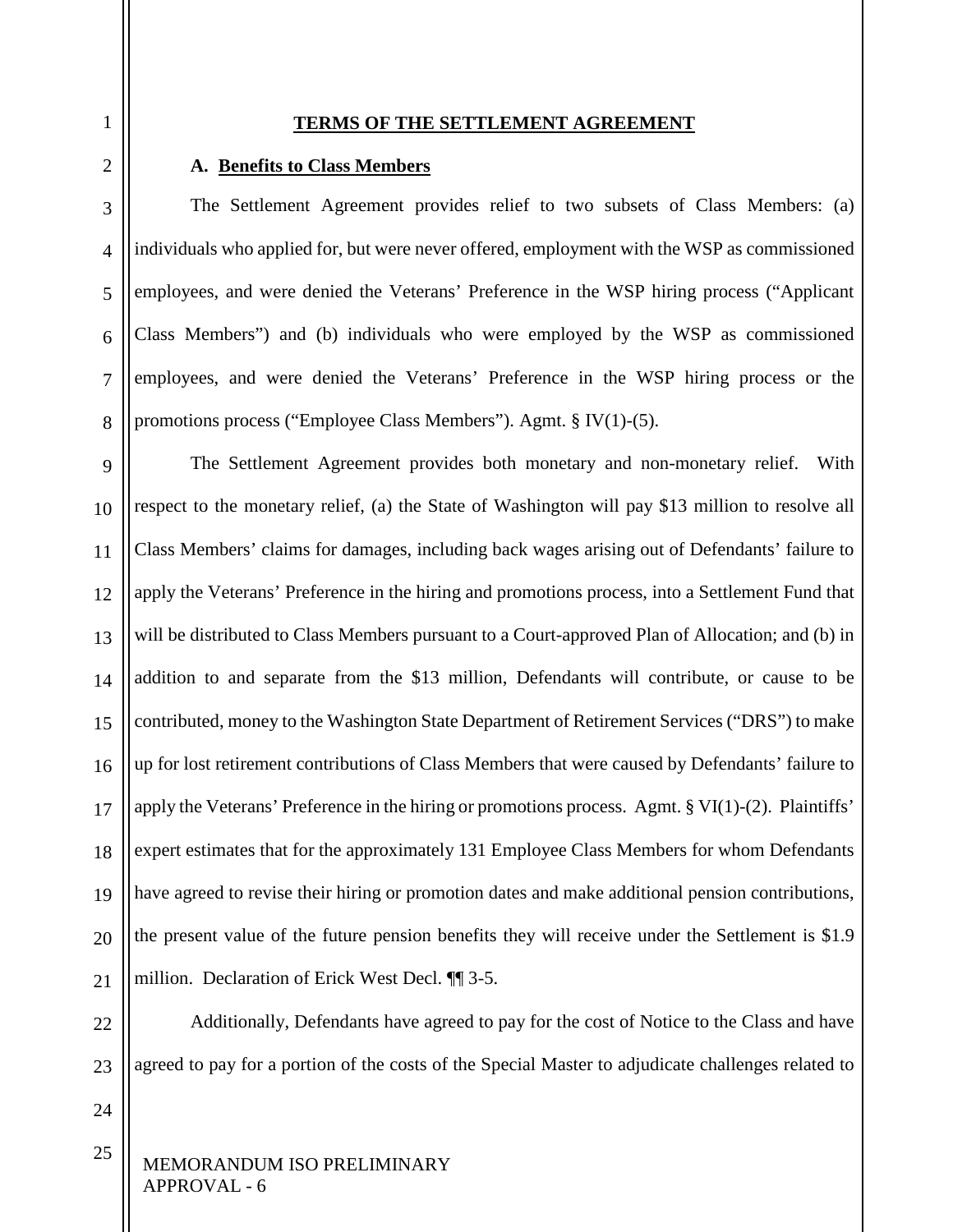1 2 adjustments to the correction of hiring or promotion dates. Agmt. §§  $V(5)$ ,  $IX(3)(b)$ . Thus, the Settlement is worth nearly \$15 million. *Id.* §§ V(5), VI(1)-(2), IX(3)(b); West Decl. ¶¶ 3-5.

The Settlement Agreement allows Plaintiffs' counsel to seek an award of attorneys' fees and reimbursement of expenses in an amount to be determined by the Court, including certain costs of administering the Settlement, out of the \$13 million Settlement Fund. Agmt. § XI(1). The Settlement Agreement also allows Plaintiffs to seek a service award for the work that each has performed as a Class Representative on behalf of the Class in an amount to be determined by the Court. *Id.* § XI(2). Once those amounts are paid out of the \$13 million Settlement Fund, the balance of the Settlement Fund will be distributed to the Class Members pursuant to a Plan of Allocation that is described below. Based on the overall amount of funds available for distribution to Class Members and the Plan of Allocation, Class Counsel estimate that all Class Members who have claims that are not subject to a serious statute of limitations defense will

13 14 15 16 17 18 receive payments that represent at least 100% of their potential damages, and that Class Members whose claims are subject to serious statute of limitations defenses will receive at least 50% of their potential damages. *See* Crotty Decl. ¶ 21; Plan of Allocation §§ II(A)(1)-(2), III, Ex. A to Agmt. The claims of Class Members that accrued prior to the October 1994 enactment of USERRA, which are the least likely to be considered timely, would likely receive 25% of their potential damages. *See* Crotty Decl. ¶ 21; Plan of Allocation § II(A)(1)-(2), III.

19 20 21 22 With respect to the non-monetary relief, the WSP has agreed to correct hiring or promotion dates for at least 135 of the 769 Employee Class members (*i.e*., to modify the date that the WSP employee was hired or promoted to an earlier date). By backdating hiring or promotion dates, Employee Class Members will receive increased retirement compensation and promotional

23

24

25

3

4

5

6

7

8

9

10

11

12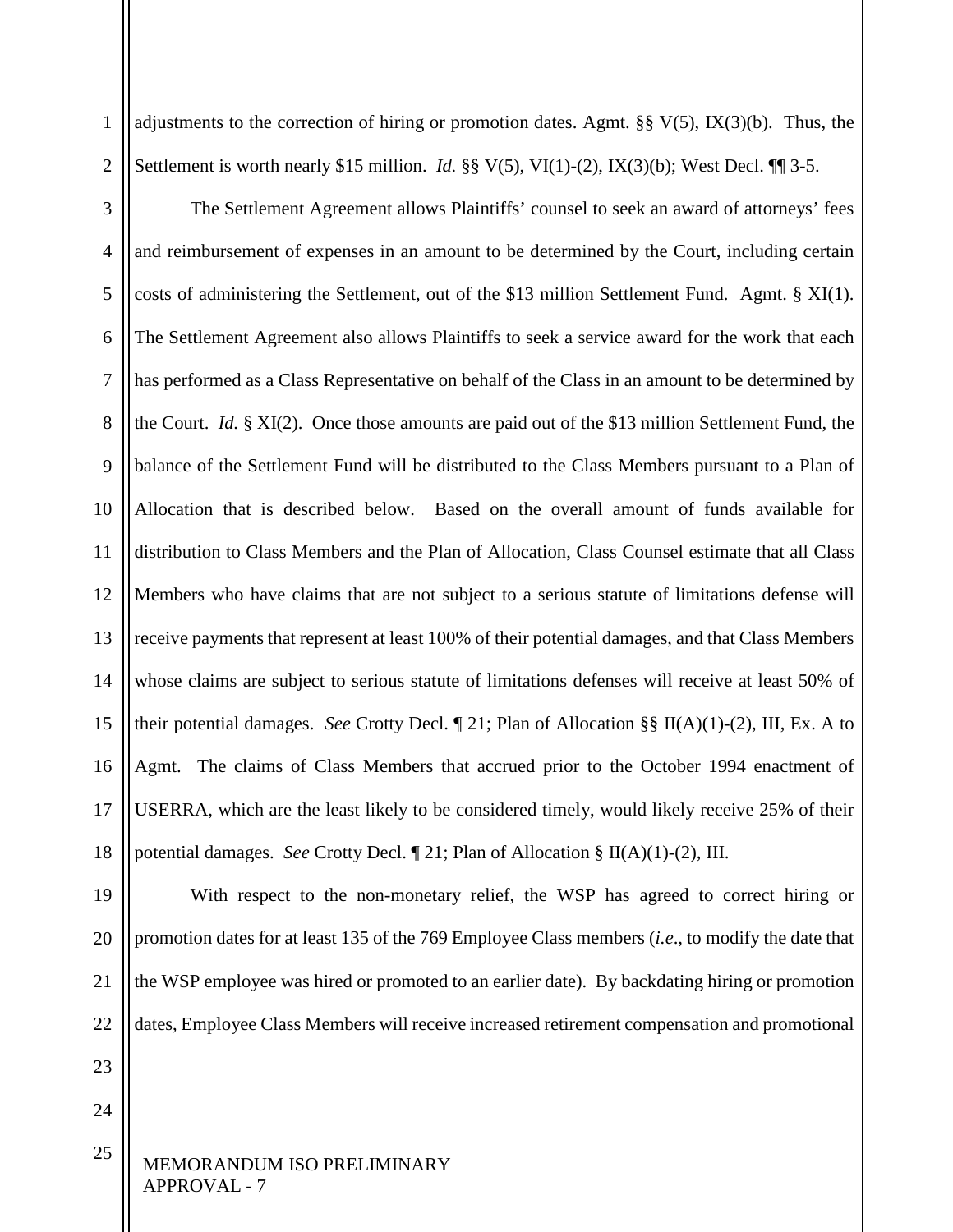1 2 opportunities in the future. These future benefits are in addition to, and are not included in, the estimated \$15 million that Defendants will pay to settle this class action.

Furthermore, as a result of this lawsuit, the WSP has abandoned its decades-old practice of denying the Veterans' Preference. Over the past several years the WSP has followed the Veterans' Preference in the hiring and promotion process, and will continue to follow Washington law in the future. Crotty Decl. ¶ 25.

<span id="page-14-0"></span>7

3

4

5

6

# **B. Settlement Administration and Proposed Distribution**

8 9 10 11 12 13 14 15 16 17 Under the Settlement, notice will be provided to the Class Members, and Class Members will have an opportunity to object to the Settlement or to opt out of the Class and the Settlement. Agmt. §§ V, IX(1). To obtain monetary relief, Class Members who have already been identified will not be required to respond to the Notice. Instead, so long as they do not opt out of the Settlement, they will receive their shares of the Settlement pursuant to the terms of the Plan of Allocation recommended by Class Counsel and approved by the Court. *Id.* § VIII(4)-(6), X(1); Plan of Allocation §§ I, II, III. However, Class Members who have not yet been identified will have an opportunity to identify themselves as members of the Class and, if they demonstrate membership in the Class they will have the same rights to receive payments as Class Members who have already been identified. *Id.* §§ VIII(6), X(1), (3).

18 19 20 To ensure the accuracy of WSP's personnel information that is relevant to the issues in this case, the parties have agreed to give putative Class Members the opportunity to challenge two aspects of the relief proposed under the Settlement Agreement.

21 22 23 First, each putative Employee Class Member will receive a personalized worksheet containing the information that was used to calculate the potential damages of his or her claims. *Id.* § X(2). Each Employee Class Member may submit a written challenge to the personnel data

24

25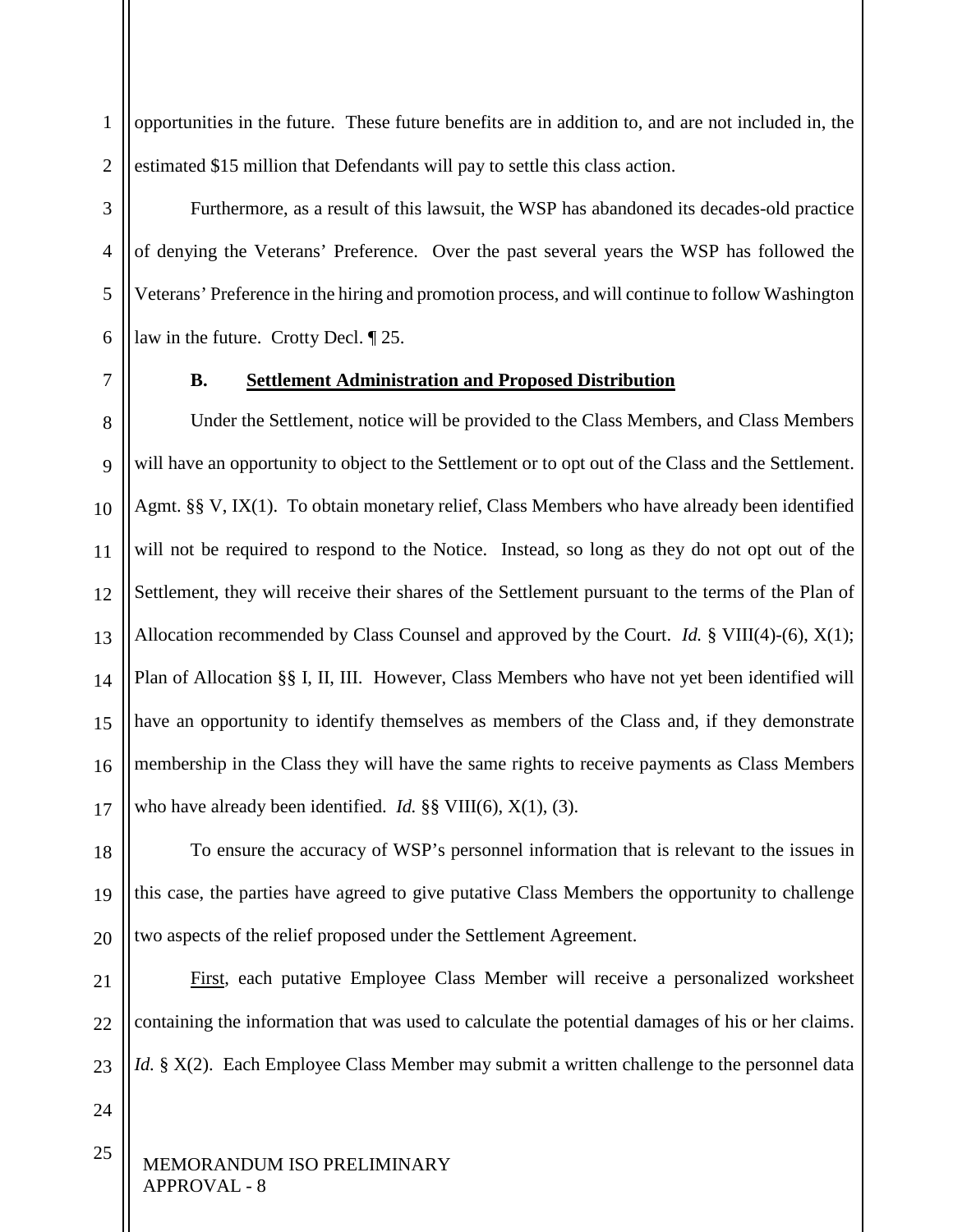1 2 3 4 5 6 7 8 9 10 11 12 that was used to calculate his or her potential damages. *Id*. An experienced Settlement Administrator will review the submissions from any Class Members who challenge Defendants' personnel data, and will consider any information provided by Defendants. *Id.* After the Settlement Administrator responds to any challenge and allows Class Members an opportunity to provide any missing information, the Settlement Administrator will determine whether the person provided personnel data that is more reliable or accurate than the data Defendants provided, and whether to use the original or revised data to calculate the Class Member's potential damages. *Id.* § X(3). After the Settlement Administrator resolves all of the challenges by Class Members concerning Defendants' personnel data and membership in the Class, the Net Settlement Fund (*i.e*., the Settlement Fund after attorneys' fees, costs, service awards, and various Settlement administration costs are deducted) will be distributed to the Class Members based on the Plan of Allocation approved by the Court. *Id.*

13 14 15 16 17 18 19 20 21 22 Second, Employee Class Members – for whom Defendants dispute whether their hiring or promotion dates should be adjusted – will have an opportunity challenge whether his or her hire date or promotion date should be adjusted to an earlier date than the Defendants have already agreed to under the Settlement Agreement. *Id.* § X(4). Under this process, Employee Class Members may bring their backdating challenge to an independent Special Master, who will decide whether the requested adjusted is warranted. *Id.* If the Special Master rules in favor of the Employee Class Member's challenge, the WSP will adjust the Class Member's hire date or promotion date consistent with that ruling. *Id.* § X(4)(g). The Special Master's determination will be subject to challenges before this Court on the same grounds as a determination of an arbitrator under Washington State law. *Id.*

23

24

25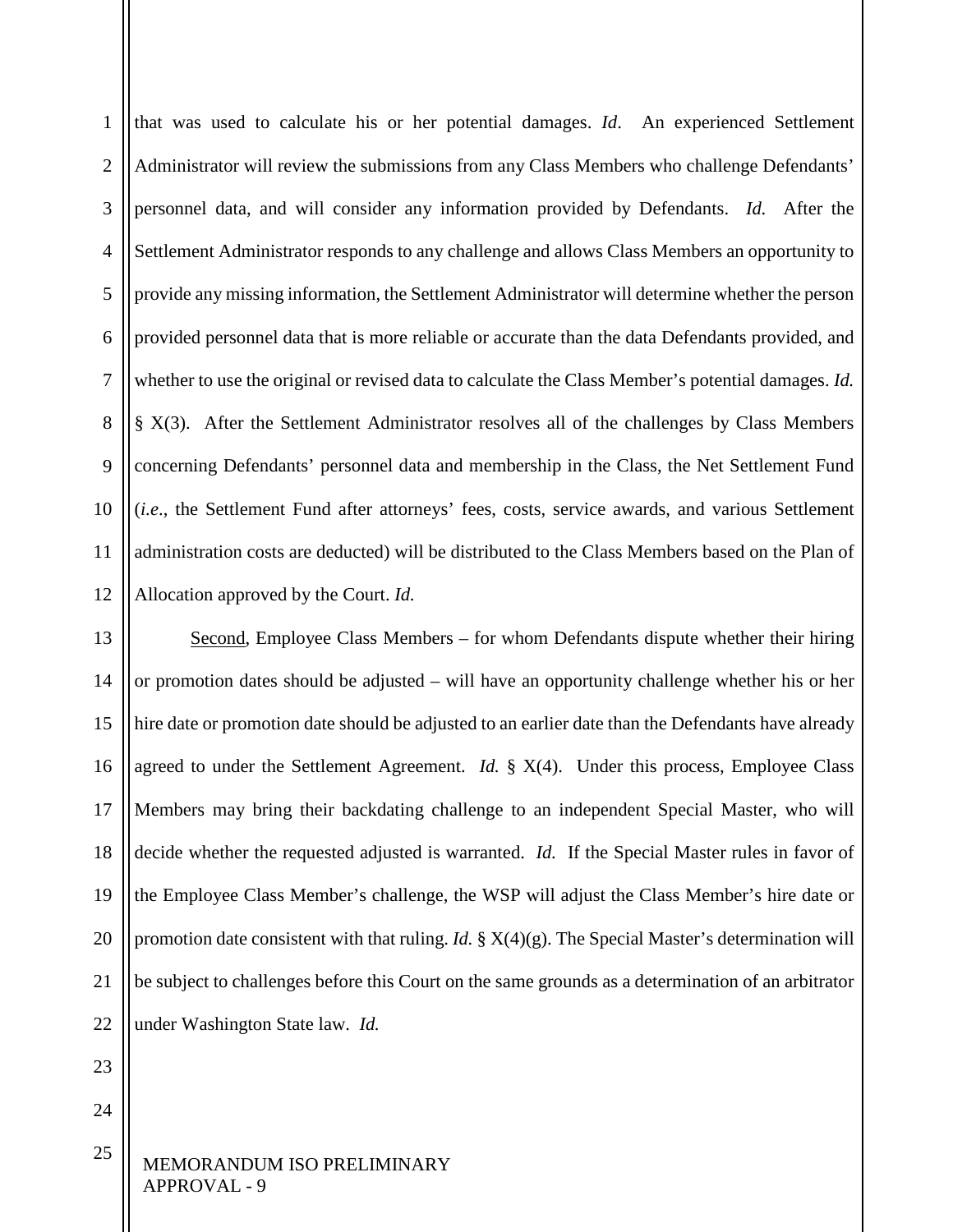#### **ARGUMENT**

#### <span id="page-16-1"></span><span id="page-16-0"></span>**A. The Settlement Should Be Granted Preliminary Approval**

#### **1. Settlement of Class Action Lawsuits is Strongly Favored**

<span id="page-16-2"></span>4 5 6 7 8 9 Washington and federal courts strongly favor and encourage class action settlements as a matter of express public policy. *Pickett v. Holland Am. Line-Westours, Inc.*, 145 Wn.2d 178, 190 (2001) ("voluntary conciliation and settlement are the preferred means of dispute resolution") (citations omitted); *see also Class Plaintiffs v. City of Seattle*, 955 F.2d 1268, 1276 (9th Cir. 1992) ("strong judicial policy . . . favors settlements, particularly where complex class action litigation is concerned"). This strong policy favoring settlement is even more pronounced in the context of complex employment discrimination class actions like the instant class action that challenges decades of discrimination against members of the Armed Forces. *See Officers for Justice v. Civil Serv. Comm'n of City & Cty. of San Francisco*, 688 F.2d 615, 625 (9th Cir. 1982) ("[I]t must not be overlooked that voluntary conciliation and settlement are the preferred means of dispute resolution. This is especially true in complex class action litigation, and even more so where the subject matter is employment discrimination.") (citations omitted).

21  $22$ 23 The Washington Supreme Court has made clear that when a court evaluates the fairness of a class action settlement, the court should not "*reach any ultimate conclusions on the contested issues of fact and law which underlie the merits of the dispute,* for it is the very uncertainty of outcome in litigation and avoidance of wasteful and expensive litigation that induce consensual settlements." *Pickett*, 145 Wn. 2d at 190 (emphasis in original). Any such review of the merits of a class case at the settlement stage is "limited to assessing rough probabilities of success as they existed at the time of settlement." *Id*. This rule applies, because any other approach would de-incentivize the settlement of class actions. *Id.* at 190-91. Accordingly, approving the instant

24

25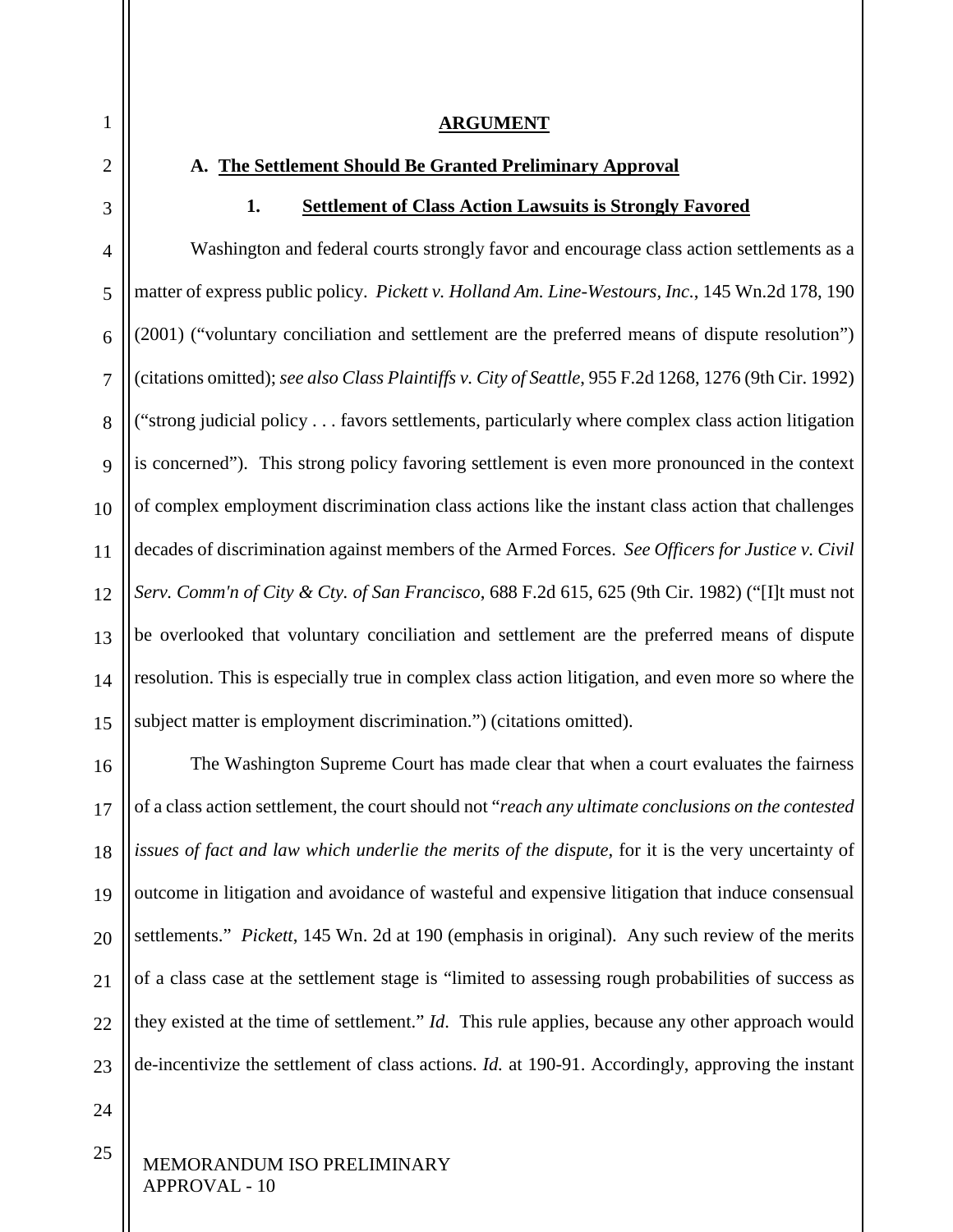1 2 3 4 Settlement Agreement will advance the express public policy of Washington, preserve judicial and public resources, and provide relief to more than 800 veterans who have been denied justice for decades.

# **2. The Legal Standard for Preliminary Approval of a Class Settlement**

<span id="page-17-0"></span>Civil Rule 23(e) governs the approval of class action settlements, *Pickett*, 145 Wn. 2d at 187, [2](#page-17-1) and provides as follows:

A class action shall not be dismissed or compromised without the approval of the court, and notice of the proposed dismissal or compromise shall be given to all members of the class in such manner as the court directs.

9 CR 23(e). In *Pickett*, the Washington Supreme Court affirmed the final approval of a class action

10 settlement, and explained that while "CR 23 is silent in guiding trial courts in their review of class

11 settlements, it is universally stated that a proposed class settlement may be approved by the trial

12 court if it is determined to be 'fair, adequate, and reasonable.'" *Pickett*, 145 Wn. 2d at 188 (citing

13 *Torrisi v. Tucson Elec. Power Co.*, 8 F.3d 1370, 1375 (9th Cir. 1993)). The fair, adequate, and

14 reasonable standard is the same standard provided by Rule 23(e) of the Federal Rules of Civil

15 Procedure. *See* Fed. R. Civ. P. 23(e).

The Washington Supreme Court has outlined eight factors that should guide a court's

17 assessment at the final approval stage of whether a class settlement is "fair, adequate, and

18 reasonable":

19

20

16

[1] the likelihood of success by plaintiffs; [2] the amount of discovery or evidence; [3] the settlement terms and conditions; [4] recommendation and experience of counsel; [5] future expense and likely duration of litigation; [6] recommendation

21

-

24

<span id="page-17-1"></span><sup>22</sup> 23 <sup>2</sup> Since Civil Rule 23 is identical to its federal counterpart, Rule 23 of the Federal Rules of Civil Procedure, Washington courts have held that "federal cases interpreting the analogous federal provision are highly persuasive." *Pickett*, 145 Wn. 2d at 188 (citing *Brown v. Brown*, 6 Wn. App. 249, 252 (1971)).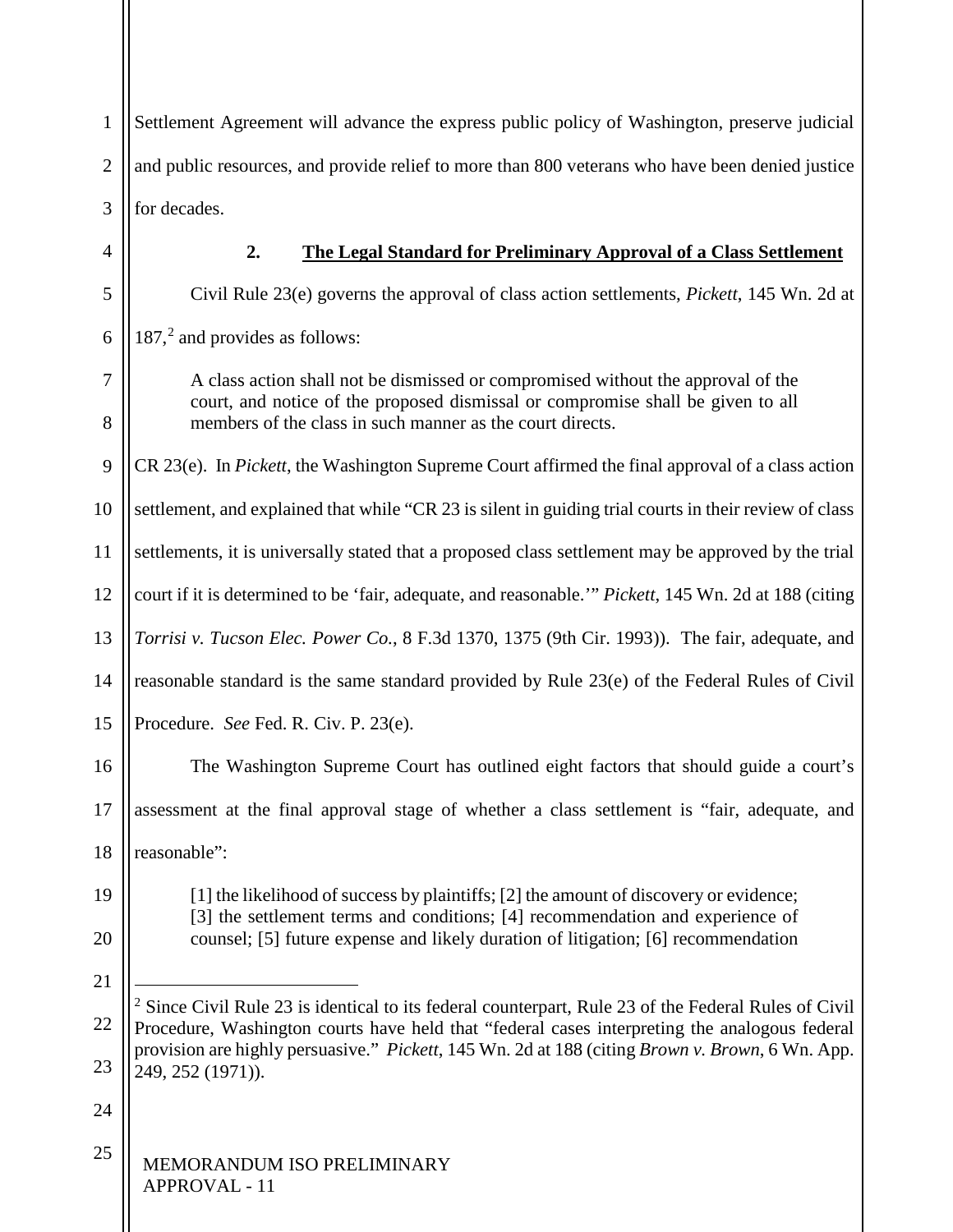of neutral parties, if any; [7] number of objectors and nature of objections; and [8] the presence of good faith and the absence of collusion.

*Pickett*, 145 Wn.2d at 188-89 (citing 2 Herbert B. Newberg & Alba Conte, *Newberg on Class Actions* § 11.43 "General Criteria for Settlement Approval" (3d ed. 1992)).

The Washington Supreme Court has not addressed the standard that a trial court should apply at the preliminary approval stage. Nor is there any known Washington Court of Appeals published opinion that directly addresses the preliminary approval standard. Unpublished Washington appellate court opinions, however, suggest that the preliminary approval standard is—like the standard that applies in federal court—a more limited inquiry than the eight-part test for final approval set forth in *Pickett*. *See Dolan v. King Cty.*, 184 Wn. App. 1038 (2014) (stating "preliminary approval is a preliminary ruling which approves the form of the class notice and the method of providing notice to the settlement class, sets deadlines for the filing of objections, and sets the final settlement hearing date"); *see Alberto v. GMRI, Inc.*, 252 F.R.D. 652, 665 (E.D. Cal. 2008) ("Given that some of these [final approval] factors cannot be fully assessed until the court conducts its fairness hearing, a full fairness analysis is unnecessary at this stage [and t]he court, therefore, will simply conduct a cursory review of the terms of the parties' settlement for the purpose of resolving any glaring deficiencies before ordering the parties to send the proposal to class members.") (internal quotations omitted).

1

2

3

4

5

6

7

8

9

10

11

12

13

14

15

16

17

18

Engaging in a more basic, limited inquiry at the preliminary approval stage under Civil Rule 23(e) would be consistent with the preliminary approval standard federal courts routinely apply under Rule 23(e). *See Alberto*, 252 F.R.D. at 665. Indeed, as the Washington Supreme Court has instructed, because "CR 23 is identical to its federal counterpart, Fed. R. Civ. P. 23," "federal cases interpreting the analogous federal provision are highly persuasive." *Pickett*, 145 Wn. 2d at 188 (citation omitted).

24 25

23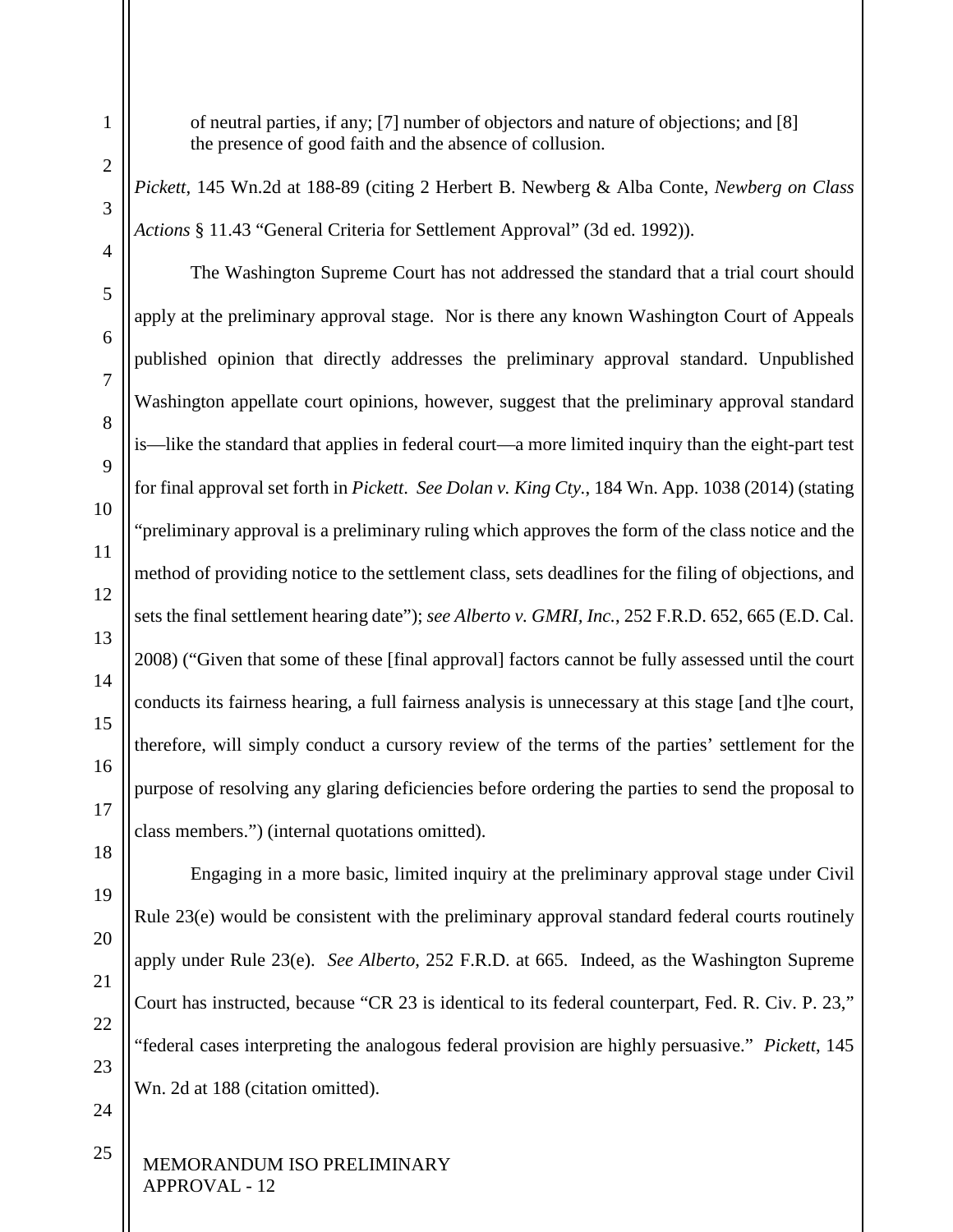| $\mathbf{1}$   | At the preliminary approval stage, federal courts engage in "an 'initial evaluation' of the                                                                    |
|----------------|----------------------------------------------------------------------------------------------------------------------------------------------------------------|
| $\overline{2}$ | fairness of a proposed settlement." § 21.632 Preliminary Fairness Review, Manual for Complex                                                                   |
| 3              | Litigation $\S 21.632$ (4th ed. 2015). The purpose of this initial evaluation is to determine whether                                                          |
| $\overline{4}$ | to give notice of the proposed settlement to the class members and an opportunity to voice                                                                     |
| 5              | approval or disapproval of the settlement. Staton v. Boeing Co., 327 F.3d 938, 952 (9th Cir.                                                                   |
| 6              | 2003); Manual for Complex Litigation § 21.631 (4th ed. 2015). This initial evaluation is not a                                                                 |
| $\tau$         | dispositive assessment of the fairness of the proposed settlement, but rather determines whether                                                               |
| 8              | it falls within the "range of possible approval." Collins v. Cargill Meat Sols. Corp., 274 F.R.D.                                                              |
| 9              | 294, 302 (E.D. Cal. 2011) (citation and internal quotations omitted).                                                                                          |
| 10             | Federal courts grant preliminary approval when the following four factors are satisfied:                                                                       |
| 11             | [i]f [1] the proposed settlements appears to be the product of serious, informed,<br>non-collusive negotiations, [2] has no obvious deficiencies, [3] does not |
| 12             | improperly grant preferential treatment to class representatives or segments of the<br>class, and [4] falls within the range of possible approval.             |
| 13             |                                                                                                                                                                |
| 14             | <i>Id.</i> at 301-02 (citation and internal quotations omitted).                                                                                               |
| 15             | Because Washington appellate courts have not yet adopted a legal standard for                                                                                  |
| 16             | preliminary approval, in this motion Plaintiffs will describe why they satisfy the more limited                                                                |
| 17             | standard that federal courts follow at the preliminary stage and also will address any of the eight                                                            |
| 18             | final approval factors set forth in <i>Pickett</i> that are relevant at this preliminary stage. For example,                                                   |
| 19             | given that notice has not yet been sent to Class Members and there has been no opportunity for                                                                 |
| 20             | Class Members to lodge objections to the Settlement, it is not necessary to consider the number                                                                |
| 21             | or nature of the objections. Nor are there any neutral recommendations of the Settlement to                                                                    |
| 22             | consider at this time. See Pickett, 145 Wn. 2d at 188–89.                                                                                                      |
| 23             | In applying the <i>Pickett</i> factors, the importance of each factor turns on the facts and                                                                   |
| 24             | circumstances germane to the claims advanced, relief requested, and facts of each case. Id. at                                                                 |
| 25             | MEMORANDUM ISO PRELIMINARY<br>APPROVAL - 13                                                                                                                    |

Ш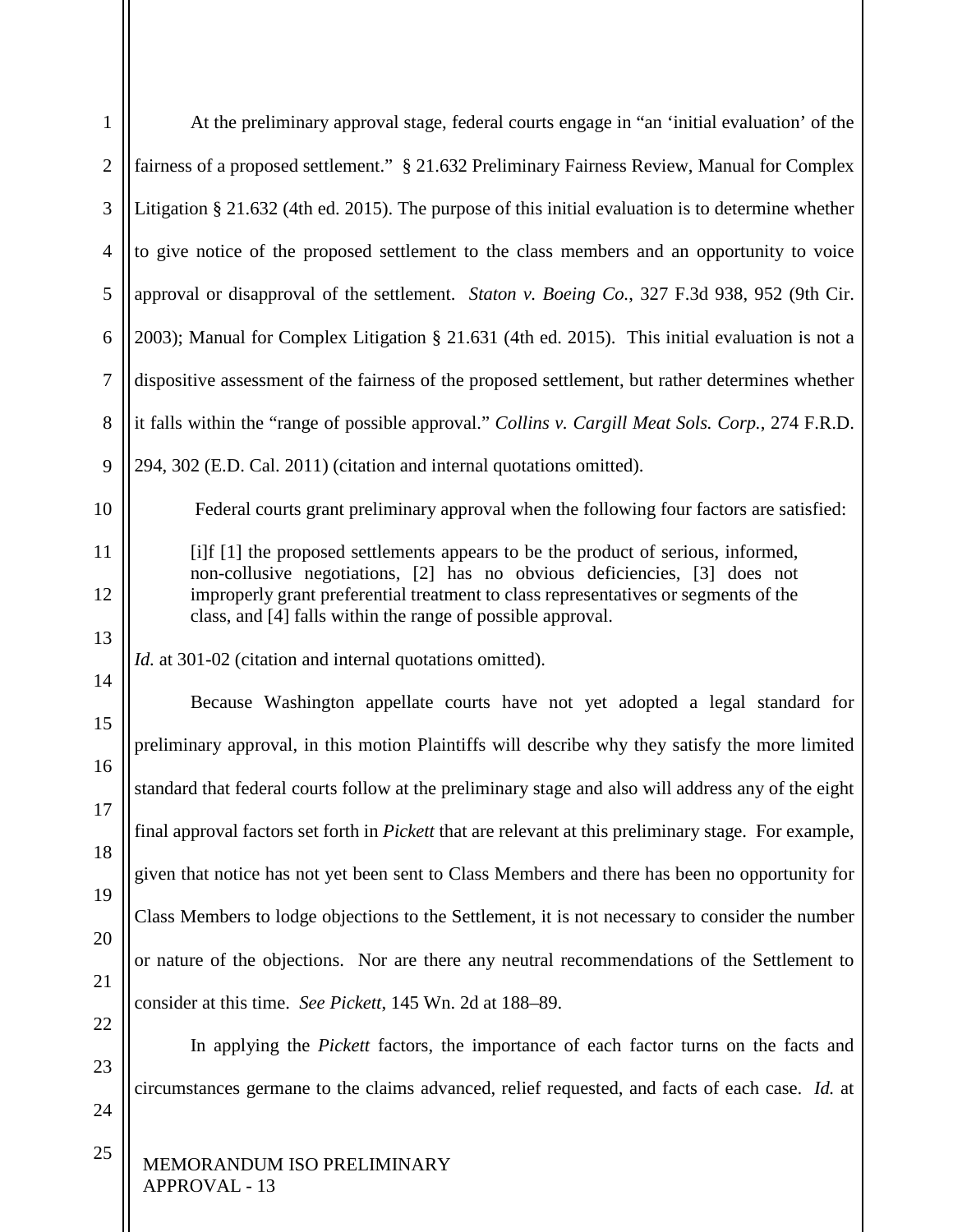1 2 3 189. Nonetheless, "[i]t is not the trial court's duty, nor place, to make sure that every party is content with the settlement." *Id*. As addressed in detail below, the Settlement Agreement in this case is fair, adequate, and reasonable.

<span id="page-20-0"></span>

4

#### **3. Plaintiffs Satisfy the Standard for Preliminary Approval**

5 6 The instant Settlement Agreement easily satisfies the four-part test that courts apply to determine whether to grant preliminary approval. *See Collins*, 274 F.R.D. at 301–02.

7 8 9 10 11 12 13 14 15 16 17 First, the Settlement is "the product of serious, informed, non-collusive negotiations." *Id.*, at 301.The Parties engaged in extensive discovery to inform themselves about the strengths and weaknesses of Plaintiffs' claims and Defendants' affirmative defenses, including the potential damages that Plaintiffs could claim in this action. Crotty Decl. ¶¶ 12-16. Before commencing their negotiations, the Parties had their experts analyze decades of personnel information based on the potential damages methodologies they had developed. *Id.* ¶¶ 16, 24. All told, the information sought related to over 75 discrete categories of data that, broadly described, related to decades of hiring, promotion, and retirement determinations germane to the Class Members. *Id*  $\parallel$  12. The Parties engaged in more than two years of discovery, numerous meetings, and substantial coordination to acquire the information needed to identify the size of the Class and its potential damages and to resolve the case. *Id.* ¶¶ 12-16.

18 19 20 21 22 23 The settlement negotiations were intensive, lengthy, and negotiated at an arm's length. Discussion about the structure of a potential settlement began before the mediation. *Id.* ¶ 17. The mediation on September 7, 2016, involved two mediators with extensive legal experience: James McDevitt, the former United States Attorney for the Eastern District of Washington and a former U.S. Air Force General Officer, and Bill Etter, an experienced mediator and trial attorney. *Id.* ¶¶ 18-19. The mediation started at 9 am and finished after 10 pm. *Id.* ¶ 19. Even though

24

25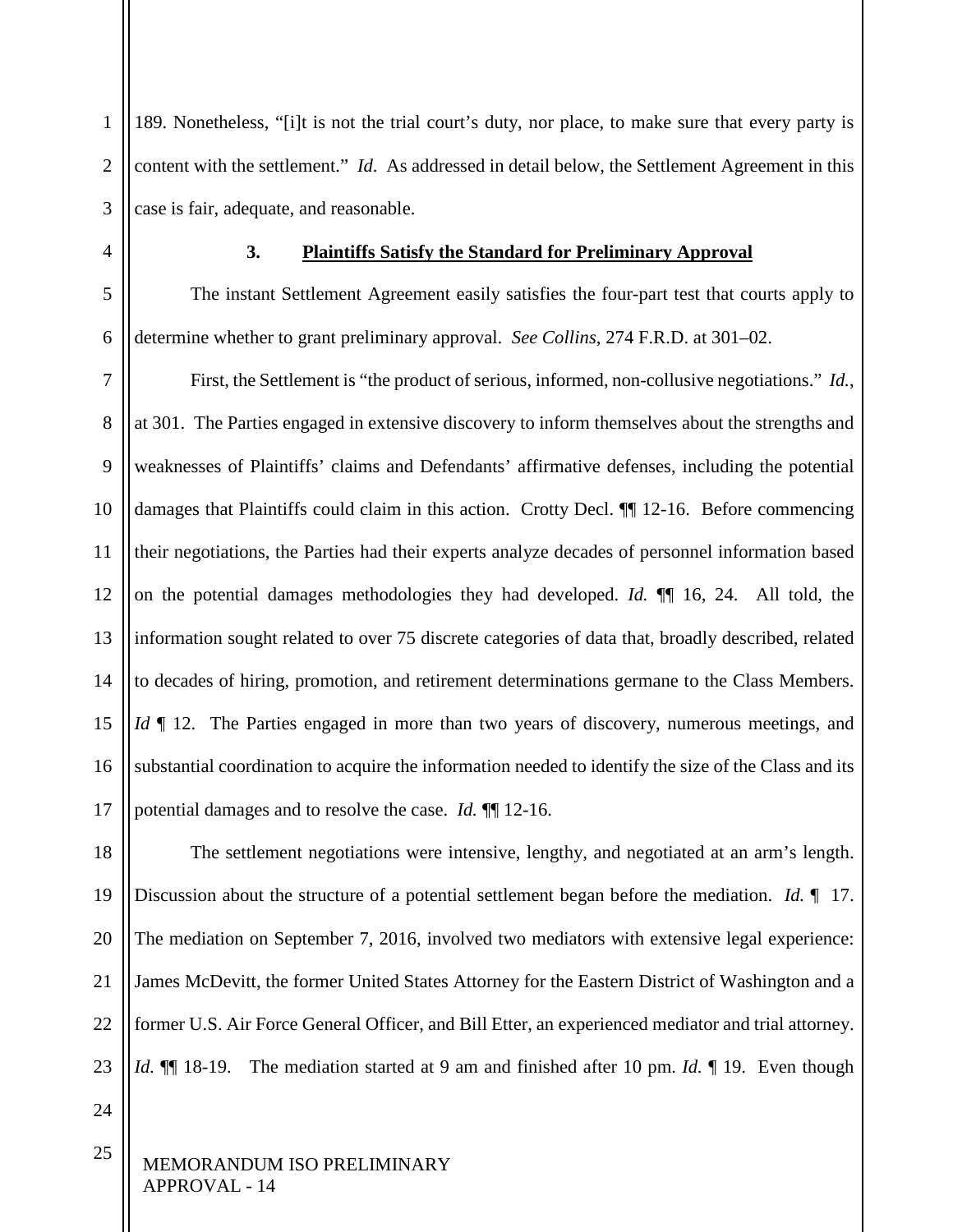1 2 3 4 5 6 7 significant progress was made at the mediation, no agreement was reached and there were still obstacles to reaching an agreement. *Id*. An oral agreement in principle was not reached until September 22, 2016. *Id.* ¶ 20. The terms of the written agreement in principle were subject to significant further negotiation, and were not agreed upon until December 21, 2016. *Id*. Moreover, the Settlement was negotiated by experienced counsel, including senior attorneys from the Washington State Attorney General's Office and plaintiffs' attorneys who have extensive experience in employment class actions. *See infra* at 25.

8 9 10 11 12 13 14 15 16 Second, the Settlement has no obvious deficiencies. *See Collins*, 274 F.R.D. at 301–02. The Settlement Agreement is a 49-page, comprehensive agreement that resolves complex claims brought by nearly 900 law enforcement employees and applicants. In conjunction with the proposed Plan of Allocation, the Settlement Agreement identifies how approximately \$13 million of payments will be distributed to Class Members who were harmed by the WSP's failure to provide them with the Veterans' Preference in hiring and promotions, and how additional pension contributions with an estimated value of up to \$1.9 million will be made to eligible Class Members. Agmt. § VI(1); West Decl.  $\P$  3-5. And it establishes a process to resolve issues concerning the correction of hiring and promotion dates. Agmt.  $\S X(4)$ .

17 18 19 20 21 22 23 Third, the Settlement does not provide any improper preferential treatment to the Class Representatives or certain segments of the Class. *Collins*, 274 F.R.D. at 301–02. As described below, the proposed Plan of Allocation sets forth how the Net Settlement Fund will be distributed to Class Members. That Plan of Allocation directly relies upon a potential damages methodology that Plaintiffs' counsel developed to estimate the amount of economic harm that Class Members experienced due to the denial of the Veterans' Preference in the hiring or promotion process. And while the Plan of Allocation provides certain categories of claims a higher proportional recovery

24

25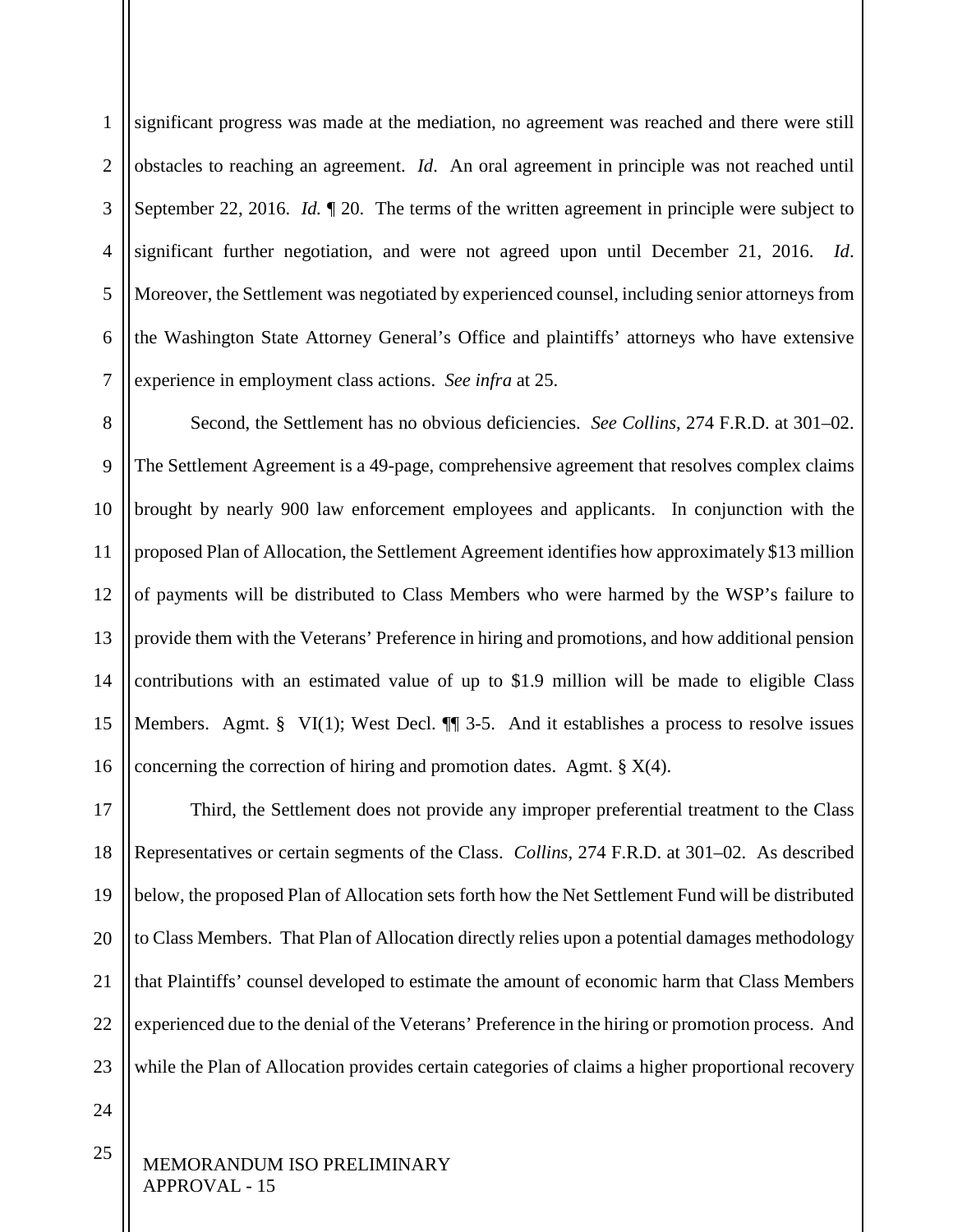<span id="page-22-3"></span><span id="page-22-2"></span><span id="page-22-1"></span><span id="page-22-0"></span>MEMORANDUM ISO PRELIMINARY APPROVAL - 16 1 2 3 4 5 6 7 8 9 10 11 12 13 14 15 16 17 18 19 20 21 22 23 24 25 than other categories of claims, these distinctions are rational and largely based on the fact that certain categories of claims face serious affirmative defenses based on timeliness of the claims. *True v. Am. Honda Motor Co.*, 749 F. Supp. 2d 1052, 1067 (C.D. Cal. 2010) ("differential treatment of class members may be appropriate where the settlement terms are rationally based on legitimate considerations") (internal quotations omitted); *see infra* at 27-29. Fourth, the Settlement falls well within the range of possible approval. *See Collins*, 274 F.R.D. at 301–02. As described in detail with respect to the eight *Picket* factors, the recovery of \$13 million of monetary relief, plus the potential for up to another \$1.9 million in retirement contributions, plus important programmatic relief, is outstanding, particularly in light of the significant risks that the Plaintiffs face in this action. **4. The Settlement is Fair, Reasonable, and Adequate a. The Likelihood of Success by Plaintiffs** "The likelihood of success by Plaintiffs must be evaluated as it existed at the time of settlement" and consider the legal obstacles faced by the class. *Pickett*, 145 Wn. 2d at 192–93 (citing *E.E.O.C. v. Hiram Walker & Sons, Inc.*, 768 F.2d 884, 890 (7th Cir. 1985)). **i. The Merits of Plaintiffs' Claims and Certification**  Although this Court largely rejected Defendants' arguments on the merits of Plaintiffs' USERRA and Section 1983 claims at the motion to dismiss stage, Plaintiffs nevertheless faced risk in proving these claims and obtaining class certification with respect to those claims. Moreover, it is possible that this Court's legal conclusion with respect to the merits of Plaintiffs' claims could be reversed on appeal. **ii. Defendants' Affirmative Defenses**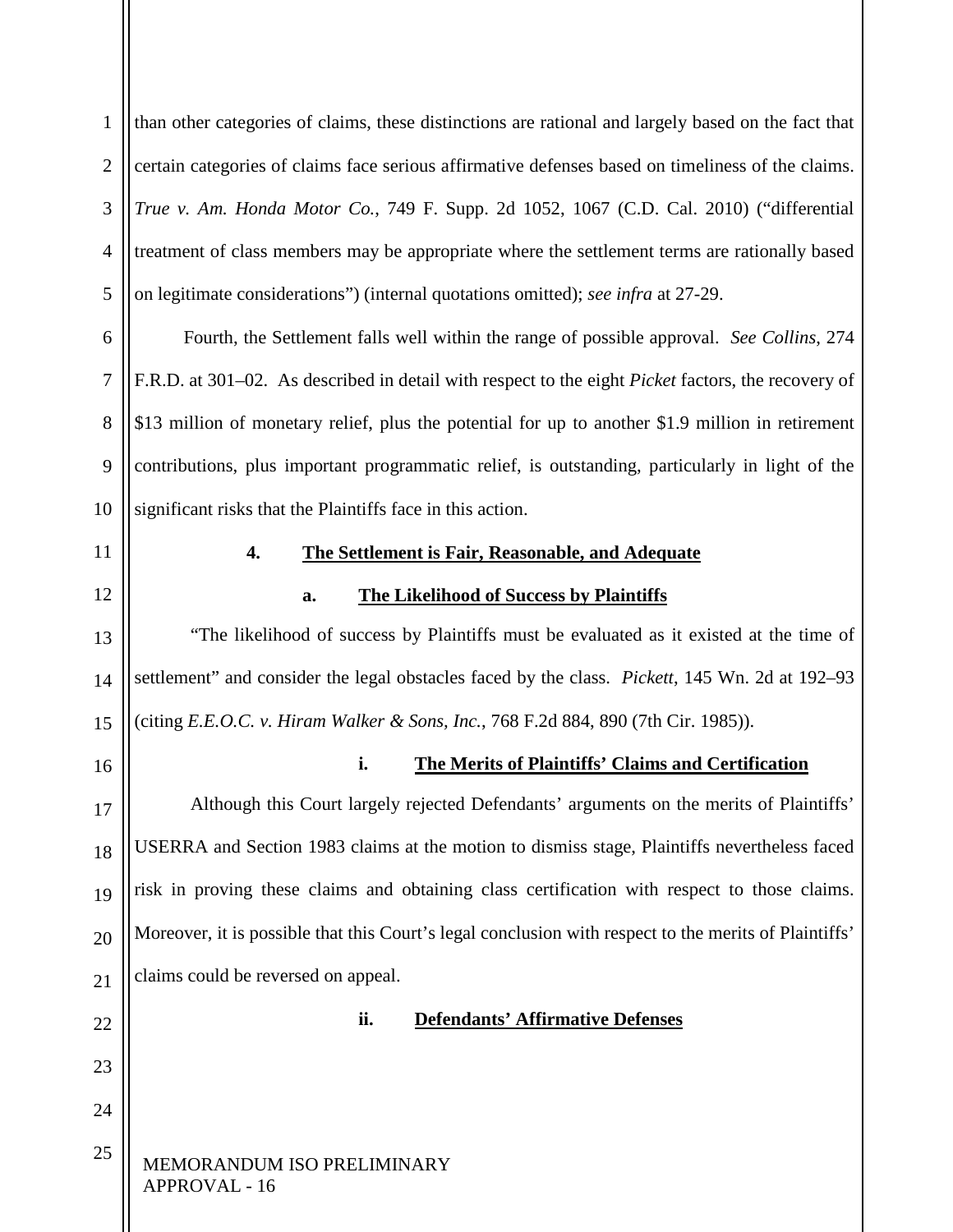1 2 3 4 5 6 7 8 Defendants asserted a number of affirmative defenses that, if accepted, could bar some or all of the Class Members' claims in this litigation. In particular, in their Answer to Plaintiffs' Second Amended Complaint, Defendants asserted a range of affirmative defenses, including (1) jurisdictional/sovereign immunity, (2) statute of limitations, and (3) laches, and Defendants would have pressed those defenses as the case progressed. Answer to Second Am. Compl, p. 25, ¶¶ 1, 2, 6. Success on any of those defenses, all of which remained viable at the time of settlement, could have partially or completely eliminated the claims of some or all of the Class Members.

9 10 11 12 13 14 15 16 17 18 19 20 21 22 23 First, with respect to Defendants' jurisdictional/sovereign immunity defense, the Washington State Supreme Court has not addressed whether the sovereign immunity doctrine bars plaintiffs from bringing a USERRA action for damages against a state government. Other state supreme courts, however, have issued conflicting rulings about whether state employers can claim sovereign immunity in USERRA actions. *Compare Clark v. Virginia Dep't of State Police*, 292 Va. 725 (2016) ("In sum, the trial court correctly held that sovereign immunity barred [plaintiff's] USERRA claim against the VSP, an arm of the Commonwealth[.]"), *with Ramirez v. State, CYFD*, 372 P.3d 497, 501 (N.M. 2016) ("In this case, we conclude that the Legislature consented to private USERRA actions for damages.")*.* As such, there was a risk regarding whether Plaintiffs' USERRA claims would survive a pre-trial summary judgment motion or a motion for judgment on the pleadings, or post-verdict appeal on the issue of sovereign immunity. If Defendants were to successfully assert a sovereign immunity defense, it would eliminate all Class Members' claims for damages under USERRA. Although Plaintiffs challenged the same conduct of denying them the Veterans' Preference as a violation of the Due Process Clause, Plaintiffs would likely be limited to collecting damages for a two-year period of time under 42

24

25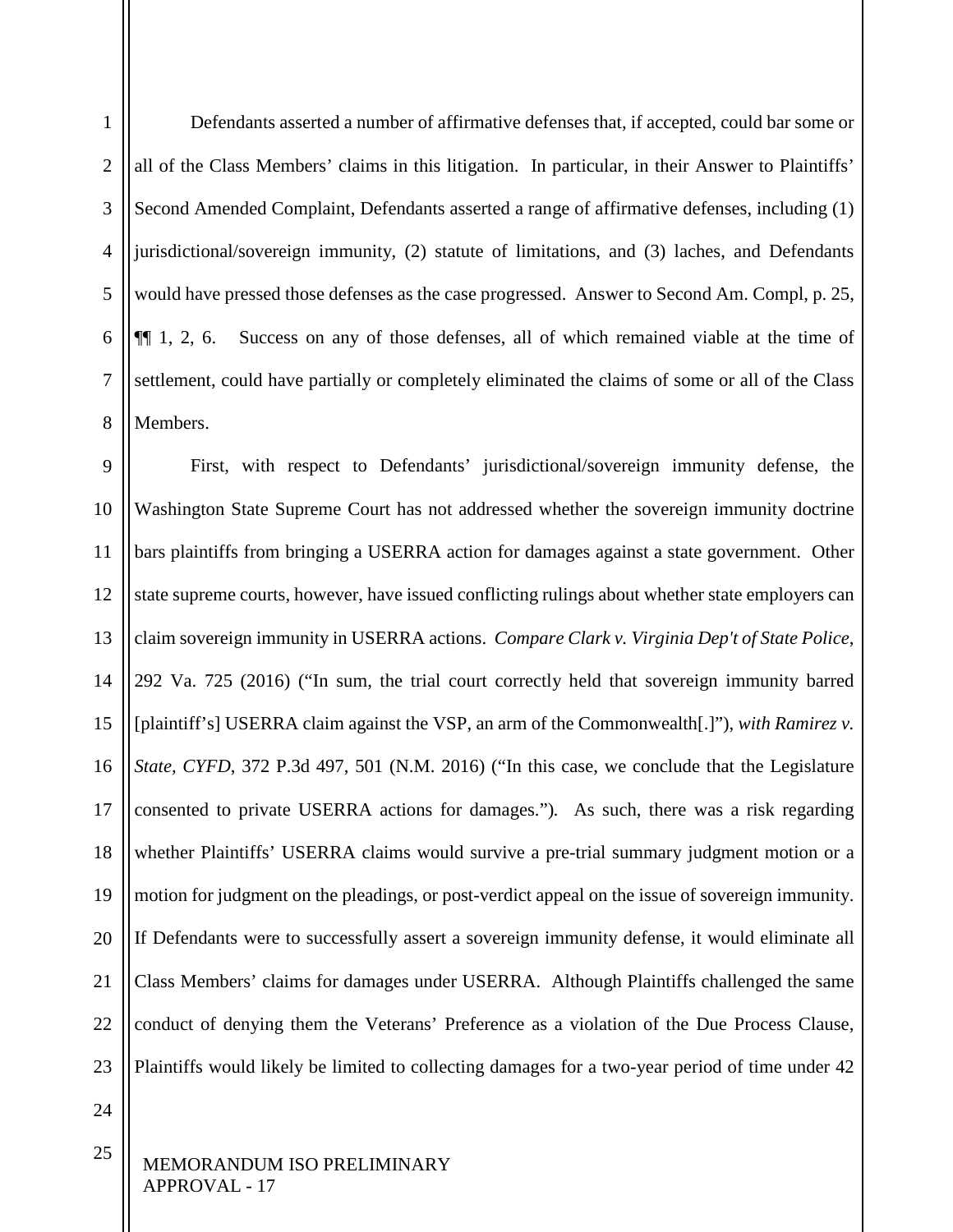1 2 3 U.S.C. § 1983 (*i.e*., from 2011 to 2013). In contrast, under the Settlement Agreement, Class Members who were denied the Veterans' Preference for more than two decades will be eligible to receive monetary relief.

4 5 6 7 8 9 10 11 12 13 14 15 16 17 18 19 20 21 22 *Second*, with respect to Defendants' statute of limitations defense to Plaintiffs' USERRA claims, this Court has held that—consistent with 38 U.S.C.  $\S$  4327(b)—no statute of limitations period applies to USERRA claims. Order Denying Defendants' Motion to Dismiss, p. 3, ¶ 8. But other courts have held that before Congress amended USERRA on October 10, 2008, to clarify that USERRA contains no statute of limitations period, a four-year statute of limitations period applied to USERRA claims pursuant to 28 U.S.C.  $\S$  1658(a)'s federal catch-all statute of limitations period. *See e.g.*, *Hogan v. United Parcel Serv.*, 648 F. Supp. 2d 1128, 1137 (W.D. Mo. 2009) (collecting cases). And a number of courts have refused to apply the 2008 amendment retroactively, such that most claims that accrued on or before October 10, 2004, would be considered untimely. *See Cabrera v. Perceptive Software, LLC*, 147 F. Supp. 3d 1247, 1250 (D. Kan. 2015) (explaining that while the 2008 amendment "was enacted to eliminate any limitations period for USERRA claims," "numerous district courts and the Seventh Circuit have determined that the [2008 amendment] does not apply retroactively to revive those USERRA claims that expired before its passage"). Under the approach taken by most federal courts to analyze the 2008 amendment that created 38 U.S.C. § 4327(b), "USERRA claims that accrued and expired before October 10, 2008," using the four-year limitations period in 28 U.S.C. § 1658, would be untimely, while claims that accrued before October 10, 2008, and remained timely on October 10, 2008, including by virtue of tolling under the Servicemembers Civil Relief Act, are timely. *Id*. at 1250-52.

23

24

25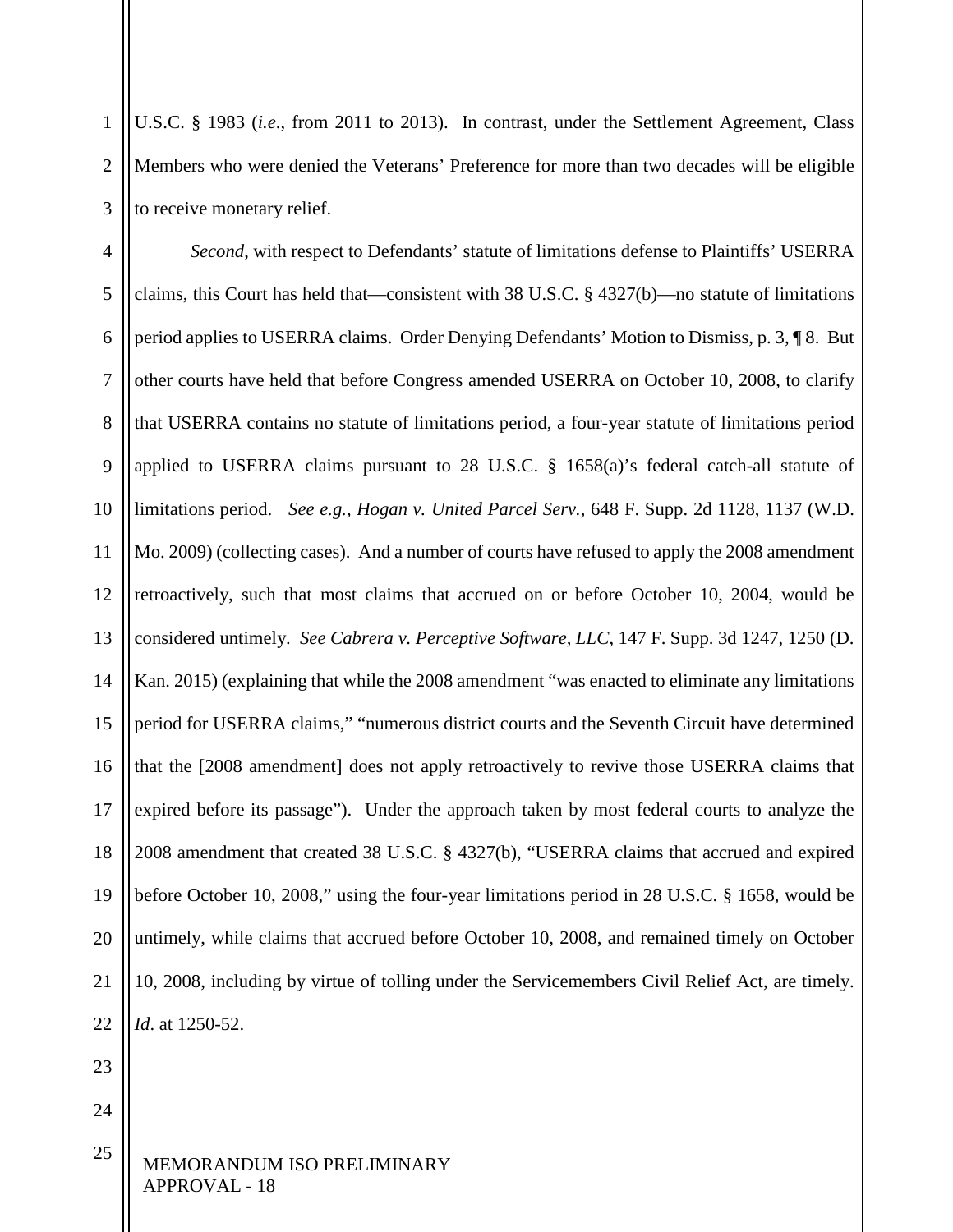1 2 3 4 5 6 7 8 9 10 11 12 13 14 15 16 17 18 19 20 21 Plaintiffs are unaware of any Washington appellate court to address this USERRA statute of limitations issue. Given the lack of controlling authority on this legal question, the Class risked an appellate ruling that could have eliminated all of the USERRA claims—and damages under those claims—that relate to WSP personnel decisions that were made prior to October 10, 2004. In approving other class action settlements under USERRA, other courts have recognized that uncertainty over USERRA's statute of limitations contributes to the reasonableness of the recovery obtained for the Class. *See, e.g*., *Tuten v. United Airlines, Inc.*, 41 F. Supp. 3d 1003, 1007 (D. Colo. 2014) (approving USERRA class action settlement and recognizing that "[s]erious questions of law and fact exist[ed]" with regard to the issue of statute of limitations and whether any claims prior to 2008 could be brought under USERRA). Third, some courts have held that a laches defense applies to USERRA claims. *Miller v. City of Indianapolis*, 281 F.3d 648, 653 (7th Cir. 2002). Although Plaintiffs believe that the 2008 amendment to USERRA eliminated any laches defense by making a categorical statement that "there shall be no limit on the period for filing the complaint or claim," 38 U.S.C. § 4327(b), there is no settled law on whether employers may still assert a laches defense after the 2008 amendment. Either before or after trial, Plaintiffs would have faced the risk of Defendants asserting a laches defense, given that many of the Class Members' claims accrued more than twenty years ago and given that the WSP had major gaps in the personnel information it retained over this lengthy period of time. Approval of the settlement is appropriate because substantial risk exists as to whether a vast majority of the Class Members' claims would survive a post-verdict motion or appeal based

23

24

25

22

**iii. Other Factors Relevant to the Likelihood of Success**

# MEMORANDUM ISO PRELIMINARY APPROVAL - 19

<span id="page-25-0"></span>on jurisdictional, statute of limitations, and laches defenses.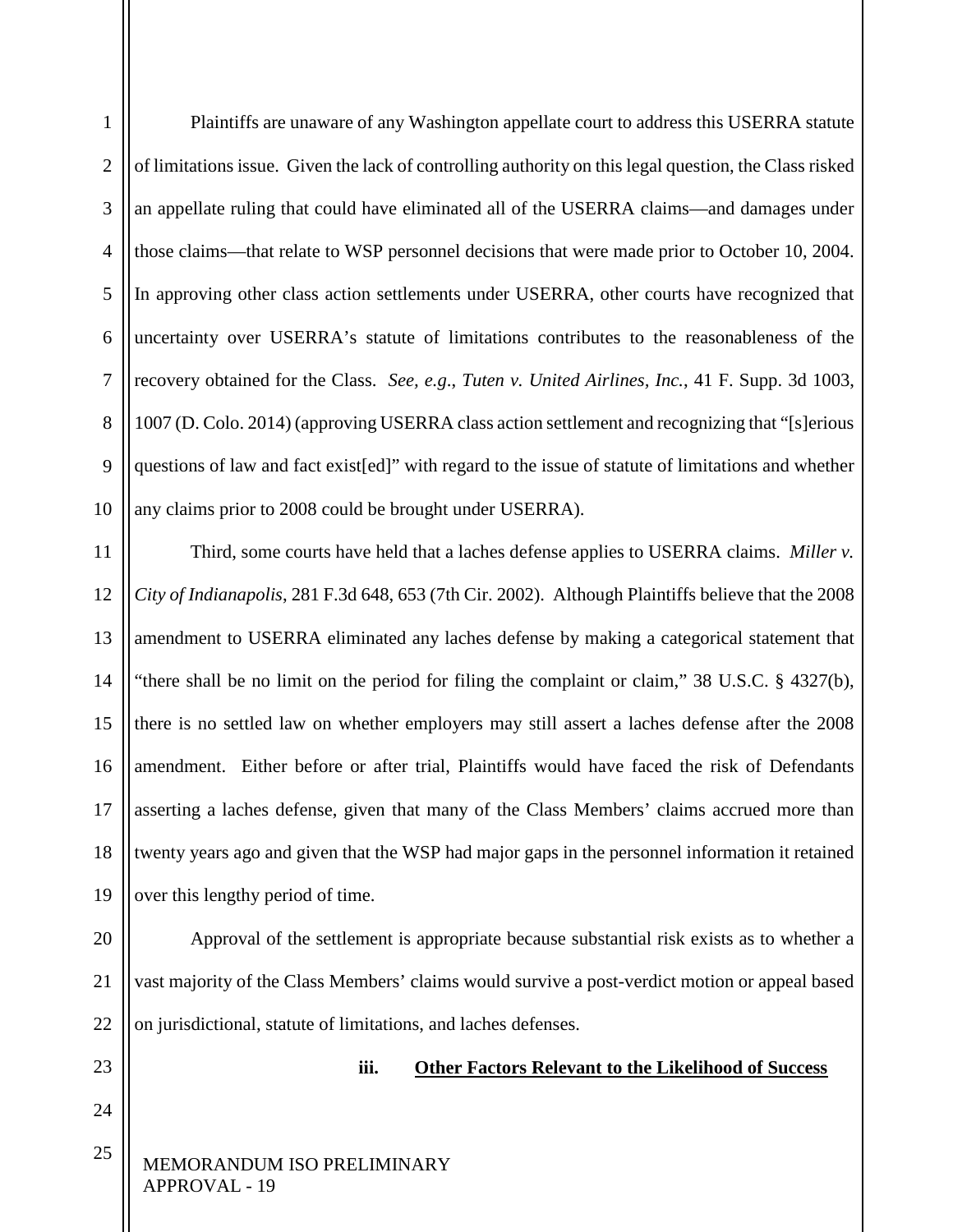Additional factors are relevant to Plaintiffs' likelihood of success in this action. For example, there were serious disputes over the calculation of potential damages and it could prove difficult to prove the claims of Applicant Class Members (*i.e*., individuals who were never hired by the WSP).

5 6 7 8 9 10 11 12 13 14 15 16 17 First, the Parties had widely different theories as to whether certain Class Members had been harmed, and, if so, how the Class Members' potential losses should be calculated and what the aggregate potential damages of the Class Members could be. Before mediation, Plaintiffs retained Erick West, CPA, a well-regarded economic damages expert with extensive experience in calculating economic losses in employment cases. Crotty Decl. ¶ 16. Defendants retained Sean Black, CPA, a well-respected expert with extensive experience in calculating losses in employment discrimination cases. *Id*. Based on their rival damages methodologies, the Parties' experts calculated varying levels of aggregate potential damages for the Class Members. Before mediation, Plaintiffs' expert concluded that the Class Members collectively could have \$29 million in potential damages, while Defendants assessed the Class Members' aggregate potential damages at \$1.541 million. *Id.* If the case did not settle at this time, a jury would likely determine which damages methodology and expert calculations should be accepted, placing the Class Members at a significant risk of receiving far less than they will obtain under the Settlement.

18 19 20 21 22 23 Plaintiffs also faced significant evidentiary challenges regarding the liability and damages of individuals who were never hired by the WSP. Foremost among these challenges is that WSP does not have personnel records on most of these applicants. For example, the State's record retention requirements only apply to the most recent period, and WSP claimed in discovery that it had no reason to maintain complete application materials for unsuccessful applicants. This lack of records would only compound the difficulty of proving liability and damages for any Applicant

24

25

1

2

3

4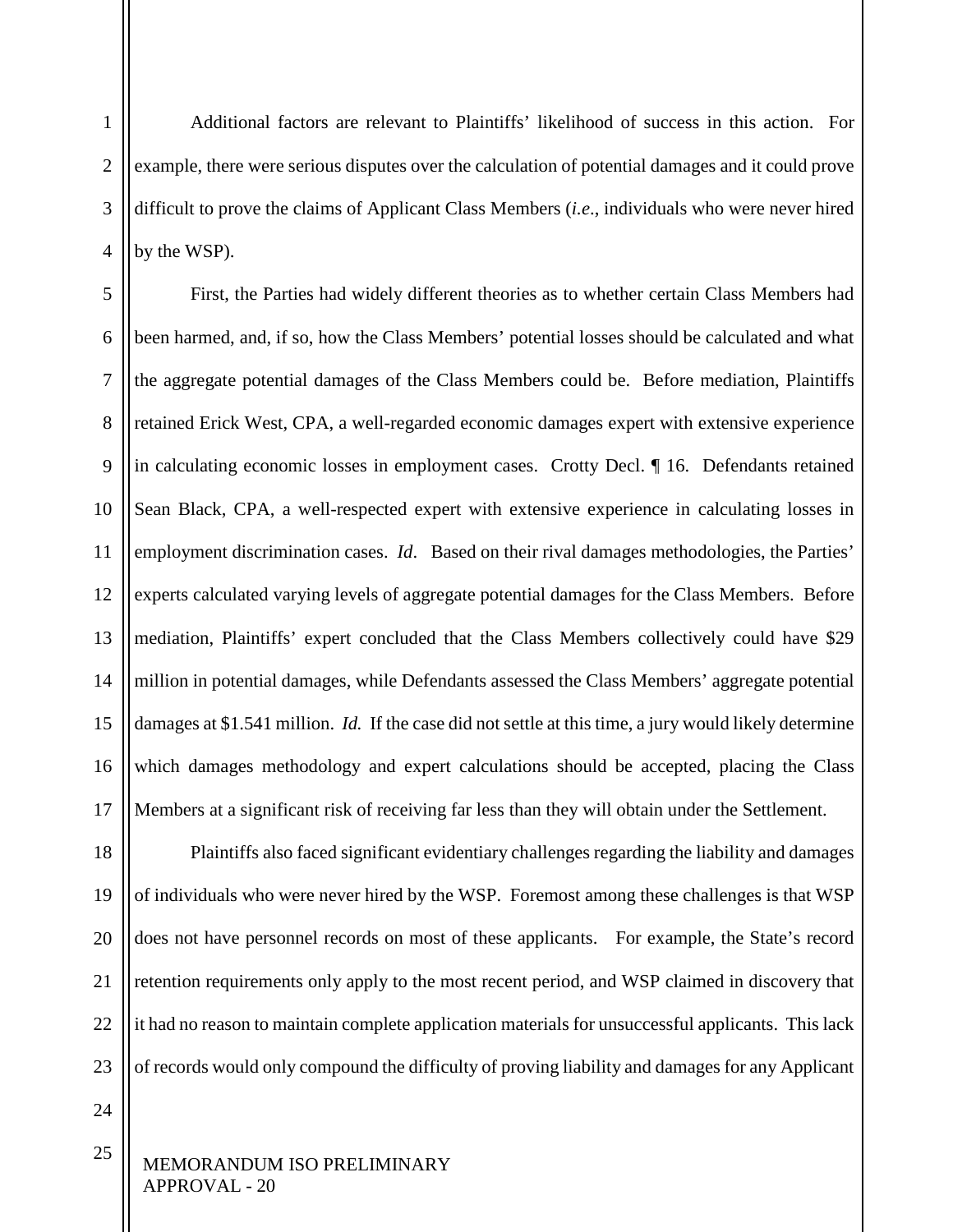1 2 Class Members, who, in order to prevail in this case, would need to be able to show that they would have been hired by the WSP had they received the Veterans' Preference.

Significant risk existed during the timeframe in which the settlement was negotiated and the likelihood of Plaintiffs wholly prevailing on the above issues was uncertain.

<span id="page-27-0"></span>5

3

4

# **b. Significant Discovery Occurred in This Case**

6 7 8 9 10 11 12 13 14 15 16 17 18 19 20 21  $22$ The parties engaged in significant discovery before attempting to settle the case, which supports the reasonableness of the Settlement. As part of their discovery efforts, Plaintiffs requested data from a 30-year period, including over 70 separate fields of data, and documents on the WSP's hiring and promotion processes that relates to thousands of employees and applicants. Crotty Decl. ¶ 12. Following the receipt of that data and documents, Plaintiffs' counsel conducted a detailed analysis regarding liability and the potential damages that the Class Members could claim. *Id.* **[1]** 13-16. Once the Defendants represented that all responsive documents had been produced, Plaintiffs' counsel determined that additional discovery was warranted to identify unknown putative Class Members, given that the Defendants had represented that they had not collected or retained a large amount of personnel information relevant to assessing liability and damages. *See* Joint Motion and Order at 5, 6, 12 (Sep. 18, 2015). Thereafter, the Parties engaged in a 60-day notice campaign that involved direct mailings to previously identified putative Class Members to obtain missing information germane to their potential damages, and a public media advertising campaign via Facebook, Yahoo, and fourteen local or regional Washington state newspapers with the goal of identifying unknown putative Class Members. *Id.* at 11. Following the completion of the "notice campaign," Plaintiffs had their expert witness calculate the Class's potential damages. Crotty Decl. ¶ 16.

23

24

25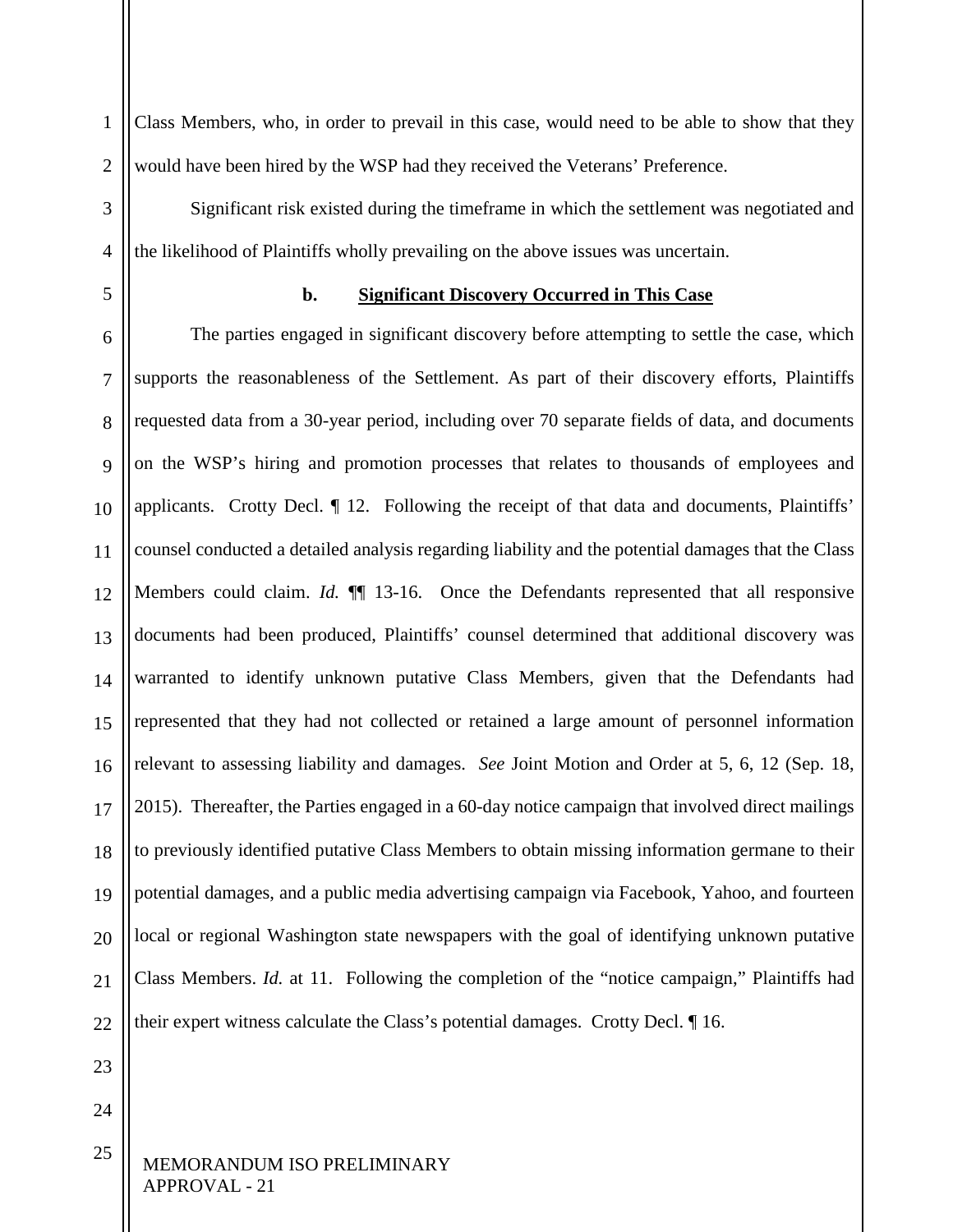<span id="page-28-0"></span>MEMORANDUM ISO PRELIMINARY APPROVAL - 22 1 2 3 4 5 6 7 8 9 10 11 12 13 14 15 16 17 18 19 20 21  $22$ 23 24 25 Overall, it took nearly three years of consistent work for the parties to request, receive, and analyze the data and documents upon which an informed settlement could be based. Thus, there can be no doubt that the parties conducted adequate discovery to inform their decision to settle the case. *See Pickett*, 145 Wn. 2d at 199 (holding that two years of pre-settlement discovery supported a finding that a settlement was fair, adequate, and reasonable). **c. The Settlement Terms and Conditions Are Highly Favorable** The terms and conditions of the Settlement are highly favorable to the Class Members, particularly in light of the numerous risks that the Class Members faced in this litigation. Class action lawsuits are inherently risky and that risk factor should be considered in evaluating the settlement. As a federal district court recently explained: Class action litigation is risky by its very nature. In a Federal Judicial Center 1996 report, titled "Empirical Study of Class Actions in Four Federal District Courts: Final Report to the Advisory Committee on Civil Rules" ("FJC Report"), the Report authors studied the outcomes of four federal districts and concluded that 31.7% or less of the filed class cases resulted in successful class outcomes for Plaintiffs. This does not account for the degree of success (i.e., some cases could have resulted in minimal or partial success, and they would still be in the successful claim category). *Aichele v. City of Los Angeles*, No. 12 Civ. 10863, 2015 WL 5286028, at \*5 (C.D. Cal. Sept. 9, 2015). The Settlement's terms and conditions strongly favor the Class for a variety of reasons. First, the Settlement provides \$13 million of consideration to compensate nearly 900 Class Members for back wages and non-retirement benefits (after the payment of attorneys' fees and costs to Class Counsel, service awards for the Class Representatives, and certain administrative costs of implementing the Settlement). Second, the Settlement provides Employee Class Members whom Defendants agree are entitled to adjusted hiring or promotion dates or whom the Special Master determines are entitled to adjusted hiring or promotion dates with additional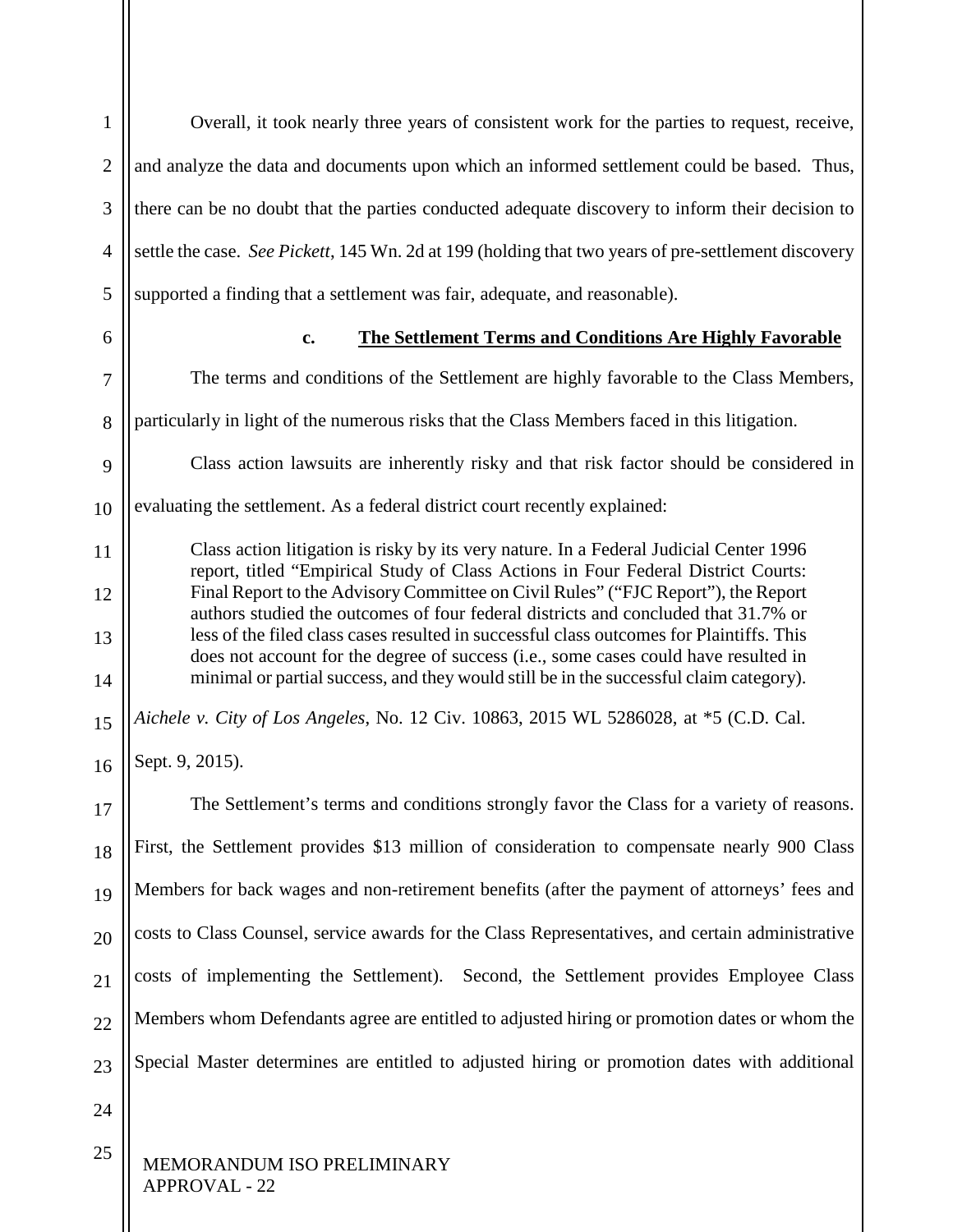1 2 3 4 5 6 7 pension contributions through payments to the DRS. Agmt. § VI(2). And Plaintiffs' expert estimates that the present value of those future pension benefits is approximately \$1.9 million for the 131 Employee Class Members for whom Defendants have agreed to adjust hiring or promotion dates. West Decl. ¶¶ 3-5. Third, the Settlement is procedurally fair to Class Members, who will be allowed to challenge the WSP's personnel data that was used to calculate their payments under the Settlement and to contest the calculation of their backdated hiring or promotion dates. Agmt.  $\S X(1)-(5)$ .

8 9 10 11 12 13 Given the significant risks associated with the case, a settlement with a value between \$13 million and \$15 million is an excellent result. Indeed, Plaintiffs' counsel estimate that all Class Members who have claims that are not subject to a serious statute of limitations defense will receive payments that represent at least 100% of their potential damages, and that Class Members whose claims are subject to serious a statute of limitations defense will receive 25% to 50% of their potential damages. Crotty Decl. ¶ 21.

14 15 16 Such a high level of recovery is excellent, particularly given that courts routinely approve Settlements in which Class Members recover a small fraction of their potential damages. As one federal court recently explained in approving such settlement:

17 18 19 20 21 22 23 Considering the total recovery of the Settlement and the risks of continued litigation, the Court finds this [7.3% to 13.3%] rate of recovery to be fair, adequate, and reasonable. *See, e.g.*, *Linney v. Cellular Ala. P'ship,* 151 F.3d 1234, 1242 (9th Cir. 1998) (noting that "the very essence of settlement is . . . a yielding of absolutes and an abandoning of highest hopes" (citation and quotation marks omitted)); *In re Checking Account Overdraft Litig.,* 830 F. Supp. 2d 1330, 1346 (S.D. Fla. 2011) (finding that "standing alone, nine percent or higher constitutes a fair settlement even absent the risks associated with prosecuting these claims"); *In re Rite Aid Corp. Sec. Litig.*, 146 F. Supp. 2d 706, 715 (E.D. Pa. 2001) (noting that since 1995, securities class action settlements have typically "recovered between 5.5% and 6.2% of the class members' estimated losses"); *Newbridge Networks Sec. Litig.*, 1998 WL 765724, at \*2 (D.D.C. Oct. 23, 1998) (noting that "an agreement that secures roughly six to twelve percent of a *potential* trial recovery . . . seems to be within the targeted range of reasonableness") (emphasis in original).

24

25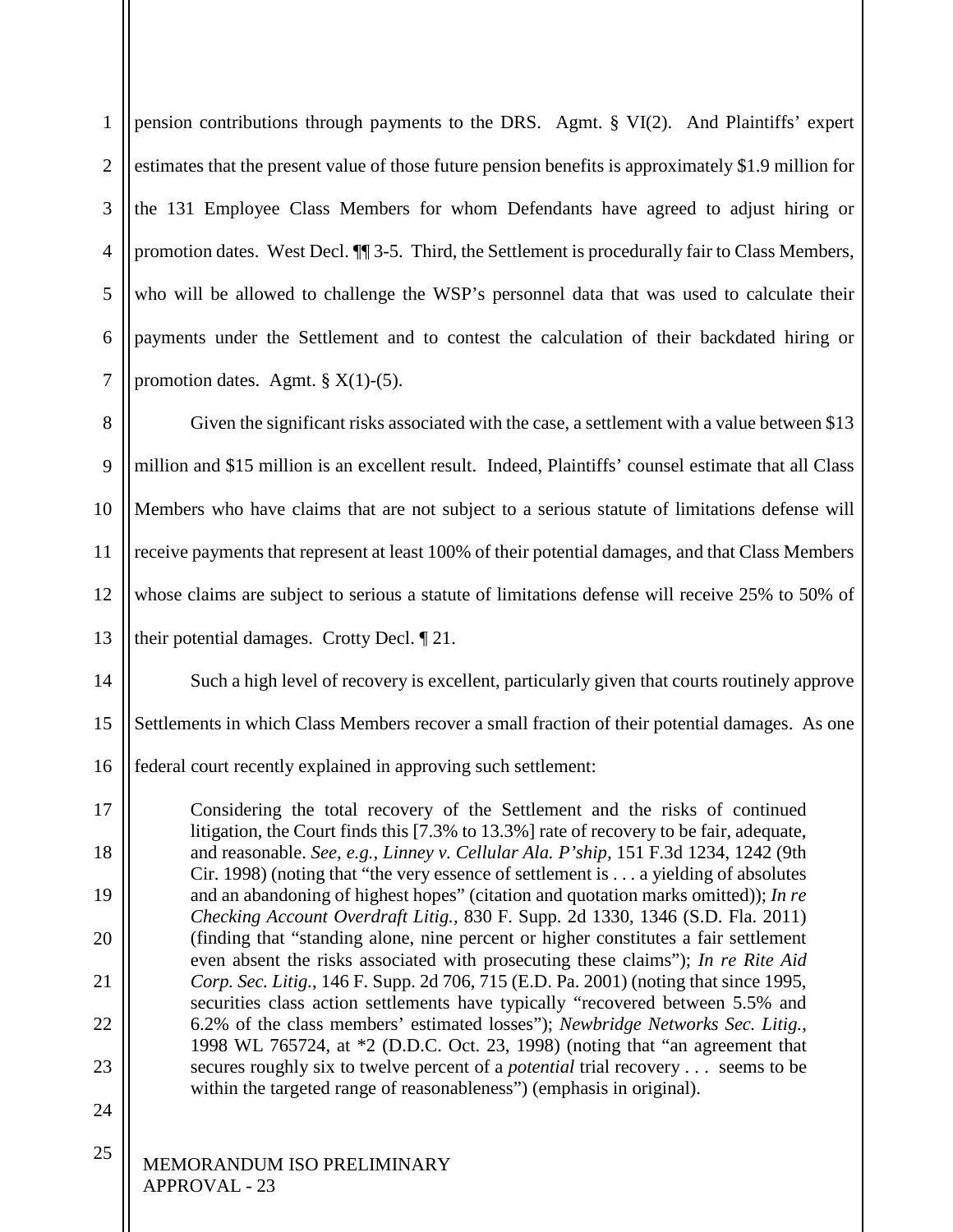1 2 3 4 5 6 7 *Arnett v. Bank of Am., N.A.*, 3:11-CV-1372-SI, 2014 WL 4672458, at \*7 (D. Or. Sept. 18, 2014). The Washington State Supreme Court has endorsed this view, stating that "[t]he fact that a proposed settlement may only amount to a fraction of the potential recovery does not, in and of itself, mean that the proposed settlement is grossly inadequate and should be disapproved" and "there is no reason, at least in theory, why a satisfactory settlement could not amount to a hundredth or even a thousandth part of a single percent of the potential recovery." *Pickett*, 145 Wn. 2d at 199 (citations omitted).

8 9 10 11 12 13 Simply put, the Settlement is an outstanding result, given the claims and the potential defenses, the absence of controlling authority on a range of dispositive or key issues in the case, and the serious affirmative defenses that the Defendants have asserted. Given the uncertainties of a jury trial, post-trial motion practice, or appellate rulings, Plaintiffs' counsel believe that it is unlikely that a better aggregate result could have been obtained for the Class at trial and upheld on appeal.

<span id="page-30-0"></span>14

#### **d. Plaintiffs' Experienced Counsel Recommend this Settlement**

15 16 17 18 19 20 21  $22$ 23 "When experienced and skilled class counsel support a settlement, their views are given great weight." *Pickett*, 145 Wn. 2d at 200 (citing *Reed v. Gen. Motors Corp.*, 703 F.2d 170, 175 (5th Cir. 1983)). Plaintiffs' counsel have extensive class action experience in employment litigation, including in USERRA cases. *See* Declaration of Thomas G. Jarrard ¶¶ 3-4, 8-11; Declaration of R. Joseph Barton ¶¶ 1-8; Declaration of Peter Romer-Friedman ¶¶ 5-6, 11-13; Declaration of Matthew Z. Crotty  $\P$  3-10. In fact, in approving significant USERRA class action settlements, two federal courts have recognized the expertise of the same Plaintiffs' counsel. *See e.g.*, *Tuten*, 41 F. Supp. 3d at 1008 (stating that "Class Counsel has specialized knowledge and experience in USERRA, which facilitated and promoted the settlement of this action" in

24

25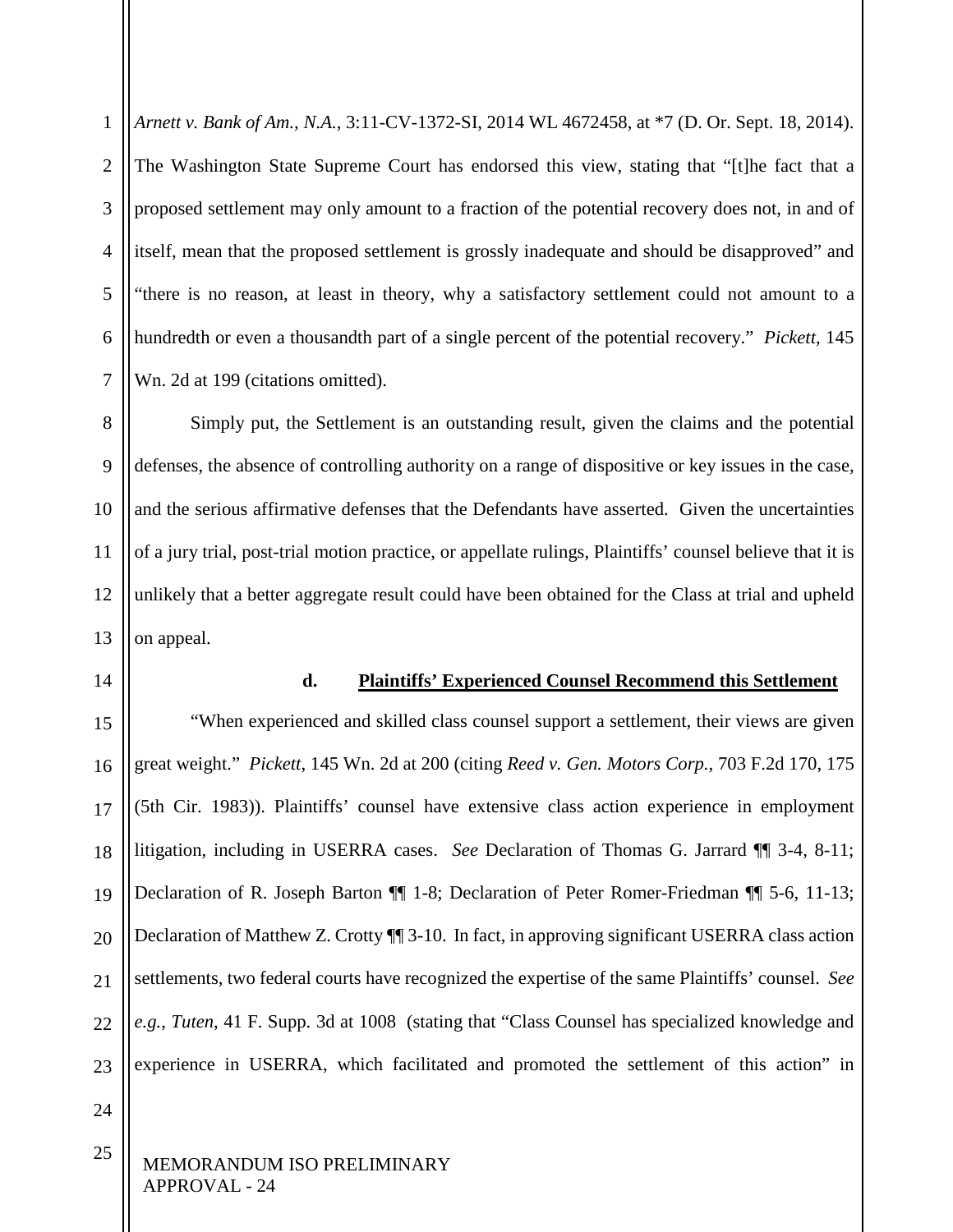1 2 3 4 5 6 7 approving a \$6.15 million settlement of USERRA claims); *Allman v. American Airlines, Inc. Pilot Retirement Benefit Program Variable Income Plan*, No. 1:14-cv-10138-IT, at 1 (D. Mass. Feb. 15, 2017), attached as Ex. A (recognizing that these Plaintiffs' counsel have "significant experience litigating civil rights and employee benefits class actions" in approving a USERRA settlement worth approximately \$6 million). The same team of attorneys has now obtained three of the largest reported class action settlements in the history of USERRA, including *United Airlines*, *American Airlines*, and the instant action.

8 9 10 11 12 Each member of Plaintiffs' counsel strongly recommends approval of this Settlement Agreement because of (a) the significant unresolved legal issues that pose a risk to the Class Members, (b) the uncertainties that accompany any jury trial, (c) the lengthy delay any post-trial appeal would cause, and (d) the fact that the Settlement provides all eligible Class Members a significant financial recovery.

- 13
- <span id="page-31-0"></span>14 15

16

17

18

19

20

21

22

23

# **e. The Future Expense and Likely Duration of the Litigation Would Be Significant**

Courts consistently hold that "[t]he track record for large class action employment discrimination cases demonstrates that many years may be consumed by trial(s) and appeal(s) before the dust finally settles." *Officers for Justice*, 688 F.2d at 629 (citation omitted). This case is no exception.

Plaintiffs commenced this action on January 3, 2014. The Settlement Agreement contemplates that the Class Members will receive payments under the Settlement in the second half of 2017—at least three and a half years after the case was filed. Had the case not settled at this time, at least 20 depositions would have likely occurred, numerous expert reports would have been exchanged and analyzed, the Parties would have engaged in substantial motion practice

24 25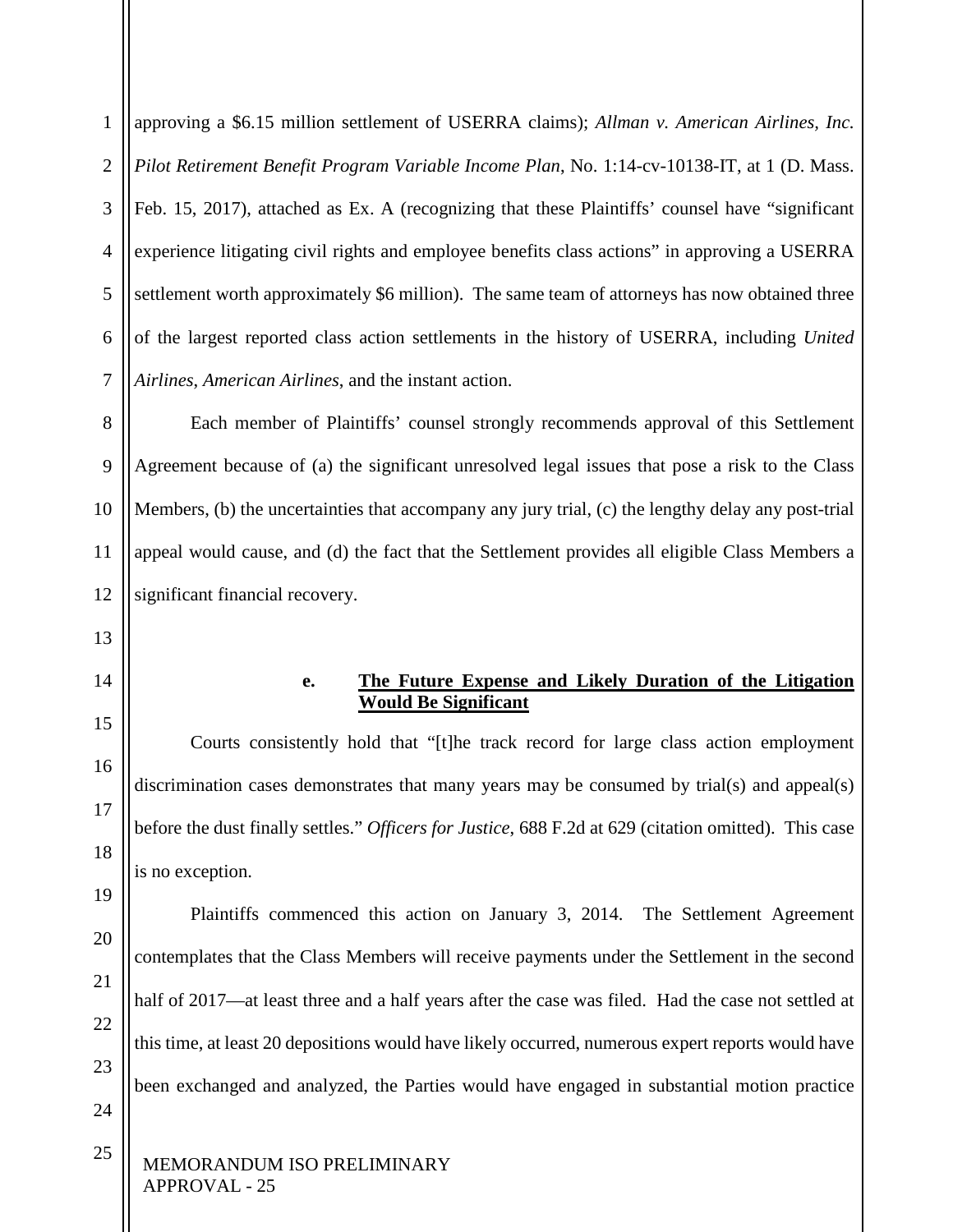1 2 3 4 5 6 (including summary judgment and other pre-trial motions), and a three- to four-week trial would have occurred. In all likelihood, the case would not have been tried until late 2018. An appeal of any judgment would, in turn, delay any recovery for the Class until at least 2019 or 2020, if not longer. As of April 2017, Plaintiffs' counsel have expended approximately \$150,000 in litigation expenses, and those expenses would have increased substantially if a Settlement had not been reached. Barton Decl. ¶ 10.

7 8 9 Accordingly, taking the case to and through trial would have resulted in additional fees and costs, especially since a major component of the trial would have focused on expert testimony on the potential damages of Class Members.

# **f. The Parties Have Resolved This Case in Good Faith Without Collusion**

The absence of any allegation of bad faith or collusion in the settlement process further supports the approval of the Settlement. *Pickett*, 145 Wn. 2d at 201. Here, the instant Settlement was reached following the denial of Defendants' motion to dismiss, three years of discovery, notice to putative Class Members to obtain information relevant to settlement, arms-length negotiations that spanned numerous months, and a mediation presided over by two well-respected attorneys. No collusion is present and this Settlement has been reached in good faith. Crotty Decl. ¶¶ 12-22.

# **B. The Plan of Allocation Should be Preliminarily Approved**

The approval of a plan for allocating settlement proceeds among class members is governed by the same standard that courts apply to approval of a settlement—the plan of allocation must be fair, reasonable, and adequate. *In re Omnivision Techs., Inc.*, 559 F. Supp. 2d 1036, 1045 (N.D. Cal. 2008) (citations omitted).In applying this standard, it is well established that it "is reasonable to allocate the settlement funds to class members based on the extent of their

MEMORANDUM ISO PRELIMINARY APPROVAL - 26

<span id="page-32-1"></span>18

19

<span id="page-32-0"></span>10

11

12

13

- 20 21 22
- 24

25

23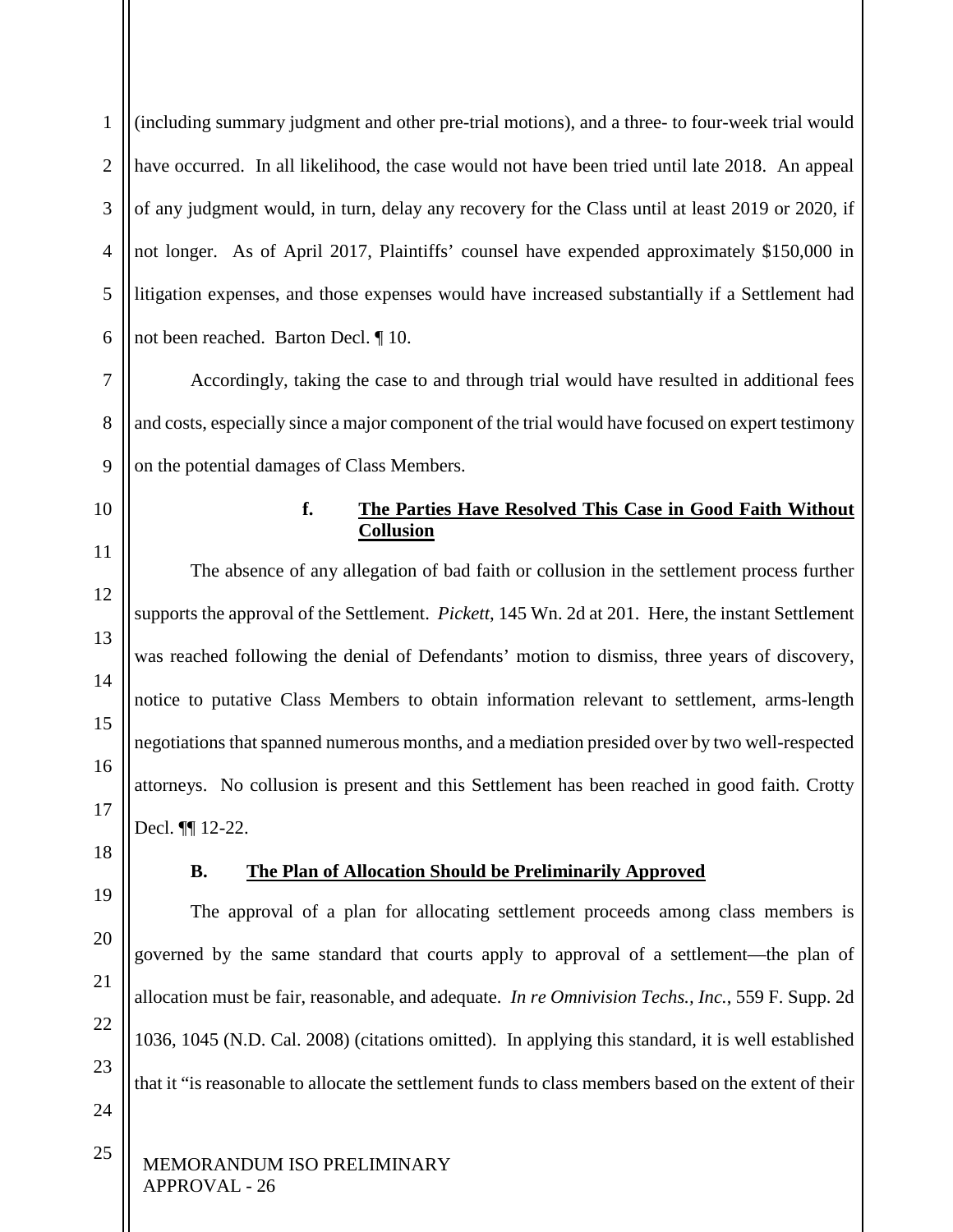1 2 3 4 5 injuries or the strength of their claims on the merits." *Id.* (citations omitted); *accord In re IMAX Sec. Litig.*, 283 F.R.D. 178, 192 (S.D.N.Y. 2012) (stating that "[a] reasonable plan [of allocation] may consider the relative strength and values of different categories of claims," and citing *In re Lloyd's Am. Trust Fund Litig*., No. 96 Civ. 1262, 2002 WL 31663577, at \*18 (S.D.N.Y. Nov. 26, 2002)).

6 7 8 9 Here, the proposed Plan of Allocation is fair, reasonable, and adequate, and compensates the Class Members various amounts based on the strength of their claims (including credible affirmative defenses that Defendants have asserted) and the value of each Class Member's potential damages, as calculated by Plaintiffs' damages expert. *See* Plan of Allocation § I, II, III.

10 11 The proposed Plan of Allocation allocates recovery to the Employee Class Members based on the following Groups.

12 13 14 15 16 Group 1 is Employee Class Members whose claims arose between October 10, 2004, and January 1, 2013—claims that would not face a credible statute of limitations defense. Under the proposed Plan of Allocation, Plaintiffs' counsel estimate that Class Members in Group 1 will recover 100% of the potential damages that Plaintiffs' expert has calculated. Crotty Decl. ¶ 21; Plan of Allocation §  $II(A)(1)-(2)$ , III.

17 18 19 20 21 22 23 Group 2 is Employee Class Members whose claims arose between October 12, 1994 (the date that USERRA became effective), and October 9, 2004 (four years and a day before the 2008 amendment eliminating any statute of limitations under USERRA)—claims that many federal courts have concluded to be untimely based on a four-year statute of limitations period under 28 U.S.C. § 1658(a). *See Cabrera*, 147 F. Supp. 3d at 1250. Under the proposed Plan of Allocation, Plaintiffs' counsel estimate that Class Members in Group 2 will receive at least 50% of potential damages that Plaintiffs' expert has calculated. The discount for Group 2 claims is due to the

24

25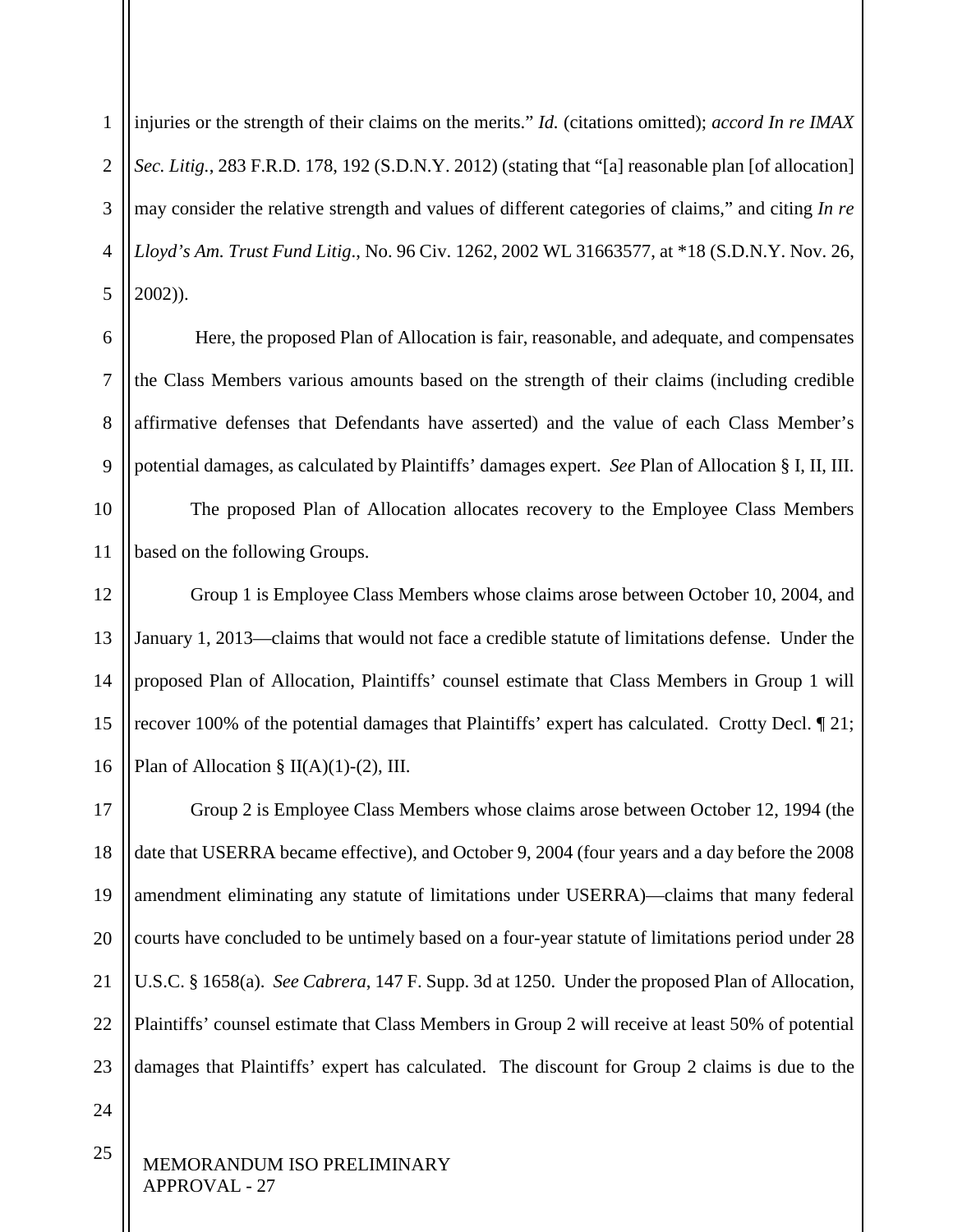unresolved issue of whether those claims would be held untimely based on a statute of limitations or laches defense. Crotty Decl. ¶ 21; Plan of Allocation § II(A)(1)-(2), III.

3 4 5 6 7 8 Group 3 is Employee Class Members whose claims arose *prior to* October 12, 1994, the effective date of USERRA—claims that would likely face a credible timeliness defense and also an assertion that such claims are not cognizable under USERRA. Under the proposed Plan of Allocation, Plaintiffs' counsel estimate that Class Members in Group 3 will receive 25% of their potential damages. Crotty Decl.  $\P$  21; Plan of Allocation § II(A)(1)-(2), III. The recovery for Group 3 claims is notable, given that USERRA did not exist at the time that the claims accrued.

9 10 11 12 13 14 15 16 17 18 Under the Plan of Allocation, each Applicant Class Member will receive a payment of \$5,000. Plan of Allocation § II(B). As part of the above-referenced notice campaign, the Parties received survey responses from 38 putative Applicant Class Members. The surveys had requested, *inter alia*, that WSP applicants who were not hired provide information on their lost wages. Upon receiving the survey responses, Plaintiffs' expert, Mr. West, calculated the potential damages for these 38 Applicant Class Members and concluded that the average potential damages in back wages and lost benefits for those 38 individuals is \$4,816. Crotty Decl. ¶ 16. Accordingly, the \$5,000 that will be provided to each Applicant Class Member under the proposed Plan of Allocation is slightly higher than the average potential damages of the 38 Applicant Class Members whose potential damages were determined.

<span id="page-34-0"></span>19

1

2

# **C. The Settlement Notice and Notice Plan Should be Approved**

20 21  $22$ 23 Once the parties obtain preliminary approval of a settlement, Washington Civil Rule 23(e) requires that the Court give notice to the Class Members. CR 23(e). In addition, Washington Civil Rule  $23(c)(2)$  describes the notice that must be provided to Class Members when a class is certified under Rule 23(b)(3):

24

25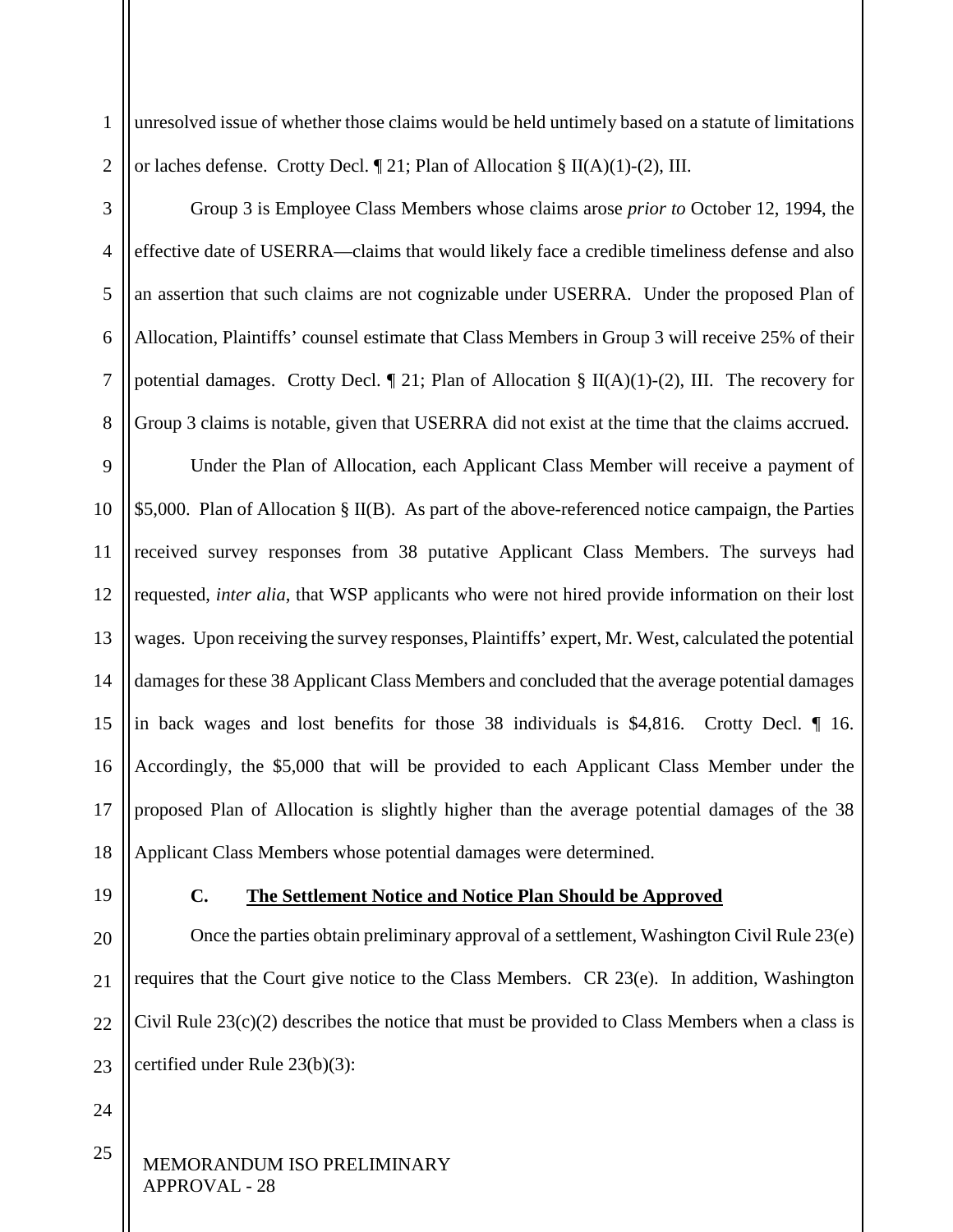In any class action maintained under subsection (b)(3), the court shall direct to the members of the class the best notice practicable under the circumstances, including individual notice to all members who can be identified through reasonable effort. The notice shall advise each member that (A) the court will exclude the member from the class if the member so requests by a specified date; (B) the judgment, whether favorable or not, will include all members who do not request exclusion; and (C) any member who does not request exclusion may, if the member desires, enter an appearance through counsel.

CR 23(c)(2).

1

2

3

4

5

6

7

8

9

11

12

13

14

15

17

18

19

10 16 Civil Rule  $23(c)(2)$ 's notice requirement relies upon the same principles that the U.S. Supreme Court has recognized—that to protect the rights of absent class members, the Court must provide the "best practicable" notice to class members of a potential class action settlement. *Phillips Petroleum Co. v. Shutts*, 472 U.S. 797, 811–12 (1985); *Eisen v. Carlisle & Jacquelin*, 417 U.S. 156, 174–75 (1974); *cf. Mullane v. Cent. Hanover Bank & Trust Co.*, 339 U.S. 306, 314 (1950). Federal Rule 23 requires that "[i]ndividual notice . . . be sent to all class members whose names and addresses may be ascertained through reasonable effort." *Eisen*, 417 U.S. at 173. And "[w]hen reasonable effort would not suffice to identify the class members, notice by publication, imperfect though it is, may be substituted." *Hughes v. Kore of Ind. Enter., Inc.*, 731 F.3d 672, 677 (7th Cir. 2013) (citing *Juris v. Inamed Corp.*, 685 F.3d 1294, 1321 (11th Cir. 2012); Federal Judicial Center, Manual for Complex Litigation § 21.311, pp. 287–88 (4th ed. 2004)); *cf. In re Gypsum Antitrust Cases*, 565 F.2d 1123, 1127 (9th Cir. 1977) ("Neither rule 23 nor due process requires that a settlement fund be depleted in efforts to perfectly address mailed claim notices. It is fair and reasonable to proceed, as the district court did here, by mailing claim notices to last known addresses of potential class members and by publication." ).

20

21

The Notice Plan and the content of the proposed Notice satisfy Washington Civil Rule 23 and all of the requirements of Due Process.

22 23 First, consistent with Civil Rule 23(c)(2), the Notice describes the scope of the Class, the terms of the Settlement, how Class Members can exclude themselves from the Class by a specific

24

25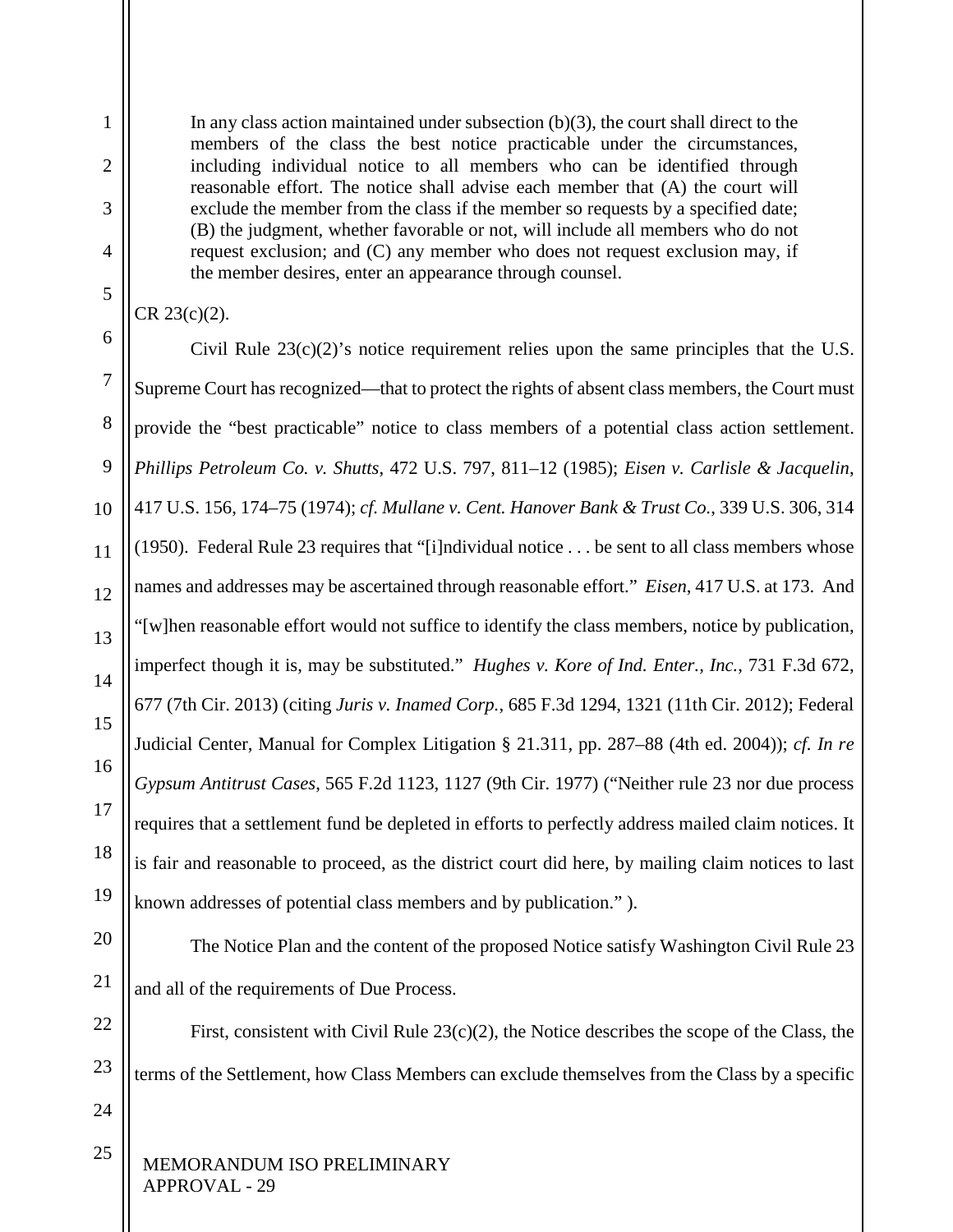1 2 3 4 5 6 7 date, that the judgment will include all Class Members who do not opt out, that any Class Member who does not opt out can appear through their counsel, and how Class Members can object to or comment on the Settlement, *inter alia*, critical information. *See* Long Form Notice, Ex. B to Agmt; Short Form Notice, Ex. C to Agmt; Hiring/Promotion Date Notice Addenda, Ex. D *see In re Online DVD-Rental Antitrust Litig.*, 779 F.3d 934, 946 (9th Cir. 2015) (holding notice providing "simple and straightforward information about the class action" complied with Rule 23 and Due Process).

8 9 10 11 12 13 14 15 16 17 18 19 20 21 Second, the Notice Plan satisfies Rule 23 and Due Process. To reach the 878 previously identified Class Members, notice will be e-mailed directly to the last known e-mail addresses of these individuals, and if Defendants do not have e-mail addresses for such individuals or the emails are returned as undeliverable, the Notice will be mailed directly to their last known physical addresses. Agmt. § V(3). Such a method of delivering notice directly to class members is proper under Rule 23. *See, e.g.*, *In re Lithium Ion Batteries Antitrust Litig*., No. 4:13-md-02420-YGR (DMR), 2017 WL 1086331, at \*2-4 (N.D. Cal. Mar. 20, 2017) (holding notice was proper where notice was e-mailed to 15.8 million class members, along with online publication notice); *In re Netflix Privacy Litig.*, 5:11-CV-00379, 2012 WL 2598819, at \*4 (N.D. Cal. July 5, 2012) (approving use of email to notify class members of a settlement); *Margulies v. Tri-Cty. Metro. Transp. Dist. of Or.*, No. 3:13-CV-00475, 2013 WL 5593040, at \*21 (D. Or. Oct. 10, 2013) (approving notice to collective action members by email, finding that "email is an efficient and nonintrusive method of communication, and collecting cases holding the same) (internal quotations omitted).

22 23 Furthermore, publication notice will be used to provide Notice to Class Members who have not yet been identified by the Parties. The Notice Administrator will establish a web site

24

25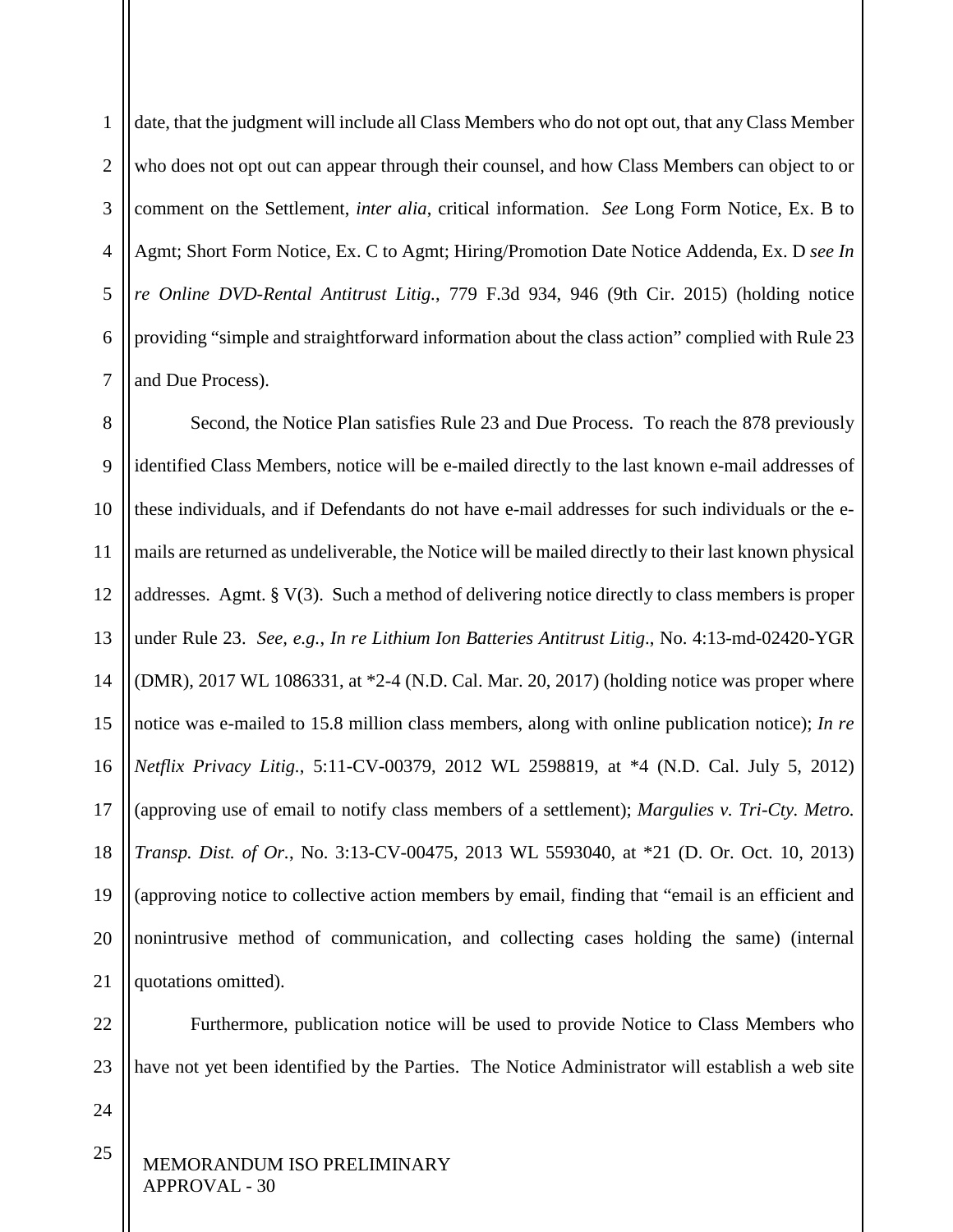1 2 3 4 5 6 7 8 with substantial information about the action and the Settlement, including orders and pleadings from the case. Agmt.  $\S V(4)(a)$ ; AB Data Notice Plan, attached as Ex. B. Paid online advertisements will be used to present potential Class Members with information about the Settlement, including more than 10 million digital impressions that will be displayed on Facebook or the Yahoo! Network, and more than 900,000 banner advertisements that will be displaced on PoliceOne.com and other web sites that are popular among current and retired law enforcement. *Id.* Although the advertisements will run nationally, there will be a geographic emphasis on reaching individuals in the State of Washington.

9 10 11 12 13 14 15 16 17 18 19 20 The proposed publication notice is appropriate. Despite the reasonable efforts of the Parties to identify all Class Members—including searching the WSP's personnel records and engaging in a prior notice campaign that requested Class Members to identify themselves—there may still be some Class Members who have not been identified. Thus, it is appropriate to use "notice by publication" to reach these unidentified Class Members. *Hughes*, 731 F.3d at 677. Furthermore, the proposed methods to provide publication notice to Class Members in this case paid online ads on social media, banner ads on web sites, and establishing a web site on the settlement—are the same methods that courts have approved in prior class action cases. *See, e.g.*, *Warner v. Toyota Motor Sales, U.S.A., Inc.*, No. Civ. 15-2171, 2016 WL 8578913, at \*14 (C.D. Cal. Dec. 2, 2016); *Spann v. J.C. Penney Corp.*, No. Civ. 12-0215, 2016 WL 5844606, at \*3-5 (C.D. Cal. Sept. 30, 2016); *Woods v. Vector Mktg. Corp*., No. Civ. 14-0264, 2015 WL 1198593, at \*4-5 (N.D. Cal. Mar. 16, 2015).

<span id="page-37-0"></span>21 22

23

24

25

#### **D. The Notice Administrator, Settlement Administrator and Special Master Should be Appointed**

Courts "often appoint a claims administrator or special master" to handle the administration of a class action settlement. Manual for Complex Litigation, § 21.661 (4th ed.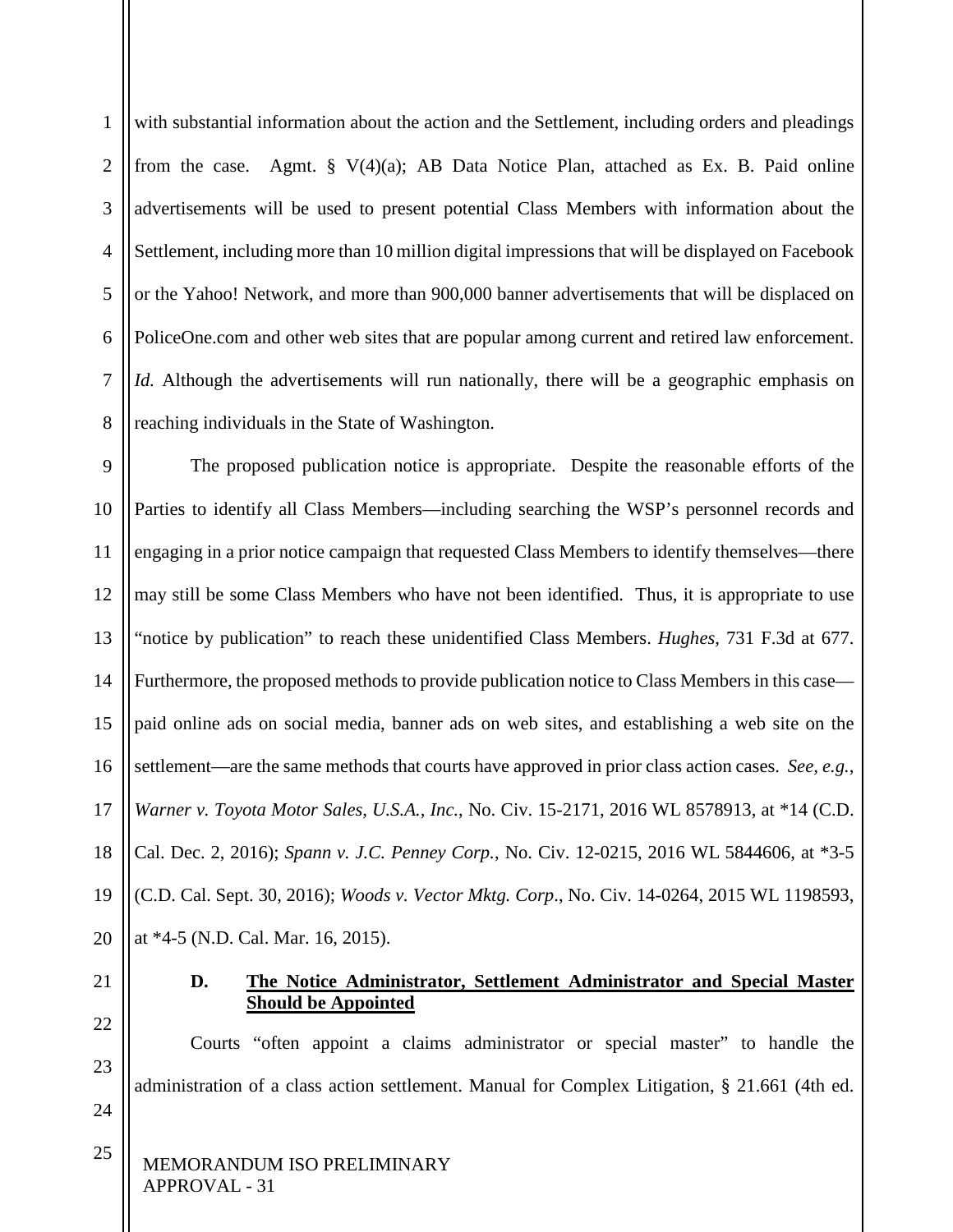1 2 3 4 5 6 2004); *Beaulieu v. EQ Indus. Serv., Inc*., No. 5:06 Civ. 400, 2009 WL 2208131, at \*22 (E.D.N.C. July 22, 2009) (explaining same). To obtain such services, it is common for class counsel to obtain bids from various professional claims administration companies and to make a recommendation for the Court to appoint one of those companies. *See, e.g.*, *Nielson v. The Sports Auth*., No. 11 Civ. 4724, 2013 WL 3957764, at \*8 (N.D. Cal. July 29, 2013) (authorizing that process).

7 8 9 10 11 12 13 14 Under the terms of the Settlement, Defendants pay for the costs of Notice, including the costs of a Notice Administrator, who will be jointly recommended by the Parties and approved by the Court. Agmt. § IX.1. The Parties jointly recommend that the Court appoint A.B. Data as Notice Administrator, who will mail Notice to the previously identified Class Members and the provide publication notice to the unidentified Class Members and will generally handle communication with Class Members. *Id.* § IX.1. A.B. Data is a company that specializes in settlement notice and administration, and was previously appointed by this Court to provide notice to putative Class Members in this action. Crotty Decl. ¶ 27.

15 16 17 18 19 20 21  $22$ The Settlement provides that the Settlement Administrator will be selected by Class Counsel and approved by the Court to handle matters related to administration and distribution of the \$13 million Settlement Fund. Agmt. § IX.2. To select a Settlement Administrator, Plaintiffs' counsel submitted a request for proposal to **five** settlement administration companies, including A.B. Data. Crotty Decl. ¶ 27. In response, Plaintiffs' counsel received three bids. As recent changes to the settlement agreement may affect those proposals, Plaintiffs are not in a position to recommend a settlement administrator at this time; however, Plaintiffs file a separate motion in advance of the hearing on preliminary approval hearing recommending a Settlement Administrator.

23

24

25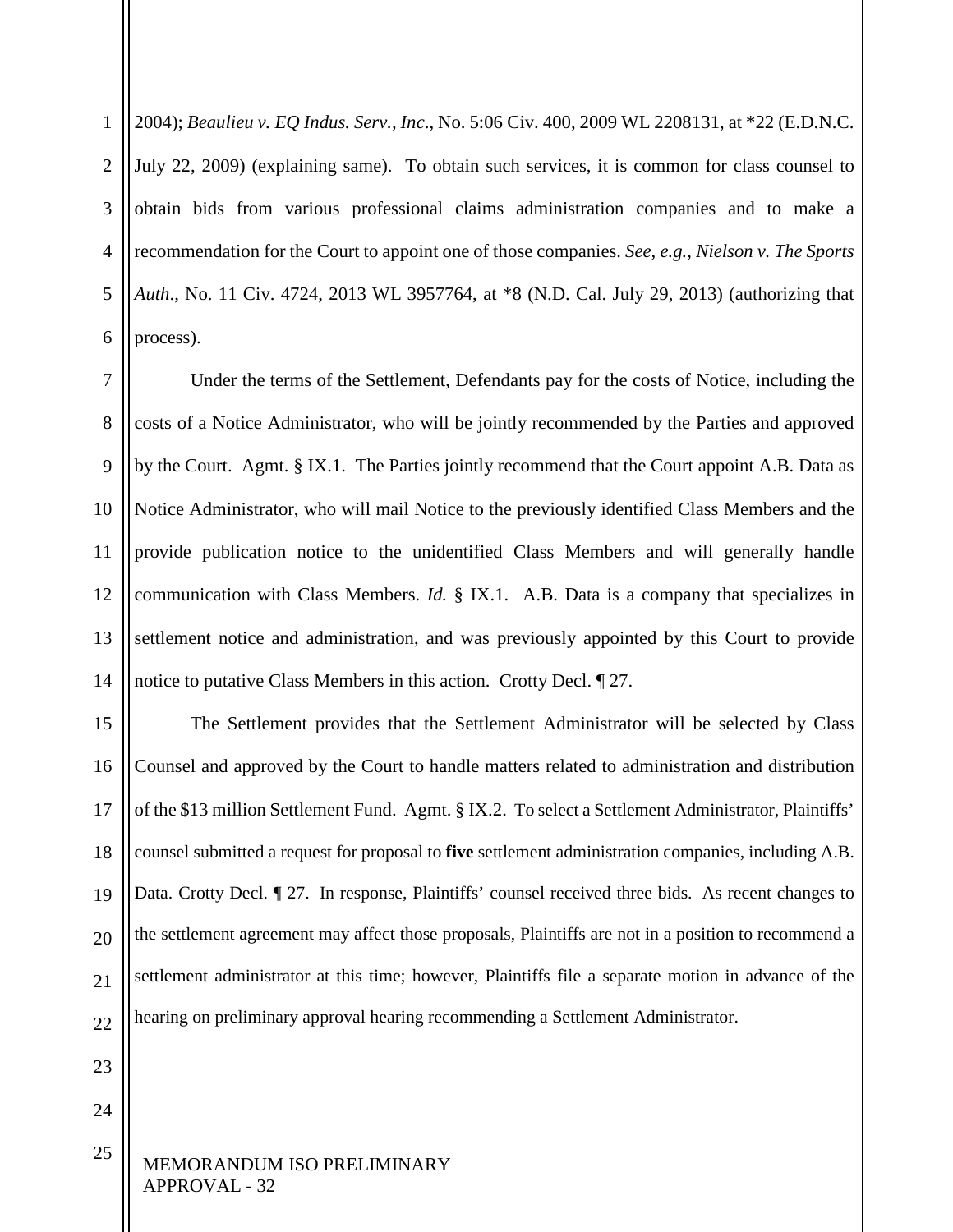<span id="page-39-0"></span>

| 1              | The Settlement Agreement also provides for the appointment of a Special Master to                   |                                                                                     |  |
|----------------|-----------------------------------------------------------------------------------------------------|-------------------------------------------------------------------------------------|--|
| $\overline{2}$ | adjudicate and resolve Challenges, under Section X.4 of the Settlement Agreement, by Class          |                                                                                     |  |
| 3              | Members whose eligibility for correction of their hiring and/or promotion date(s) is disputed by    |                                                                                     |  |
| $\overline{4}$ | Defendants. Agmt § IX.3. The Parties jointly recommend that the Court appoint attorney James        |                                                                                     |  |
| 5              | McDevitt to serve as the Special Master, given Mr. McDevitt's familiarity with this case as a       |                                                                                     |  |
| 6              | mediator and his military and law enforcement experience. Crotty Decl. II 18-19. Courts have        |                                                                                     |  |
| $\tau$         | the authority to appoint special masters in analogous circumstances and should do so here.          |                                                                                     |  |
| 8              | Manual for Complex Litigation § 21.644 n. 994 (4th ed. 2015) (citing In re Corrugated Container     |                                                                                     |  |
| 9              | Antitrust Litig., 643 F.2d 195, 215 n.30 (5th Cir. 1981)).                                          |                                                                                     |  |
| 10             | E.                                                                                                  | The Court Should Establish Dates for the Approval of the Settlement                 |  |
| 11             |                                                                                                     | The Parties jointly request that the Court approve deadlines for a number of events |  |
| 12             | associated with the approval of the Settlement, including the date for Notice to be provided to the |                                                                                     |  |
| 13             | Class and for a fairness hearing. Those dates are as follows:                                       |                                                                                     |  |
|                |                                                                                                     |                                                                                     |  |
| 14             | <b>Event</b>                                                                                        | <b>Deadline under the Settlement</b><br><b>Agreement or Recommended by</b>          |  |
| 15<br>16       | Notice mailed by the Notice Administrator<br>to the Class and commence publication<br>notice        | the Parties<br>20 days after preliminary approval<br>order.                         |  |
| 17<br>18       | Deadline for Defendants to provide Class<br><b>Counsel with Class Member Contact</b><br>information | 20 days after preliminary approval<br>order. Agmt.§ V.6.                            |  |
| 19<br>20       | Deadline for Defendants to file Declaration<br>regarding Class Notice.                              | 30 days after Notice is required to be<br>sent. Agmt. § V.7.                        |  |
| 21             | Deadline for Class Members to submit any                                                            | 60 days after Notice is sent.                                                       |  |
| 22             | request to opt out from the Class                                                                   |                                                                                     |  |
| 23             |                                                                                                     |                                                                                     |  |
| 24             |                                                                                                     |                                                                                     |  |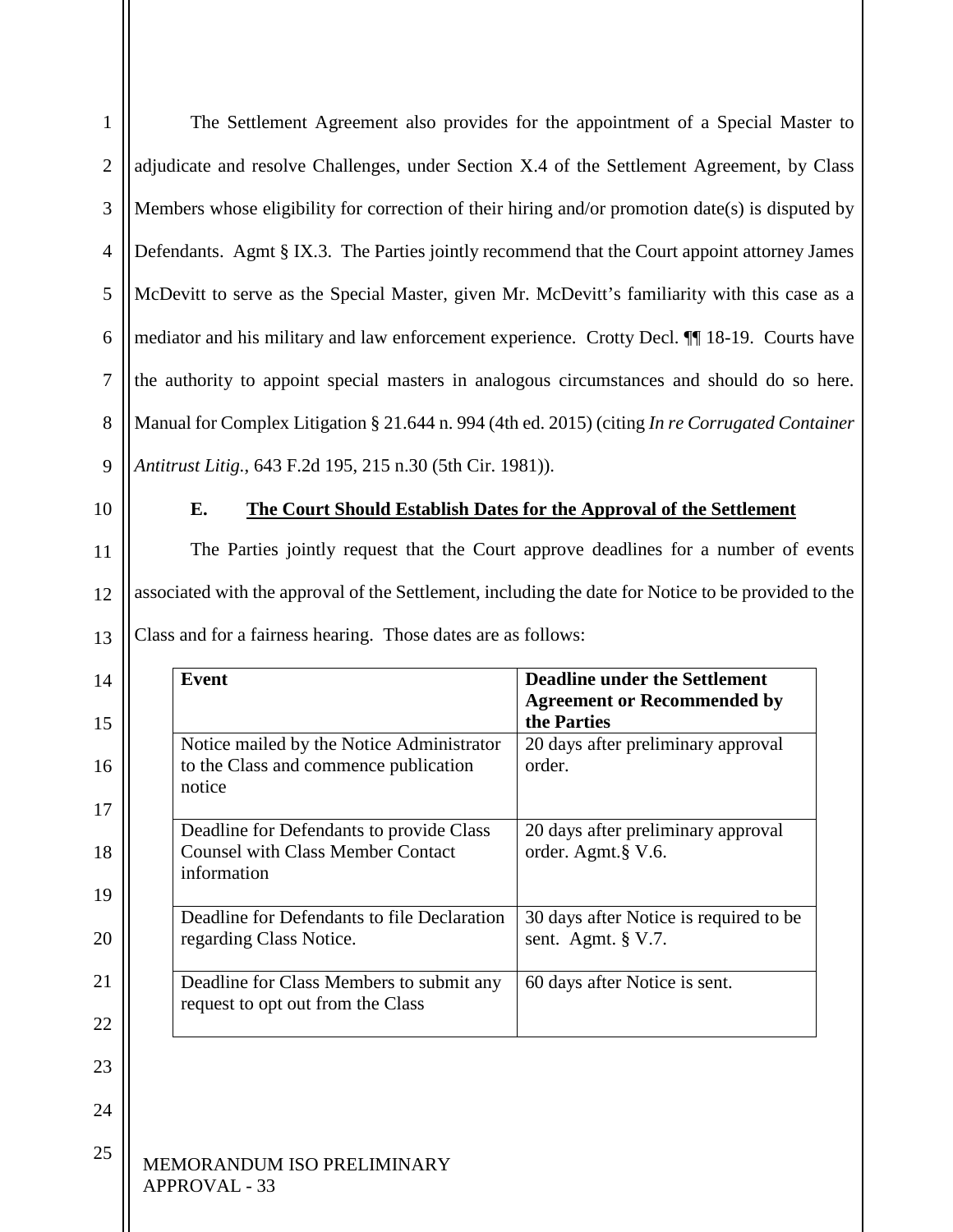| 1              | Deadline for Class Members to submit any<br>objection to the Settlement, Attorneys'   | 60 days after Notice is sent.                                               |
|----------------|---------------------------------------------------------------------------------------|-----------------------------------------------------------------------------|
| $\overline{2}$ | Fees or Service Awards.                                                               |                                                                             |
| 3              | Deadline for Class Members to submit<br>challenges to Defendants' personnel data,     | 60 days after Notice is sent.                                               |
| $\overline{4}$ | to demonstrate membership in the Class, or<br>to challenge a Class Member's hiring or |                                                                             |
| 5              | promotion date.                                                                       |                                                                             |
| 6              | Date by which Class Counsel must submit<br>any Motion for Attorneys' Fees and Costs   | 15 days prior to the Deadline for<br>Class Members to object.               |
| 7              | and their Motion for Service Awards.                                                  |                                                                             |
| 8              | Deadline for Settlement Administrator to<br>file Declaration regarding completion of  | At least 20 days before Fairness<br>Hearing. Agmt. § XII.4.                 |
| 9              | adjudication of any challenges to<br>Defendants' data, to send an explanation of      |                                                                             |
| 10             | its adjudications to challenging Class<br>Members.                                    |                                                                             |
| 11             | Deadline for Class Counsel to file Motion                                             | At least 14 days after deadline for                                         |
| 12             | for Final Approval of Settlement                                                      | Class Members to file objections, but<br>no later than two weeks before the |
| 13             | Date of Fairness hearing                                                              | date of the Fairness Hearing                                                |
| 14             | Deadline for Special Master to complete                                               | 60 days after Fairness Hearing                                              |
| 15             | Adjudications and file declaration                                                    |                                                                             |
| 16             |                                                                                       |                                                                             |
| 17             | 77                                                                                    |                                                                             |
| 18             |                                                                                       |                                                                             |
| 19             |                                                                                       |                                                                             |
| 20             |                                                                                       |                                                                             |
| 21             |                                                                                       |                                                                             |
| 22             |                                                                                       |                                                                             |
| 23             |                                                                                       |                                                                             |
| 24             |                                                                                       |                                                                             |
| 25             | MEMORANDUM ISO PRELIMINARY<br><b>APPROVAL - 34</b>                                    |                                                                             |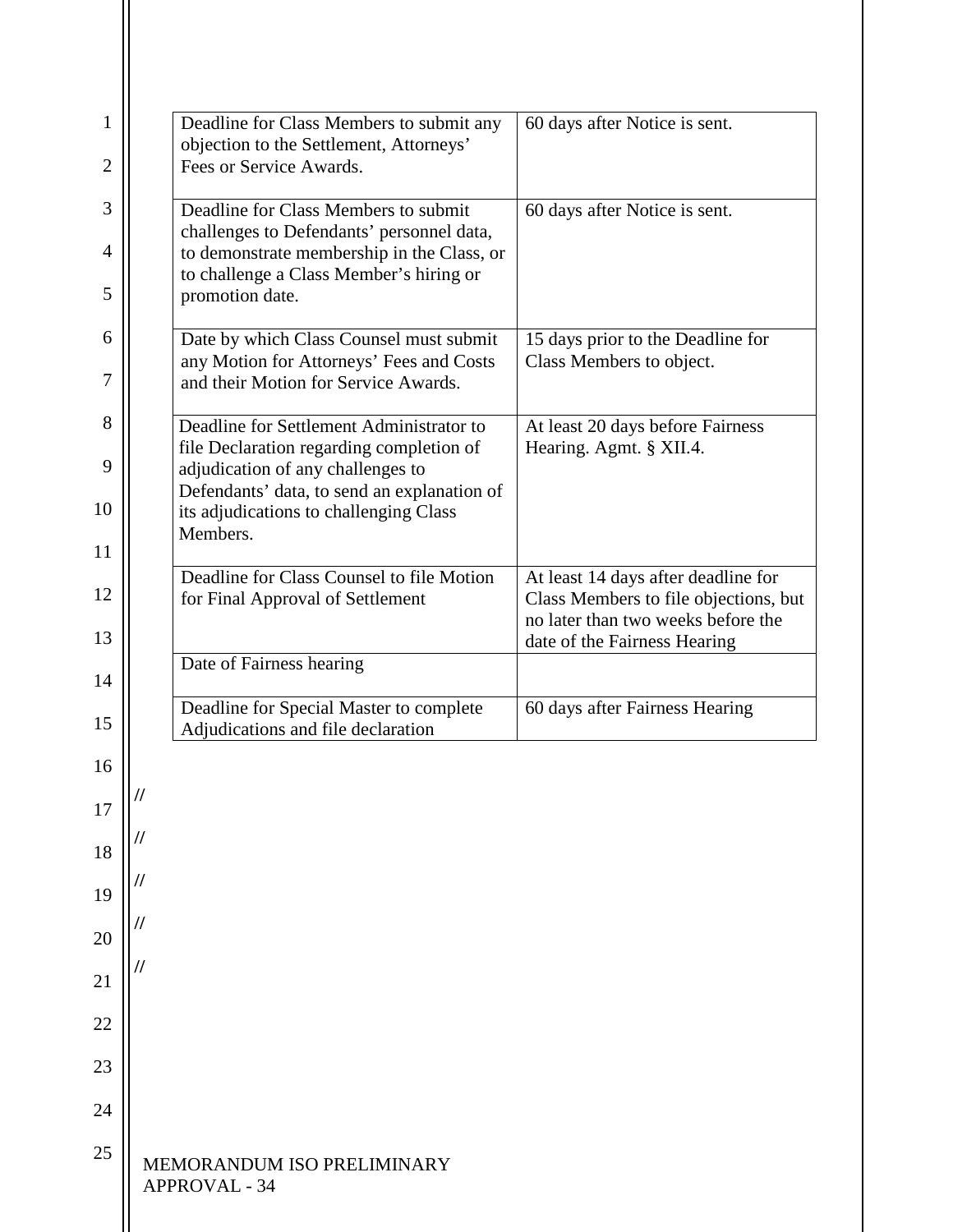$\mathbf{1}$ **CONCLUSION**  $\overline{2}$ For the foregoing reasons, Plaintiffs' motion should be granted. DATED this  $\sqrt{\frac{1}{1}}$ th day of May, 2017. 3  $\overline{4}$ Law Office of Thomas Jagrard PLLC Crofty & Som Law Eirm, PLLQ 5 Thomas G. Jarrard Matthew Z. Crotty 1020 N. Washington Dt. 6 905 W. Riverside Ave, Suite 40 Spokane, WA 99201 Spokane, WA 99201  $\overline{7}$ Tel: (425) 239-7290 Tel: (509) 850-7011 Fax: (509) 326-2932 matt@crottyandson.com 8 Tjarrard@att.net  $\overline{Q}$ ∩ւ  $10$ R. Joseph Barton (pro hac viee) Peter Romer-Friedman (pro hac vice) 1735 20th Street 601 Massachusetts Ave. NW  $11$ Washington D.C. 2009 Second Floor West Tel: (202) 734-7046 Washington, DC 20001 12 Fax: (617) 507-6020 Tel: (202) 847-4400 jbarton@blockesq.com prf@outtengolden.com 13 14 Attorneys for Plaintiffs 15 16 17 18 19 20 21 22 23 24 25 MEMORANDUM ISO PRELIMINARY APPROVAL - 35